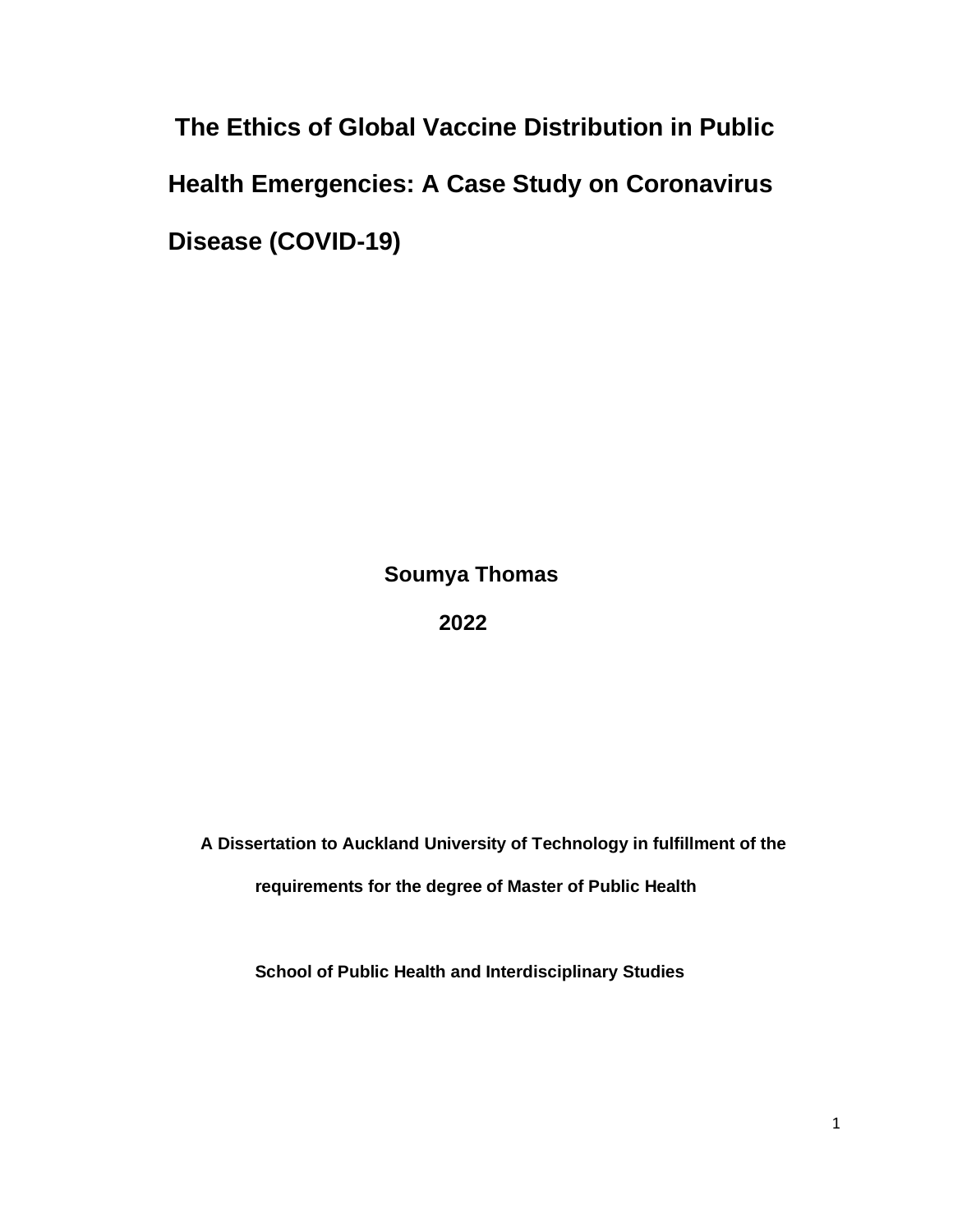# **Table of Contents**

| Barriers to equitable distribution of COVID-19 vaccines at the global level24 |  |
|-------------------------------------------------------------------------------|--|
|                                                                               |  |
|                                                                               |  |
|                                                                               |  |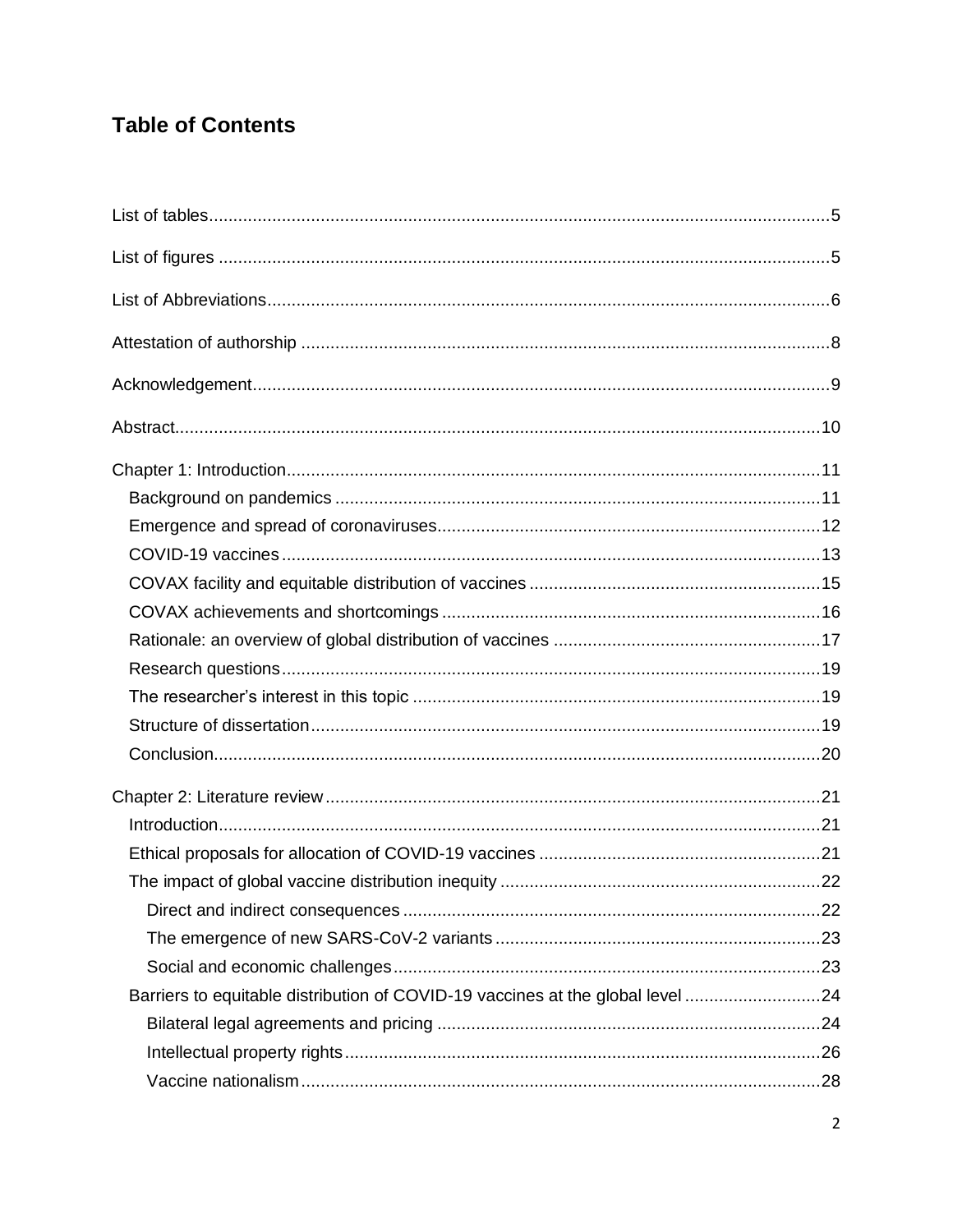| High-income countries: an overview of COVID-19 vaccine distribution 50 |   |
|------------------------------------------------------------------------|---|
|                                                                        |   |
|                                                                        |   |
|                                                                        |   |
|                                                                        |   |
|                                                                        |   |
|                                                                        |   |
|                                                                        |   |
|                                                                        | 3 |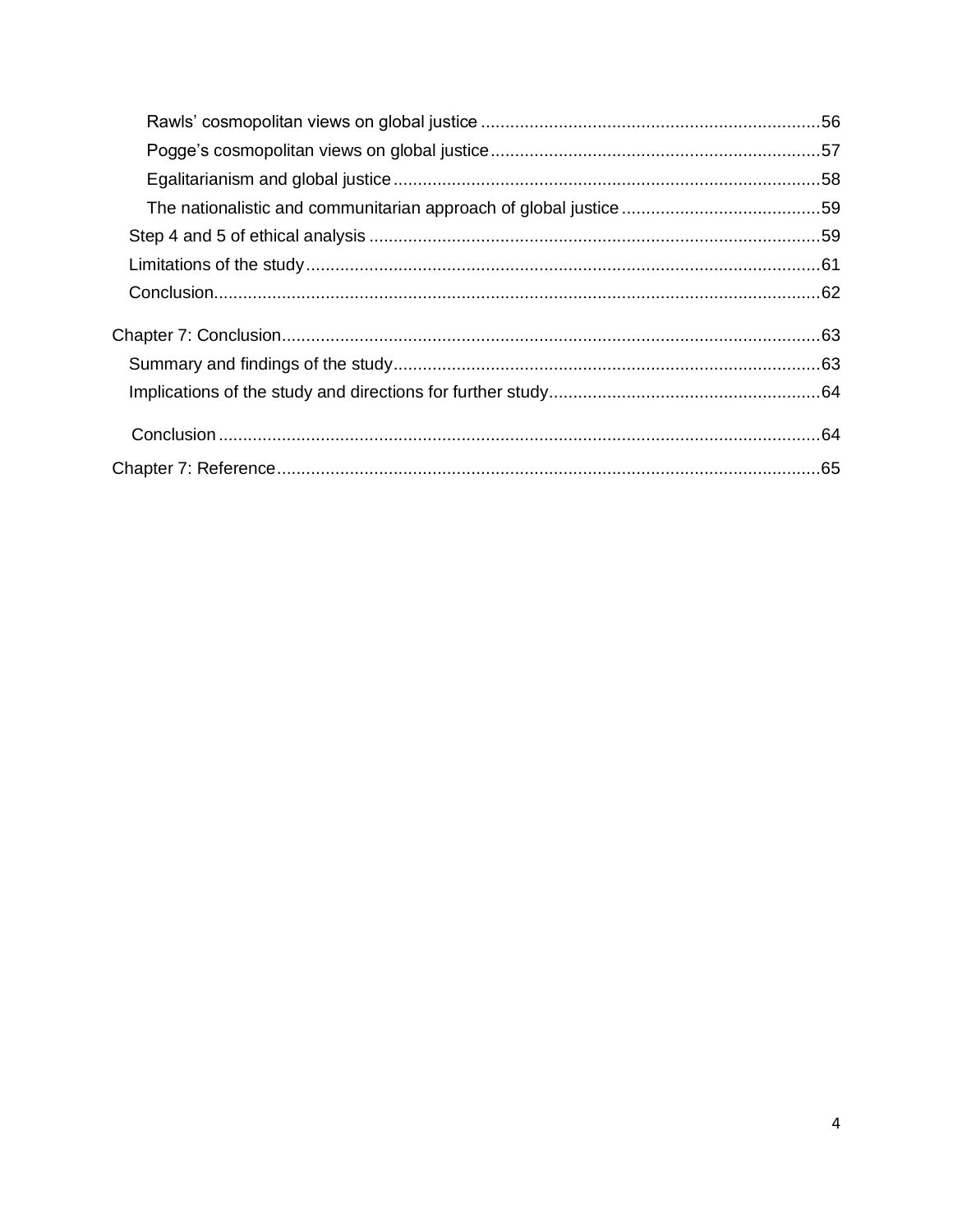# **List of Tables**

# **List of Figures**

| Figure 5: Secured or expected vaccine supply: High-income countries 48 |  |
|------------------------------------------------------------------------|--|
|                                                                        |  |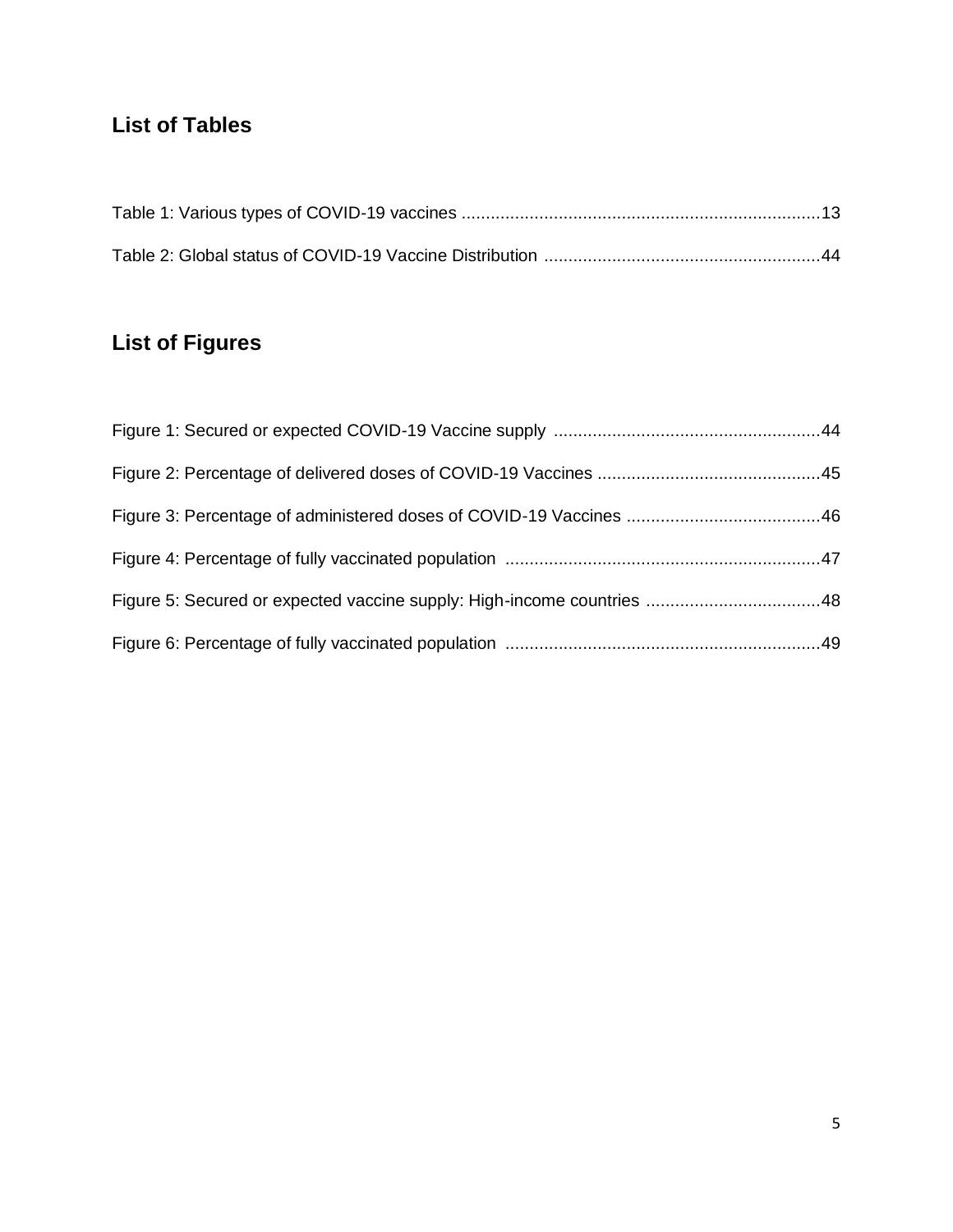## **List of Abbreviations**

- ADE Antigen Dependent Enhancement
- AMC- Advance Market Commitment
- APA Advance Purchase Agreement
- CEPI- Coalition for Epidemic Preparedness Innovations
- COVAX- COVID-19 Vaccines Global Access Facility
- COVID-19 Coronavirus Disease 2019
- FPM- Fair Priority Model
- HICs- High-Income Countries
- HIF- Health Impact Fund
- HIV-Human Immunodeficiency Virus
- IPR-Intellectual Property Rights
- LICs- Low-Income Countries
- LMICs- Lower-Middle-Income Countries
- MERS-CoV- Middle East Respiratory Syndrome Coronavirus
- MICs-Middle Income Countries
- PAS- Proportional Allocation System
- SARS-CoV-2- Severe Acute Respiratory Syndrome Coronavirus 2
- TB-Tuberculosis
- TRIPS- Trade Related Aspects of Intellectual Property Rights
- UK -United Kingdom
- UMICs- Upper-Middle-Income Countries
- UN- United Nations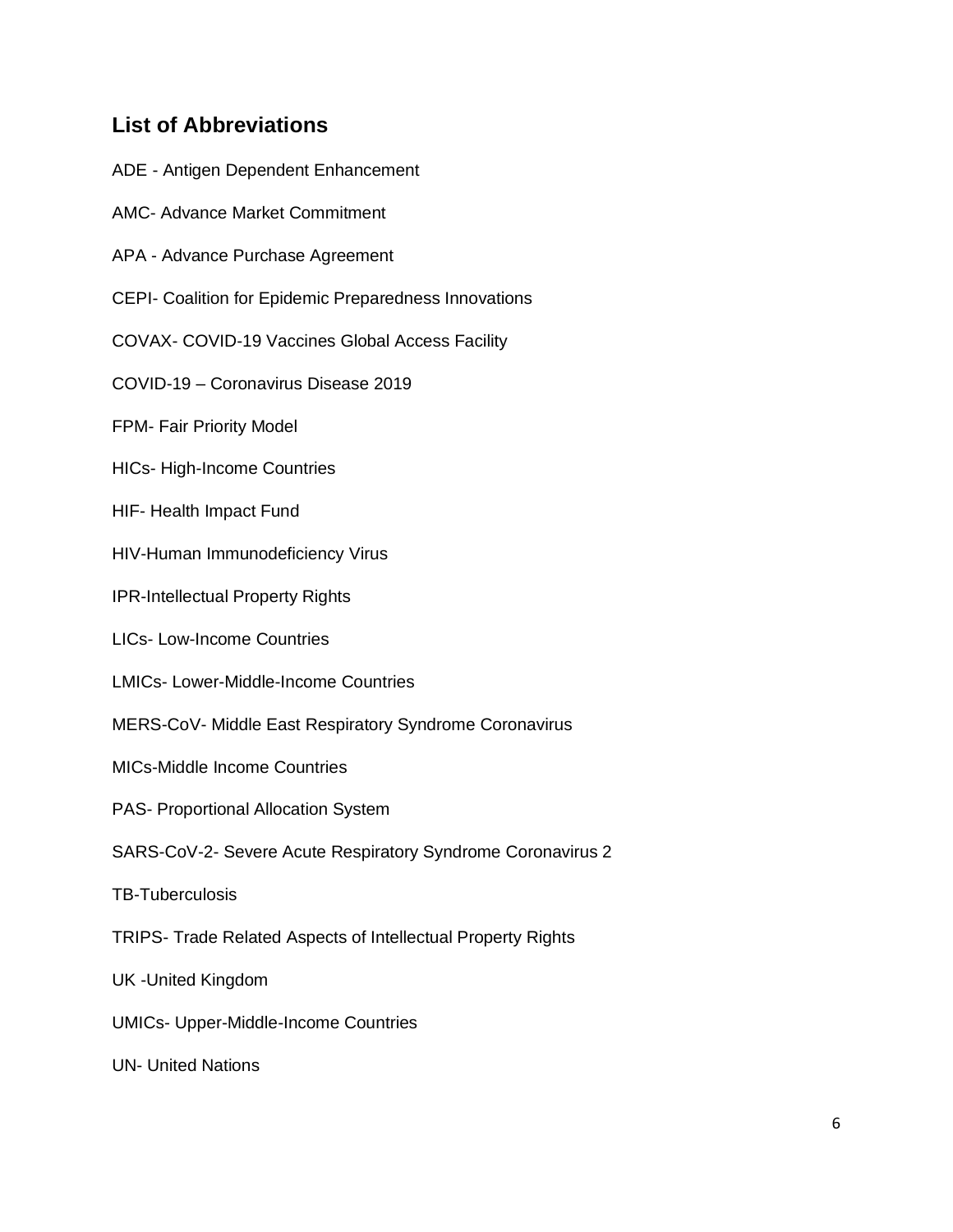UNICEF-United Nations International Children's Emergency Fund

USA – United States of America

WHO- World Health Organization

WHO'S SAGE- World Health Organization's Strategic Advisory Group of Experts on Immunization

WTO- World Trade Organization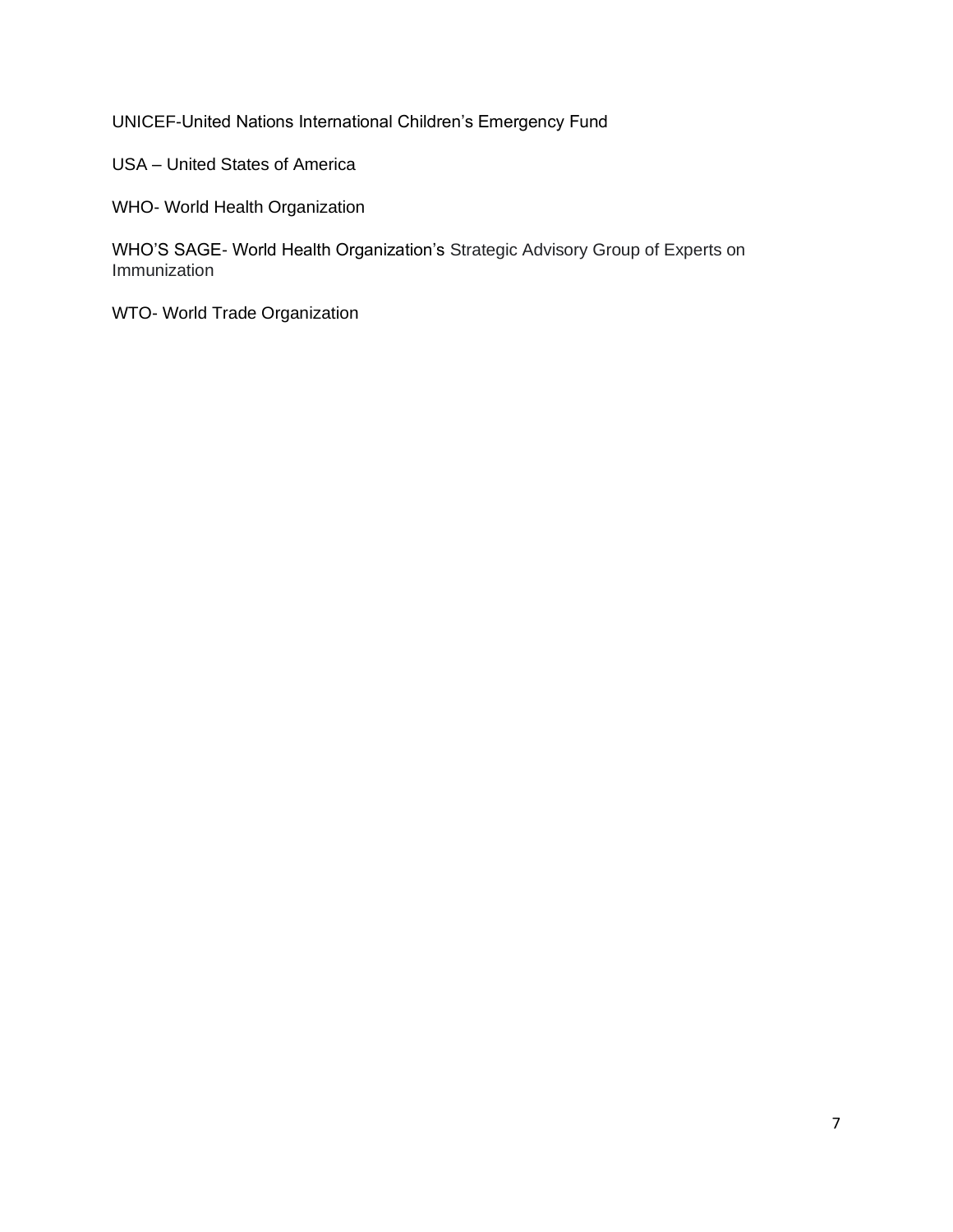## **Attestation of Authorship**

I hereby declare that this submission is my own work and that, to the best of my knowledge and belief, it contains no material previously published or written by another person (Except where the explicitly defined in the Acknowledgements), nor material which to a substantial extent has been submitted for the award of any degree or diploma of a university or other institution of higher learning.

Signature:

Date: 26/12/2021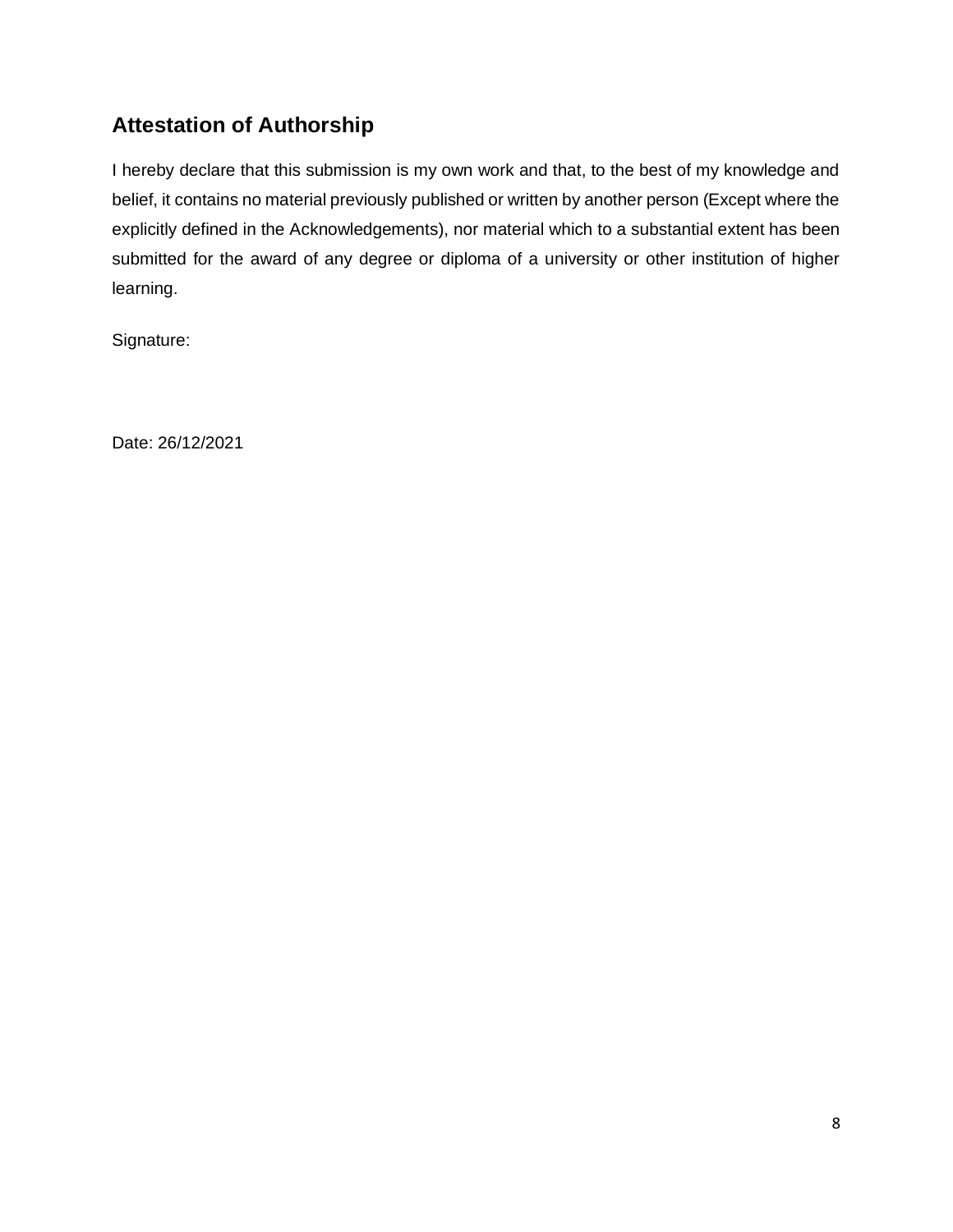## **Acknowledgment**

I would like to express my heartfelt gratitude to my primary supervisor, Dr. Charles Mpofu, for his valuable guidance, constant encouragement, prompt help, and advice during my dissertation. This dissertation would not have been possible without the remarkable assistance of my supervisor. He was always available whenever I asked for any help. I would like to thank him for his immense patience towards my work.

My sincere thanks also to Mithun Aravind, AUT postgraduate student. We shared knowledge and ideas and helped each other.

I would like to thank Dr. Merlyn George, my colleague who helped me during this time.

I would like to express my profound gratitude to my parents, family, and friends for motivating me during this period, as always.

Finally, I would like to thank my husband, Bibin Baby, and my daughter Feba Sara Bibin. Even though we are apart because of the uncertainty of this pandemic period, he was always with me during the up and downs, supporting and encouraging me throughout this journey.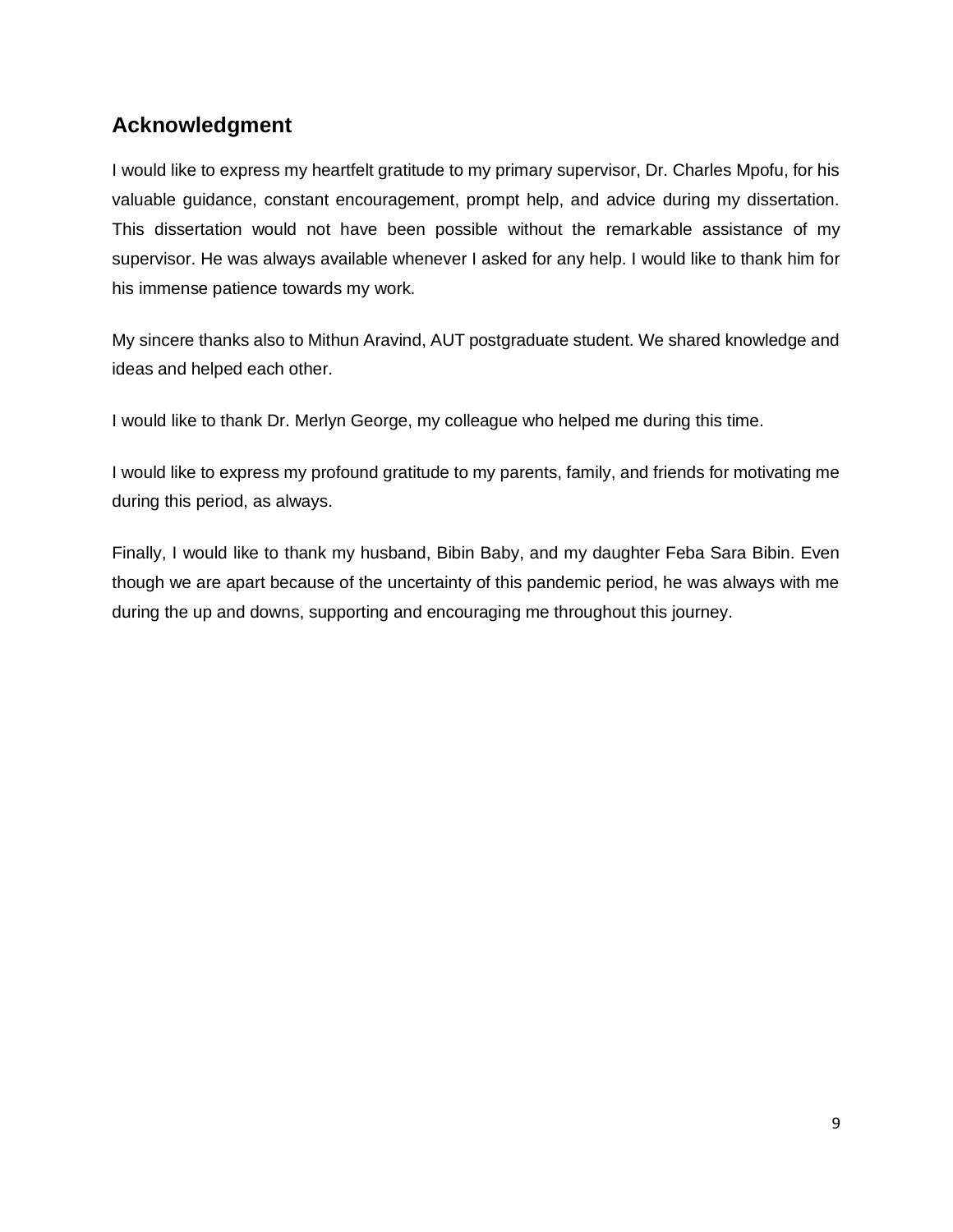## **Abstract**

The COVID-19 pandemic is a considerable challenge to global public health. With the introduction of apparently reliable and effective vaccines against the novel coronavirus (SARS-CoV-2), the ethical argument has switched to how to allocate a limited quantity of vaccines in a fair and equitable manner. The distribution of vaccines between countries raises several complex and contentious problems, including distributive justice issues. The world is now witnessing an unequal distribution of COVID-19 vaccines between high-income and low-income countries because of many obstacles such as vaccine nationalism, bilateral purchase agreements, and intellectual property rights for COVID-19 vaccines. Most of the studies about vaccine distribution focused on the impacts of inequitable distribution of COVID-19 vaccines and barriers to equal distribution of vaccines. Therefore, it is critical to discuss the fundamental ethical and global justice issues related to the global distribution of COVID-19 vaccines between high-income and low-income countries.

This study aimed to uncover the ethical and public health concerns surrounding global vaccine distribution and recognize the ethical frameworks that could help guide access to a fair distribution of COVID-19 vaccines between high- and low-income countries. An ethical analysis was chosen to answer the research questions. The vaccine distribution data of high-income and low-income countries were collected from official websites and scientific journal articles. The data from the start of distribution of vaccines until 14 December 2021 were only included in this study. Lowincome countries such as Ethiopia and Yemen were selected as case examples. The study identified a significant inequity in the global distribution of COVID-19 vaccines between highincome and low-income countries. The study found that most of the African low-income countries and other low-income countries had secured a few vaccines compared to high-income countries. The data had been analyzed within the cosmopolitan and nationalistic/communitarian approaches of the global justice framework. The findings elicited that most of the cosmopolitan views of global justice were violated concerning the global vaccine distribution. Furthermore, it was concluded that a considerable cosmopolitanism along with a moderate nationalism could be a moral justification for the equal distribution of vaccines between low-income and high-income countries. Based on the ethical analysis, the study also suggested alternative options to ensure equal distribution of COVID-19 vaccines between high-income and low-income countries.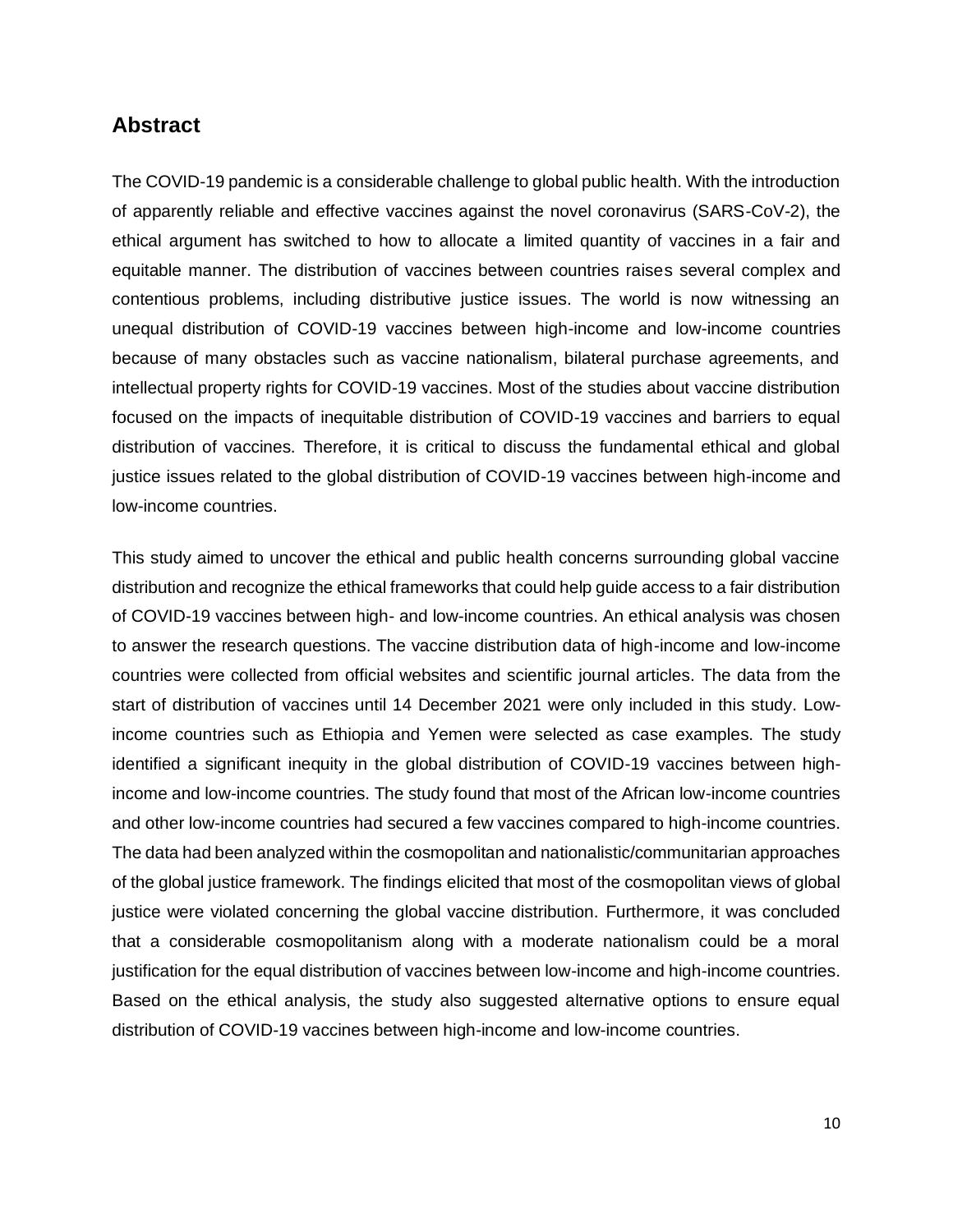## **Chapter 1: Introduction and Background**

## **Introduction**

The words of Margaret Harris (World Health Organization, Geneva, Switzerland) have been highly significant today amid this COVID-19 pandemic. "There is a lake of COVID-19 vaccine out there, and COVAX is receiving drops. If low-income and middle-income countries are not to be left behind, high-income countries will have to open the floodgates'' (Burki, 2021). The inequity in the global distribution of COVID-19 vaccines is subsiding compared to the initial time of the vaccine distribution. However, there is still a wide gap between high-income countries (HICs) and lowincome countries (LICs) regarding the vaccine distribution. It is a reality that there are distributive justice issues in the global distribution of COVID-19 vaccines. The disparities can be reduced when there was an even distribution from the start of the allocation, and it could be ethically justified.

This chapter focuses on an overview of the global distribution of COVID-19 vaccines. The first part mainly outlines the history of pandemics, the emergence and spread of coronaviruses, a briefing on COVID-19 vaccines, and details on COVAX facility. The key focus is on the rationale of the study and the summary of global distribution and access to COVID-19 vaccines. Later, it explains the research questions and the researcher's interest in the topic. Finally, it presents the structure of the dissertation.

## **Background on pandemics**

Pandemics are diseases that extend from one country to another, and epidemics are diseases that spread swiftly from one person to another in a specific area or city (Khan et al., 2020). Over time, infectious diseases with pandemic threats have emerged and are transmitted regularly. Indeed, there have been dozens of outbreaks in the previous 30 years alone. The major pandemic events include the first cholera pandemic (1817-1824); the influenza pandemics of 1918 (H1N1), 1957 (H2N2), 1968 (H3N2), 2009 (H1N1), the 1997 H5N1 influenza outbreak in Hong Kong; Middle East Respiratory Syndrome (MERS-CoV) in 2012; Sudden Acute Respiratory Syndrome (SARS-CoV) in 2003 and Ebola outbreak (2014-2016). The world is now confronted with the coronavirus disease (COVID-19) pandemic caused by SARS-CoV-2 (Piret & Boivin, 2021; Summers et al., 2020).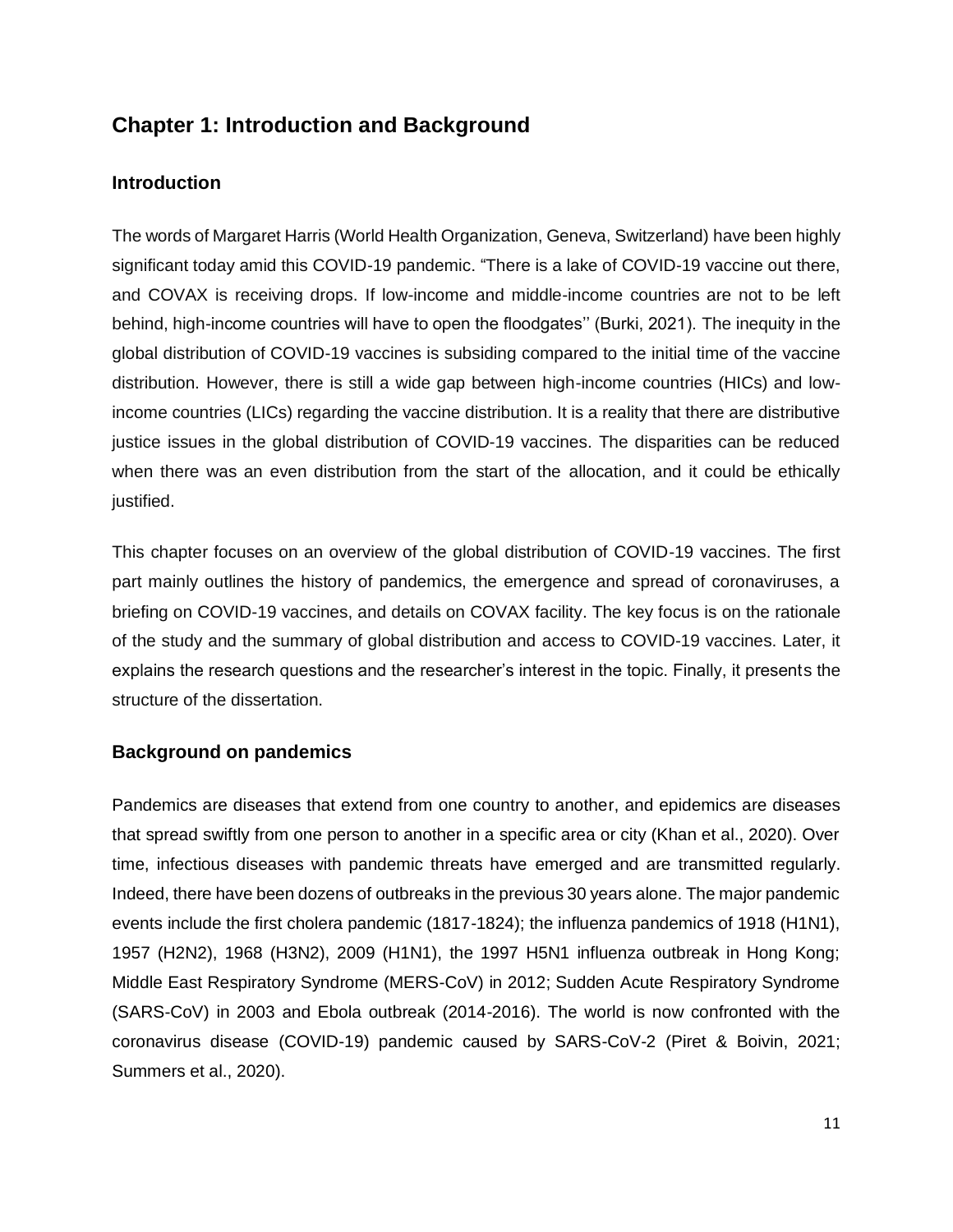Numerous issues such as population changes, greater urbanization and modernization have exacerbated the advent and spread of zoonotic viruses. During past pandemics, public health involvements such as isolation, quarantine, and border control had helped in containing the spread of infectious illnesses and maintaining society's structure. Even today, these containment tactics are being utilized to observe the COVID-19 pandemic, along with pharmaceutical interventions like vaccines (Piret & Boivin, 2021).

#### **Emergence and spread of coronaviruses**

Coronaviruses are divided into four genera by the International Committee on the Taxonomy of Viruses (ICTV), which includes alpha coronaviruses, beta coronaviruses, gamma coronaviruses, and delta coronaviruses. Humans have been previously infected with four coronaviruses: HKU1, NL63, 229E, and OC43. The infectious bronchitis virus, which was discovered in the 1930s, and was the leading cause of respiratory diseases in homegrown hens, was the first observed coronavirus. In 1965, Tyrell and Bynoe isolated the first human coronavirus from the respiratory tract of a patient with a common cold (Jahangir, 2020). Coronaviruses primarily damage the respiratory system in humans, causing mild common cold to severe pneumonia. Later, a novel coronavirus linked to significant respiratory diseases was identified as a sudden acute respiratory syndrome-CoV (SARS-CoV) in China between 2002 and 2003. According to the reports, the genesis was most likely from bats; later, it passed through civet cats to humans. Subsequently, the Middle East Respiratory Syndrome was identified as a novel zoonotic coronavirus (MERS-CoV), a bat-borne virus that infected 2494 people, and killed 858, originated in Saudi Arabia (Algaissi et al., 2020).

On January 7th, 2020, a previously undetected human coronavirus known as severe acute respiratory syndrome-CoV-2 (SARS-CoV-2) was identified, and it was observed to have a zoonotic spread after human consumption of wild animals (Malik et al., 2020). It resulted in acute respiratory syndrome, recognized as the Coronavirus Disease 2019 (COVID-19), in Wuhan city in China. After a few days, the virus spread throughout China and later spread to over 200 countries around the world (Wang et al., 2020). As a result, the World Health Organization (WHO) announced COVID-19, a public health emergency by the end of January 2020 and a global pandemic on March 11, 2020 (WHO, 2021).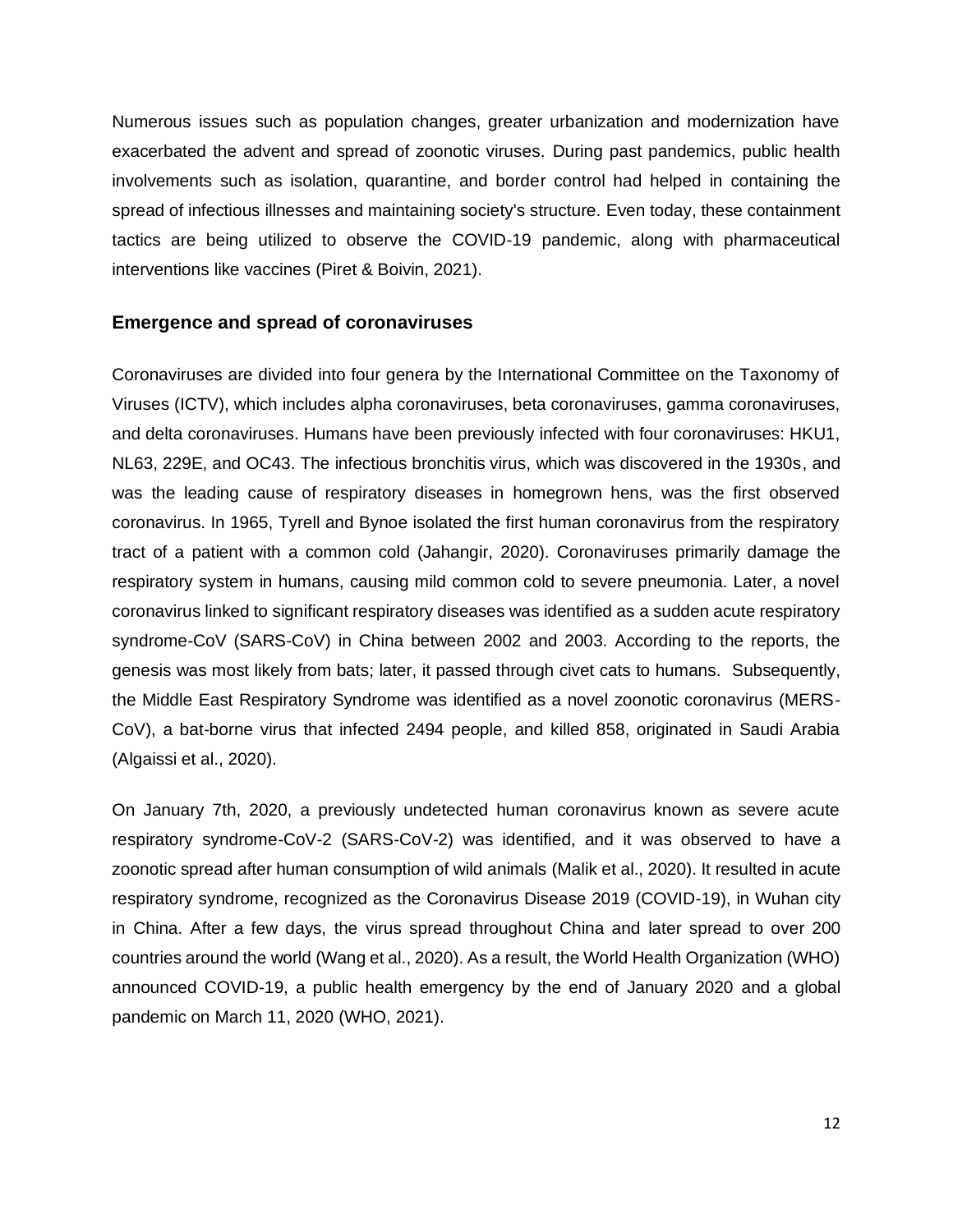#### **COVID-19 vaccines**

Vaccines are biological products that give an active acquired immunity to a specific infectious disease. They accomplish this immunity by inducing an immune response to an antigen; a molecule presents on the pathogen (Ndwandwe & Wiysonge, 2021). COVID-19 vaccine development was initiated in an effort to create vaccines for the coronavirus strains such as SARS and MERS. The development of COVID-19 vaccines needed to consider factors like the risk of ADE (Antigen-Dependent Enhancement) and other side effects similar to those observed with SARS and MERS (Padron-Regalado, 2020). The development of the COVID-19 vaccine began in early January 2020, when the virus's genetic sequence became known, and it had progressed at a breakneck pace (Krammer, 2020). As of July 2021, 184 COVID-19 vaccine candidates were in the preclinical trial, 105 were in clinical development, and 18 vaccines were approved for emergency use (Ndwandwe & Wiysonge, 2021). Substantial COVID-19 vaccination rates were considered to decrease SARS-CoV-2 transmission in various populations by limiting the number of potential transmission sources and further decreasing the COVID-19 disease burden (Kampf, 2021). The different types of COVID-19 vaccines are inactivated, live attenuated, viral vector, subunit, and nucleic acid vaccines (WHO, 2021). The top 9 currently present vaccines include Pfizer BioNTech, Moderna, Johnson and Johnson, AstraZeneca/Covisheild, Sputnik V, Novavax, Bharat Biotech COVAXIN, and Sinovac/CoronaVac vaccine.

## **Table 1**

| of<br><b>Type</b>      | <b>Description</b>                   | Name of COVID- Advantages                  |                                    | <b>Disadvantages</b>                 |
|------------------------|--------------------------------------|--------------------------------------------|------------------------------------|--------------------------------------|
| vaccine                |                                      | 19 vaccine                                 |                                    |                                      |
|                        |                                      |                                            |                                    |                                      |
| Inactivated<br>vaccine | full<br>Uses<br>the<br>virus to make | <b>Biotech</b><br><b>Bharat</b><br>COVAXIN | The vaccine can Need               | long                                 |
|                        | vaccine.<br>the                      |                                            | be developed on<br>reasonable<br>a | production time.<br>Need<br>specific |
|                        | is<br>virus<br><b>The</b>            | Sinovac                                    | scale.                             | laboratory resources                 |
|                        | killed<br>using<br>chemicals.        | Sinopharm                                  |                                    | to develop the virus.                |

*Various types of vaccines*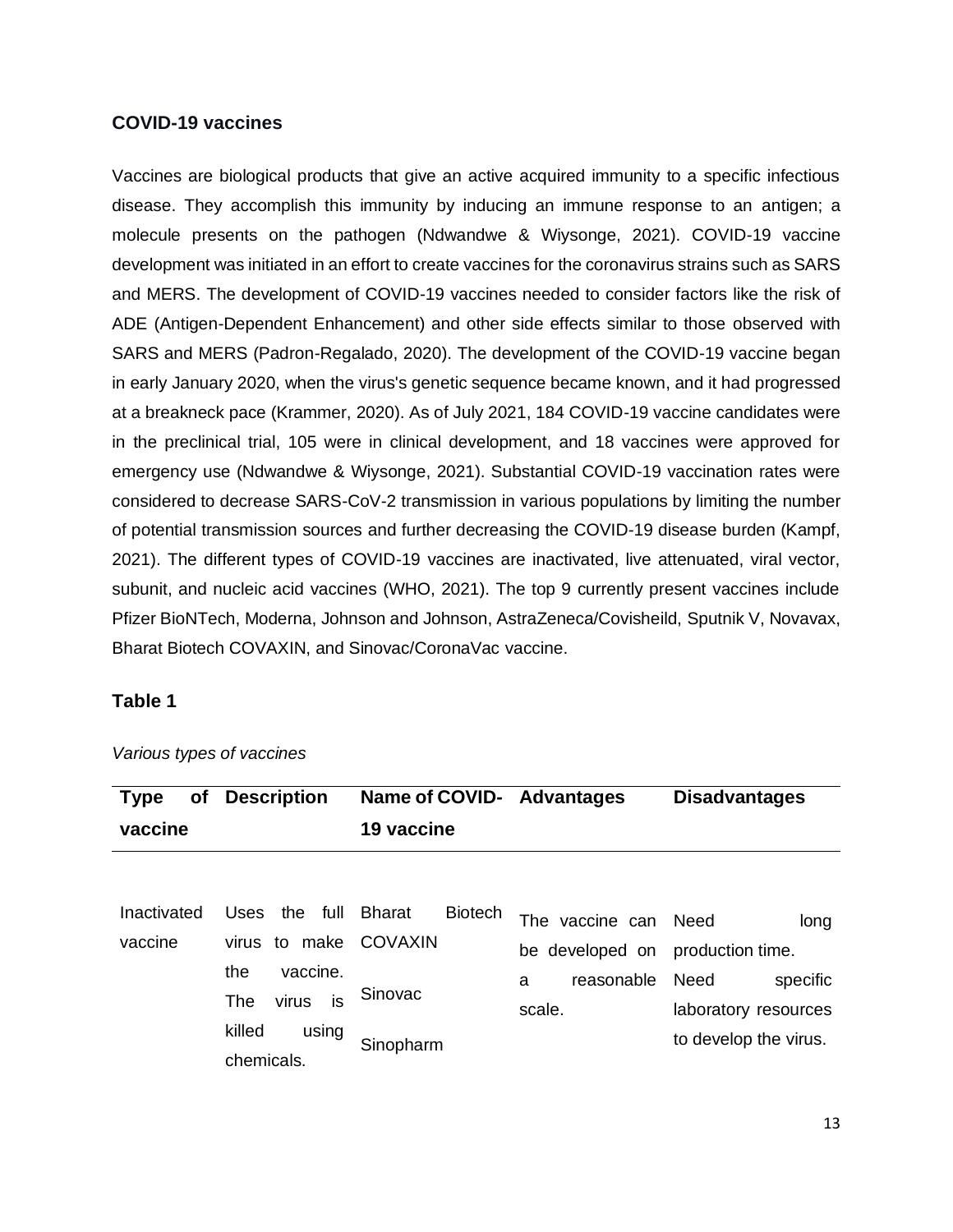| Live<br>attenuated<br>vaccine | Uses the<br>weakened form<br>of the virus. | Codagenix | Requires only<br>one or two doses. | It is not suitable for<br>immunocompromise<br>d people. |
|-------------------------------|--------------------------------------------|-----------|------------------------------------|---------------------------------------------------------|
|                               |                                            |           |                                    |                                                         |

| Viral vector | Uses a safe     | Johnson and  | Can develop        | Chance of          |  |
|--------------|-----------------|--------------|--------------------|--------------------|--|
| vaccine      | virus. Viral    | Johnson      | rapidly.           | incorporation into |  |
|              | vector vaccines |              | Johnson and        | the host genome,   |  |
|              | give vital      | AstraZeneca/ | Johnson vaccine    | resulting in other |  |
|              | signals to our  |              | has an efficacy of | conditions.        |  |
|              | cells using a   | Covisheild   | 66.9%.             |                    |  |
|              | modified form   | Sputnik V    | AstraZeneca        |                    |  |
|              | of a different  |              | Vaccine has 76 %   |                    |  |
|              | virus (a vector |              | efficacy.          |                    |  |
|              | virus).         |              |                    |                    |  |

| Subunit | Uses             | only Novavax | Appropriate                         | for Immunogenicity   | is. |
|---------|------------------|--------------|-------------------------------------|----------------------|-----|
| vaccine | certain parts of |              | immunocompromi lower than with live |                      |     |
|         | the virus.       |              | sed people.                         | attenuated vaccines. |     |
|         |                  |              |                                     |                      |     |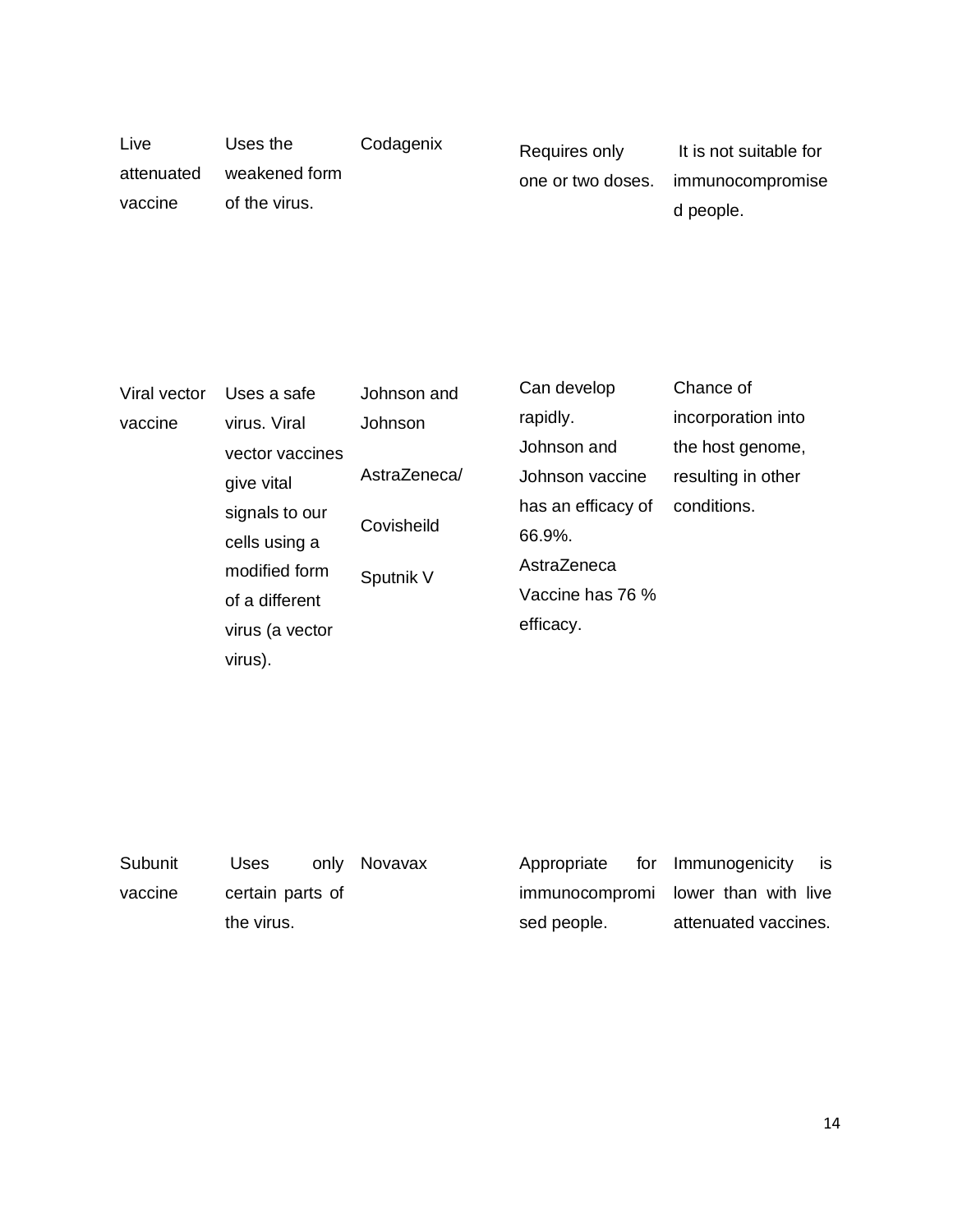| <b>Nucleic</b> |                                                                                                                                           | strengthens the Moderna (RNA) | Can                                                         | develop               | Not         | developed                                  |
|----------------|-------------------------------------------------------------------------------------------------------------------------------------------|-------------------------------|-------------------------------------------------------------|-----------------------|-------------|--------------------------------------------|
| acid           | immune                                                                                                                                    |                               | quickly.                                                    |                       | previously. |                                            |
| vaccine        | to<br>system<br>combat<br>infectious<br>diseases<br>by<br>using DNA or                                                                    | Pfizer (RNA)                  | Higher efficacy.<br>efficacy.<br>Moderna<br>94.1% efficacy. | Pfizer has 95%<br>has | storage.    | The ultra-cold chain<br>needed for vaccine |
|                | <b>RNA</b><br>material.<br>provide<br>They<br>cells<br>our<br>with instruction<br>s how to make<br>a protein or a<br>protein<br>fragment. |                               |                                                             |                       |             |                                            |

Source: (WHO, 2021).

Table 1 above shows the different types of vaccines, their advantages, and their disadvantages.

## **COVAX facility and equitable distribution of COVID-19 vaccines**

The most comprehensive approach to coordinating vaccine distribution is the COVID-19 Vaccines Global Access (COVAX) facility (Herlitz et al., 2021). COVAX is a global initiative that works with governments and manufacturers to ensure equitable access to COVID-19 vaccines worldwide in high-income countries (HICs) and low-income countries (LICs). COVAX is co-convened by the Coalition for Epidemic Preparedness Innovations (CEPI), Gavi, the Vaccine Alliance, and the WHO. In addition, the initiative collaborates with UNICEF, developed and developing country vaccine manufacturers, the World Bank, and others (WHO, 2021). COVAX was created to provide COVID-19 vaccines to all people in a fair and equitable manner. It was developed to reduce the risk of "vaccine nationalism" and give access to countries that do not have the economic or political capacity to establish bilateral or multilateral vaccine agreements (Sharma et al., 2021). This facility was expected to vaccinate all members, at least 20% of its population by the end of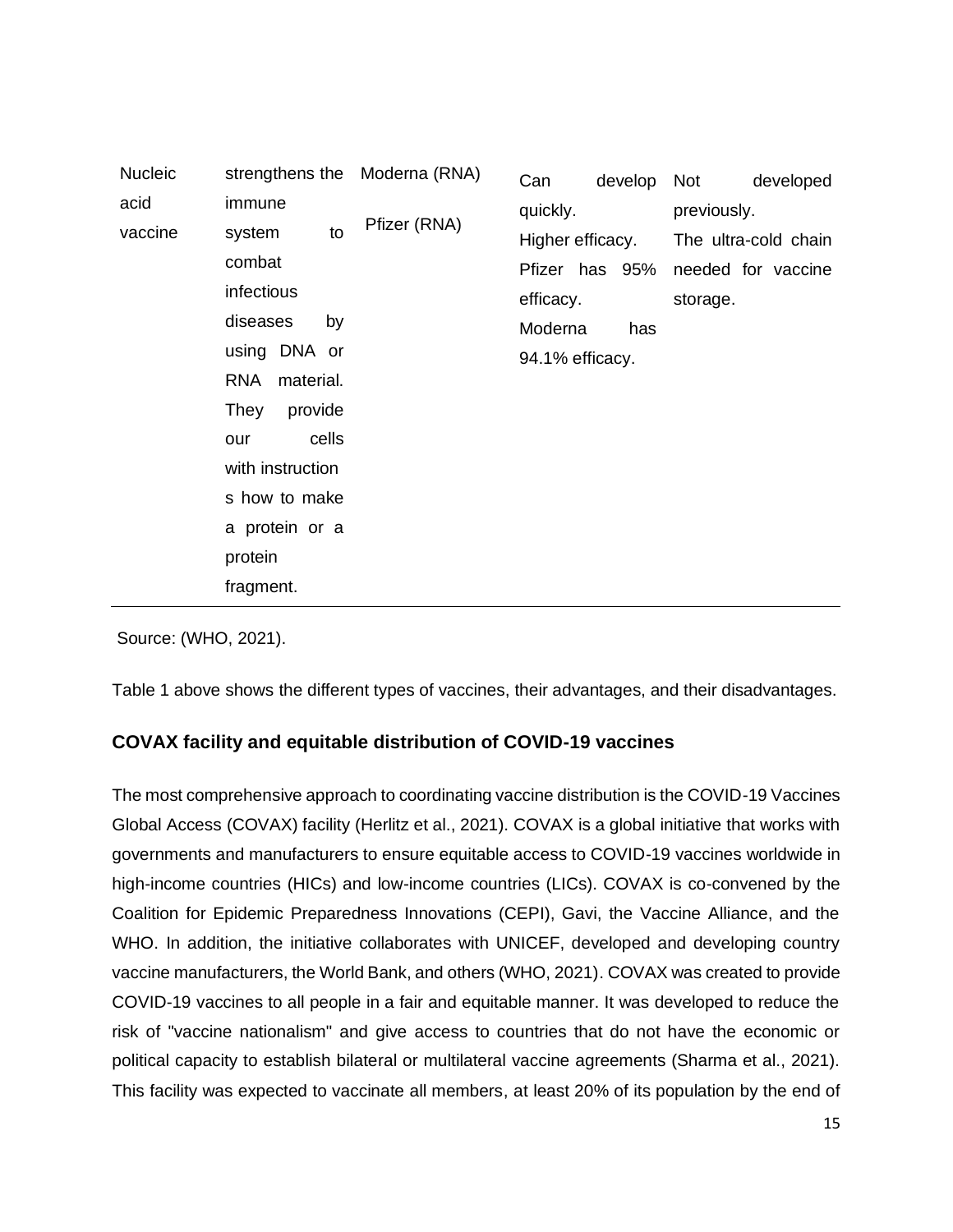2021 (WHO, 2021). However, the goal was not achieved in 2021. In addition, an advance market commitment was organized to support the manufacture and distribution of vaccines for low- and middle-income countries by financial support from overseas development assistance and private foundations (Sharma et al., 2021).

COVAX followed the WHO's "Proportional Allocation System" (PAS). The WHO and COVAX systems operate in two phases. Phase 1 calls for a tier-by-tier distribution of equal proportions to all COVAX countries. Every nation will be allotted sufficient doses to protect 3% of its populace, with the gradual rise in allocation until 20% of the population is protected. Once countries have acquired sufficient vaccines to protect 20% of its population, phase 2 begins with a proportional allocation substituted with a weighted distribution, depending on national risk estimates that reflect a broader variety of population risks and vulnerabilities (Emanuel et al., 2021). Moreover, the WHO recommended prioritizing healthcare professionals, the elderly, and people with comorbidities that put them at greater risk of severe disease if infected with SARS-CoV-2 and certain high-risk sociodemographic groups (Herlitz et al., 2021). However, the data on global vaccine distribution showed that these guidelines were not followed correctly, and the data has been described in the following chapters.

## **COVAX: achievements and shortcomings**

The COVAX facility started Its distribution with the promise of equity and solidarity. It functioned in two directions. The first one was the self-financing part, in which HICs were asked to pay for vaccines for their own population directly from mid-September 2020. The second part was that the vaccines for LICs would be financed through advanced market agreements. However, the plan was destroyed by the emergence of bilateral deals. By August 2020, the United States had signed up to 7 deals, while the UK had five deals (Usher, 2021). Eccleston-Turner and Upton (2021) also found that current COVAX operations have improved the development of COVID-19 vaccines, but owing to the risk of vaccine nationalism, these advantages were unlikely to reach LICs.

Furthermore, Gavi had made many press releases about the vaccine distribution to low and middle-income countries in February 2021 (only 600,000 doses to Ghana). At the same time, there was no announcement when Canada was allocated 1.62 million doses of COVID-19 vaccines earlier that month. This practice indicates that the allocation of vaccines to HICs takes place in a confidential manner (Usher, 2021). In addition, Herzog et al. (2021) had criticized the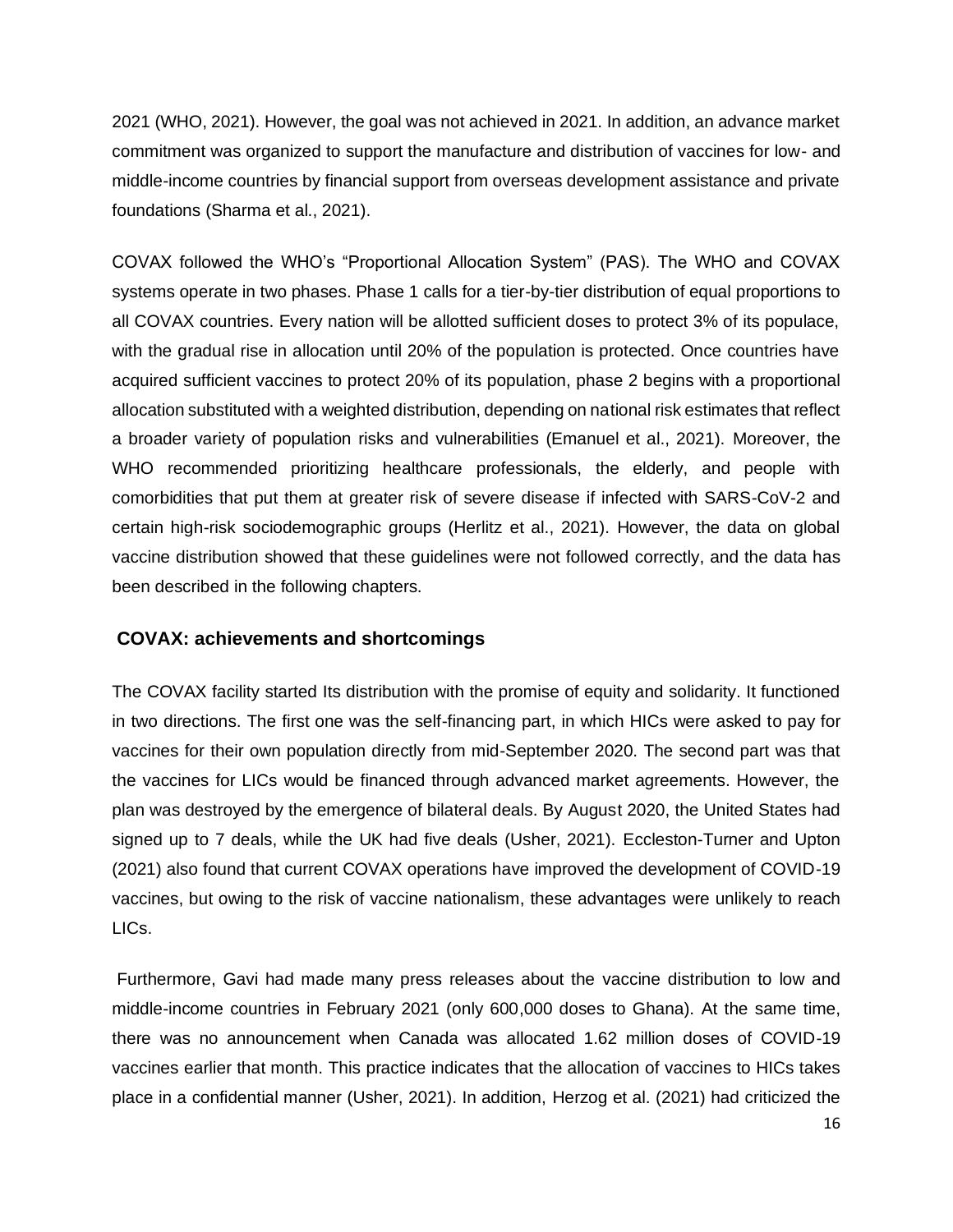COVAX facility for failing to respond quickly to new outbreaks in LICs and middle-income countries (MICs), claiming that it continued to distribute vaccines based on the population of the country instead of the intensity of the spread or the resilience of medical systems to manage such a rise. Another factor was that although the HICs had started donations to COVAX, these donations currently did not come close to meeting the required amount. For example, in the middle of 2021, the G7 nations pledged 870 million vaccine doses to LICs and MICs, but the WHO estimated that 11 billion vaccine doses would be required to protect 70% of the world's population (Wise, 2021).

COVAX faced yet another significant hurdle when one of its leading contracted suppliers, Serum Institute of India, fell behind the schedule and finally postponed the estimated date of shipment because of the massive increase of COVID-19 infections in India's second wave. Consequently, COVAX faced a vaccine shortfall, even though India recovered from an extreme public health crisis and attempted to manage local demands with overseas production agreements. Furthermore, Eccleston-Turner and Upton (2021) argued that the facility could not provide doses to countries in a similar manner since not every low-income country has a vaccine deployment infrastructure. For instance, the same issue happened during the 2009 H1N1 Pandemic with the lack of vaccine distribution infrastructure.

However, Acharya et al. (2021) discussed how high-income nations had aided their efforts through resources, economic assistance, and alliances with various nations. For example, the activities of the US government towards COVAX have been significant. Despite Trump's withdrawal from WHO during the COVID-19 pandemic in July 2020, the Biden administration joined COVAX and rejoined WHO. As a result, COVAX is among the better possibilities for LICs to battle the pandemic with support from these countries.

## **Rationale: an overview of global distribution of COVID-19 vaccines**

Globally, as of middle of December 2021, there were 271,376,643 COVID-19 cases, and 5,324,969 deaths reported. A total number of 8,337,664,456 vaccine doses were administered globally by mid-December 2021 (WHO, 2021). The first vaccine against the SARS-CoV-2 was given in the United Kingdom on December 8, 2020 (Ledford, 2021). With the introduction of apparently reliable and effective vaccines against the novel coronavirus (SARS-CoV-2), the ethical argument has switched to allocating a limited supply of vaccines in an equal manner (Jecker et al., 2021). From the beginning of the pandemic, the WHO has been requesting that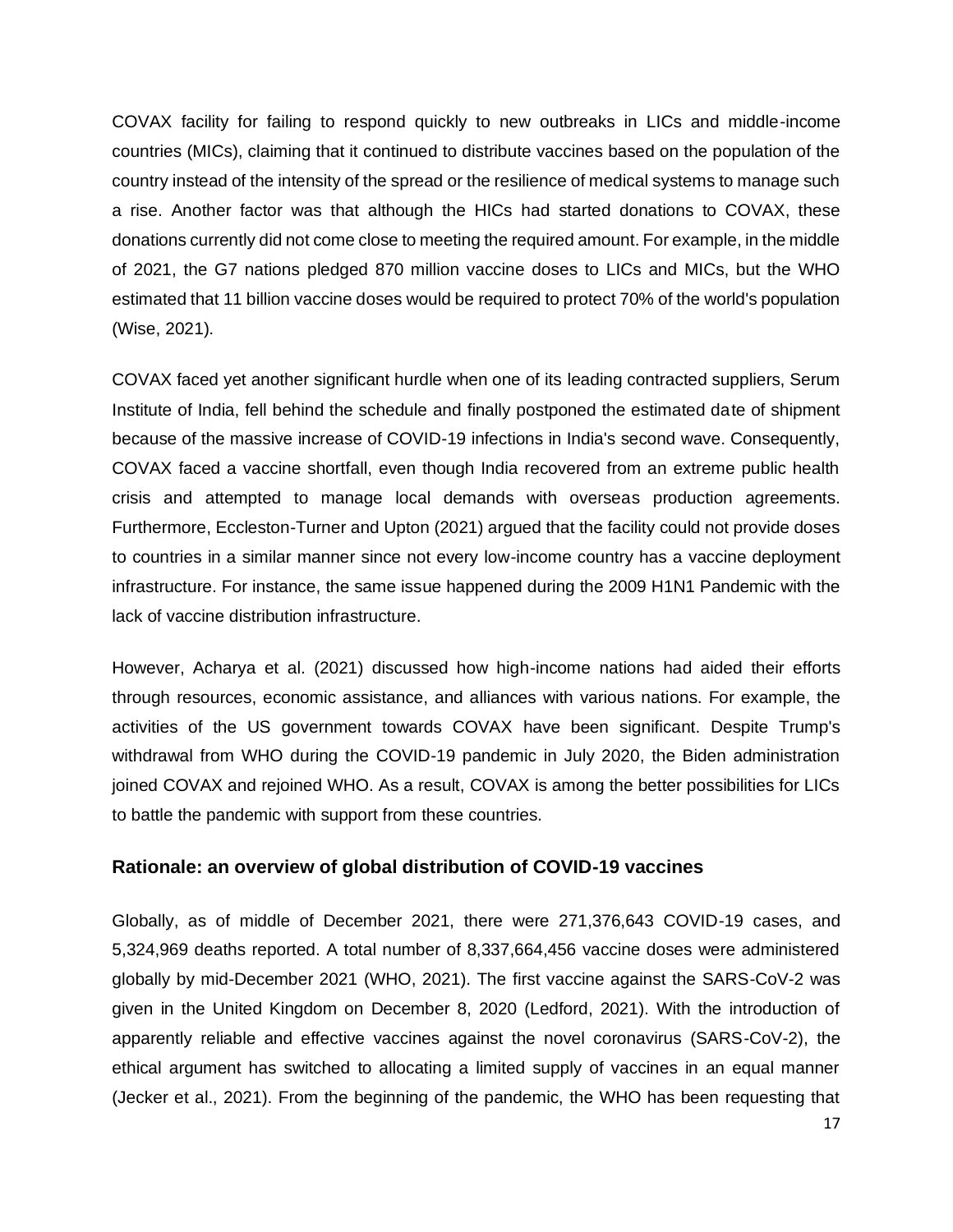vaccine stocks be shared equally, and the COVAX project was developed to aid in this effort (Tatar et al., 2021). However, the world has been unsuccessful in guaranteeing fair access to what would become a global public good (Hyder et al., 2021).

For instance, earlier in 2021, some LICs in the African continent struggled to get supplies via COVAX, but the situation improved in July (Jerving, 2021). Although there is an improvement in the supply, only about 3 percent of the African population of 1.3 billion have been fully vaccinated, compared to 52% in the US and 57% in the European Union as of September 2, 2021 (WHO Africa, 2021). Nkengasong et al. (2020) claimed that the African continent is witnessing a history of unequal vaccine distribution. For instance, the history of stockpiling HIV medicines by highincome countries during the 2009 HIV pandemic. The HICs had been blamed for storing COVID-19 vaccines to provide them to their populations as soon as possible, particularly in the early stages of vaccine distribution (Tatar et al., 2021). A study based on the COVID-19 vaccines data up to March 31, 2021, including 178 countries by Tatar et al. (2021) found a severe inequality in global COVID-19 vaccinations.

Furthermore, WHO had aimed to vaccinate 10% of every country, economy, and territory by the end of September 2021, but 56 countries had failed to do so by that date. The vast majority were in the African continent and the Middle East. Thus, the WHO launched a strategy on October 7, 2021, to achieve global COVID-19 vaccination by mid-2022. The new strategy lays out a method for meeting the WHO's goals of vaccinating 40% of the population of every nation by the end of 2021 (but it was not achieved) and 70% by the middle of 2022 by collaborating with COVAX, the African Vaccine Acquisition Trust (AVAT), and other stakeholders (WHO, 2021). The African Union established the AVAT to guarantee that COVID-19 vaccines are more widely available in Africa. In addition, the trust seeks to get vaccine doses to strengthen COVAX to achieve a 70 percent immunization rate among Africa's population (WHO, 2021).

However, despite these commitments to global equity, at the time of writing, as of October 6, 2021, in HICs, 60.93% of people had been vaccinated with at least one dose, while in LICs, it was only 3.72% (UNDP, 2021). Furthermore, LICs need to raise their health care spending by 56.6 percent to balance the expense of immunizing 70 percent of the population, but HICs must increase spending by only 0.8 percent (UNDP, 2021). Moreover, some nations are only getting their first doses, whereas others, like the US, have already had vaccines from December 2020 (Hyder et al., 2021).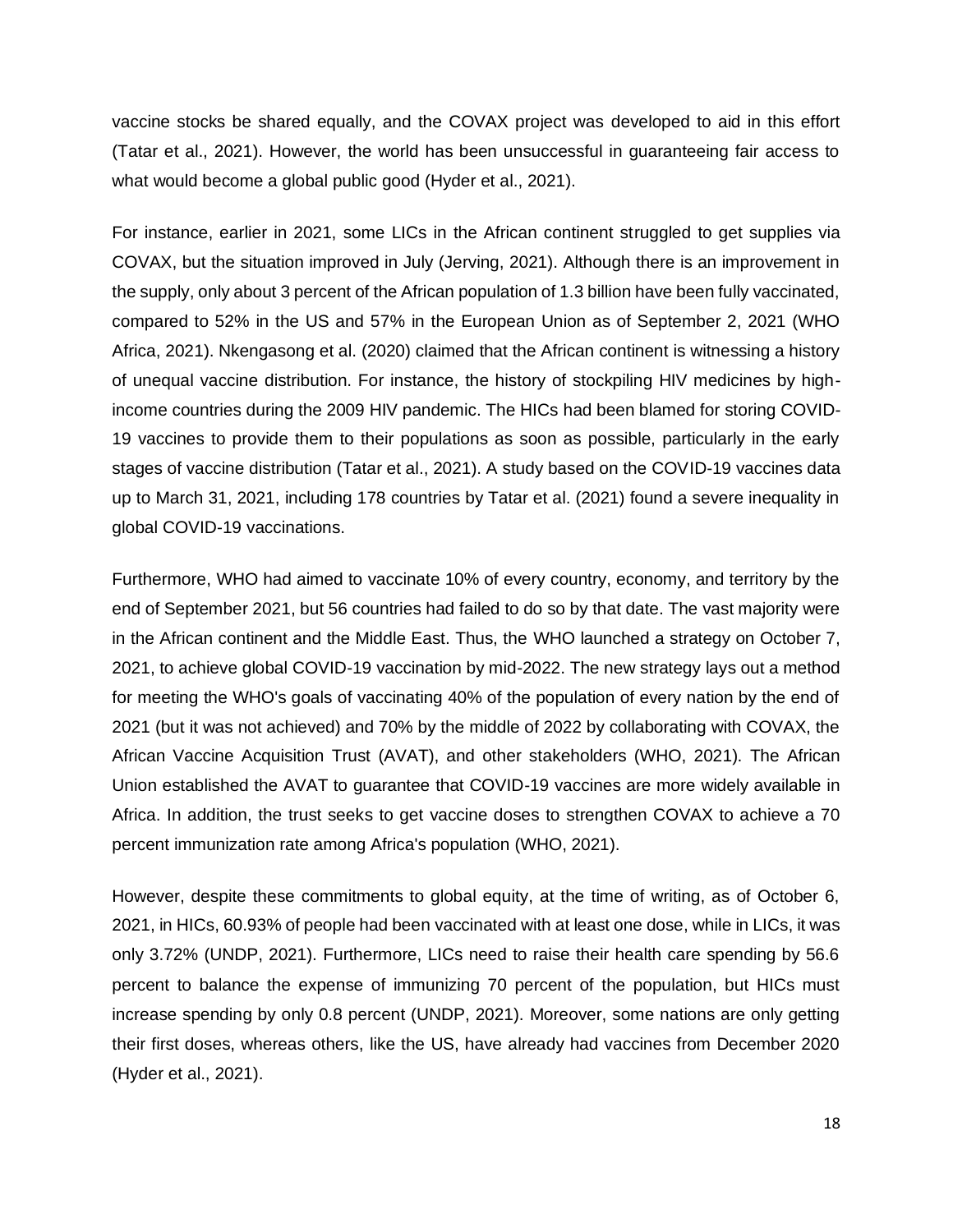Overall, it can be seen that there are some disparities around the global distribution of COVID-19 vaccines between HICs and LICs. Therefore, this dissertation will study the ethical and public health issues in this area. The dissertation will answer how the global justice framework could guide access to and equitable distribution of COVID-19 vaccines between HICs and LICs. It will analyze the cosmopolitan and nationalistic views of global justice concerning global vaccine distribution because it is a global public health problem, and this issue must be addressed irrespective of borders. The study could direct policymakers to set up effective interventions among LICs. The findings will also help expand the current approaches and recommend revisions if any are required. The research questions for this dissertation are listed below.

## **Research questions**

1. What are the ethical and public health issues around the global distribution of COVID-19 vaccines?

2. What are the ethical frameworks or theories that can guide access to and equitable distribution of COVID- 19 vaccines between high-income countries and selected low-income countries?

## **Researcher's interest in this topic**

The topic was selected since it is a current global public health problem, and several discussions and debates are underway around this inequitable distribution of COVID-19 vaccines. This issue has to be addressed to control this pandemic and the critical need to vaccinate all people worldwide, irrespective of their income and borders.

## **Structure of the dissertation**

Chapter 2: Literature Review: presents an overview of current relevant literature about the global distribution of COVID-19 vaccines. It explores the current views about this topic, finds the research gap, and discusses the importance of the study.

Chapter 3: The Ethical Frameworks: This chapter will exclusively focus on the ethical frameworks, such as the cosmopolitan and nationalistic/communitarian views of the global justice framework. This section will provide an understanding of the different concepts of ethical frameworks.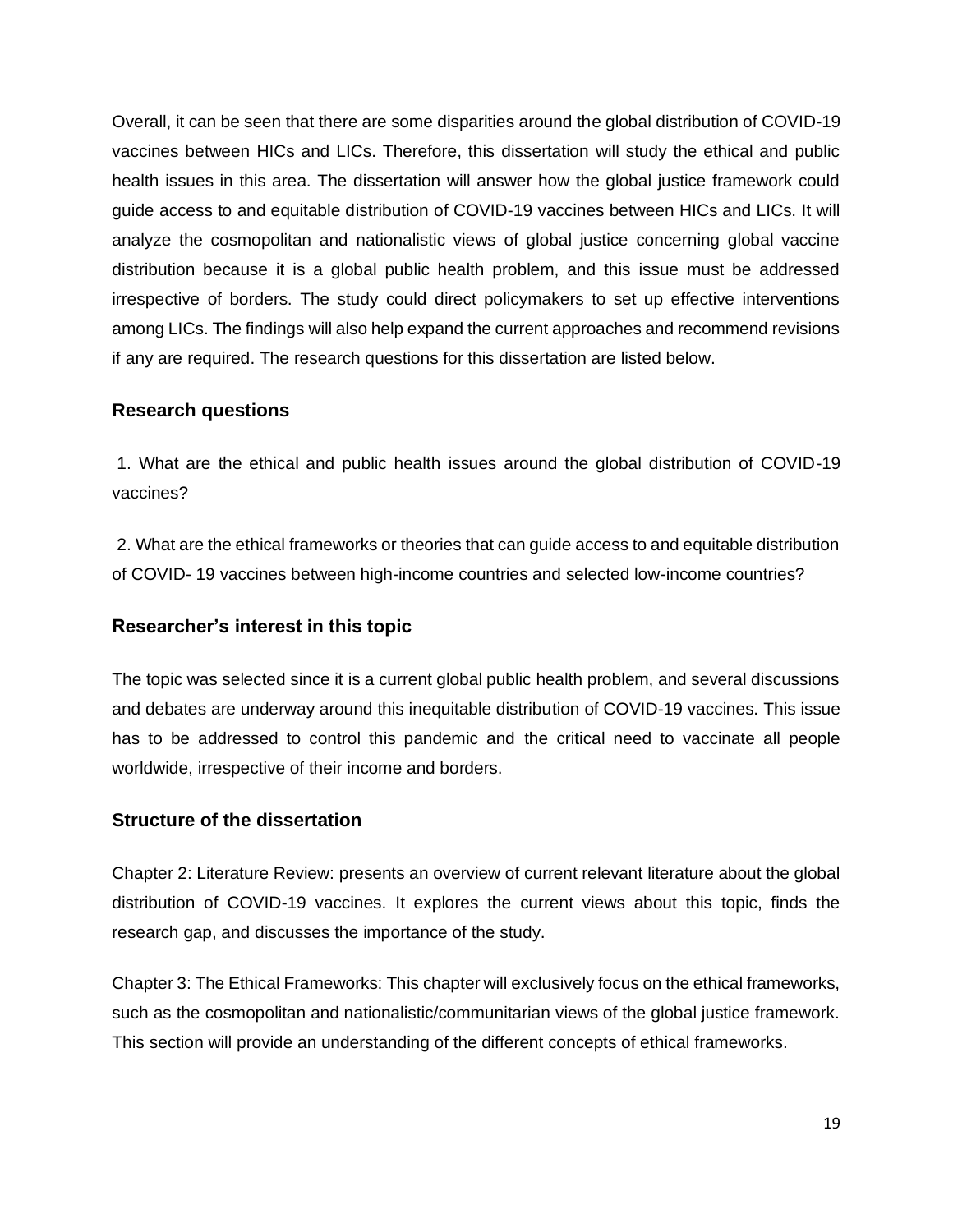Chapter 4: Methodology: It discusses the methodology chosen for this study. It details the data collection and data analysis methods. Ethical analysis is used to perform data analysis.

Chapter 5: Results: It presents the collected vaccine distribution data of high-income and lowincome countries. Step 1 and Step 2 of ethical analysis will be presented in this chapter.

Chapter 6: Discussion: It details steps 3, 4 and, 5 of ethical analysis. Data has been evaluated using cosmopolitan and nationalistic/communitarian views of the global justice framework. Alternative options and suggestions were made based on the ethical frameworks. Finally, it discusses the limitations of the study.

Chapter 7: Conclusion: It summarizes the main points and highlights of the study. Finally, it discusses the implications of the study and directions for further research.

## **Conclusion**

This chapter discussed a background on pandemics, the emergence of coronaviruses, a briefing on COVID-19 vaccines, and an overview of the global distribution of COVID-19 vaccines. It also discussed the researcher's interest, the rationale of the research, and the dissertation structure. The next chapter will review the current literature regarding the global distribution of COVID-19 vaccines.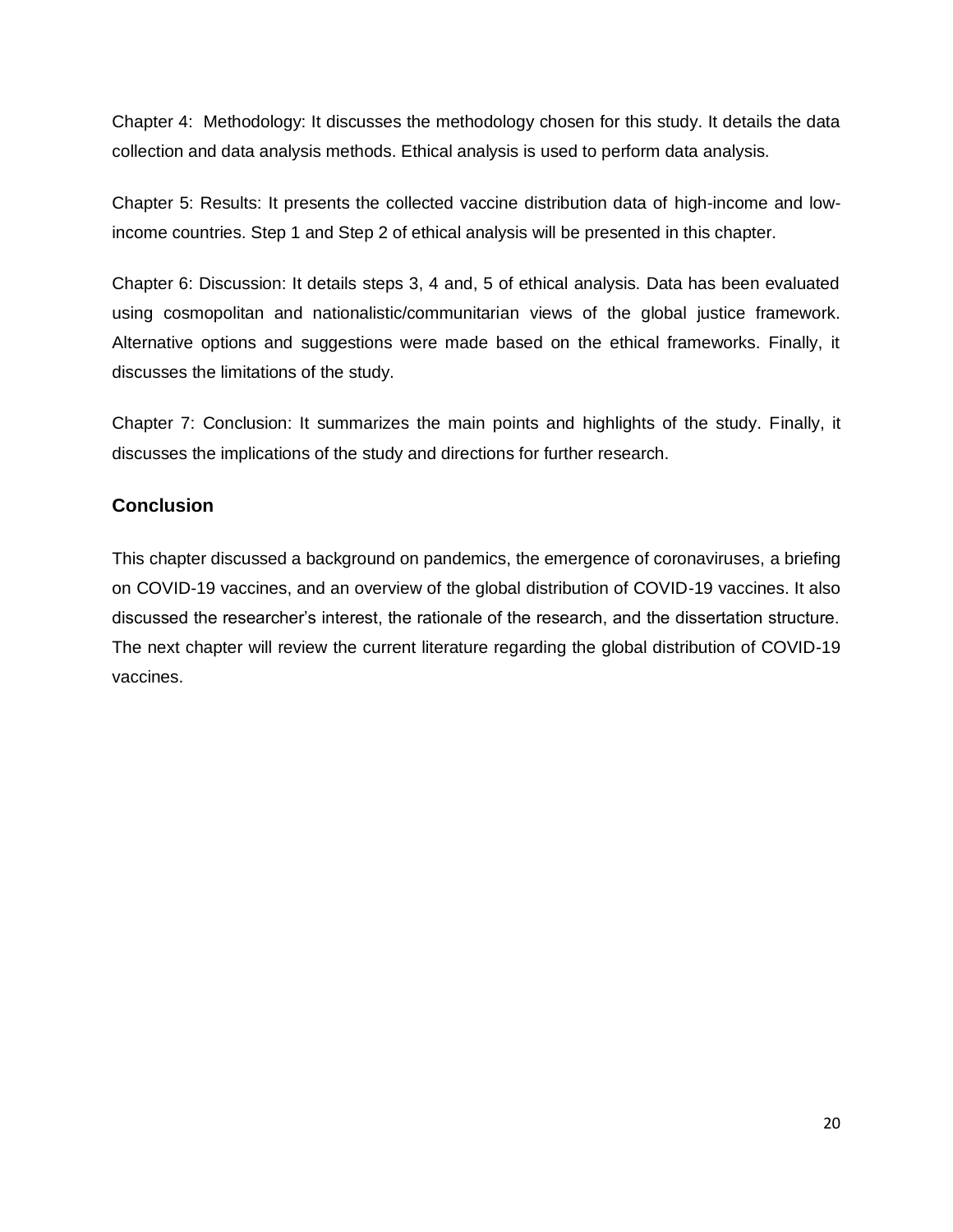## **Chapter 2: Literature Review**

## **Introduction**

SARS-CoV-2 has devastated both high and low-income countries. As discussed, initiatives like COVAX facility aim for the equal distribution of COVID-19 vaccines. However, the current activities of COVAX seemed to be insufficient to address the inequities in vaccine distribution process. The low-income countries (LICs) were still waiting for their first dose, while high-income countries (HICs) had already started the administration of booster doses (Burki, 2021). A fair distribution of vaccines could address the inequities in global vaccine distribution. This fair distribution will aid in combating the virus's direct and indirect health consequences on individuals (Herlitz et al., 2021). Therefore, this chapter aims to explore and review the current relevant literature and practices in the global distribution of COVID-19 vaccines between countries. This chapter explains different ethical proposals for the allocation of COVID-19 vaccines; it also focuses on the impact of global vaccine distribution inequity, barriers to equitable distribution of vaccines, and finally, it identifies the gaps in research.

## **Ethical proposals for allocation of COVID-19 vaccines**

There are several proposals on board for ethical vaccine distribution across countries. The WHO's Proportional Allocation System (PAS) prioritizes healthcare workers, the elderly, and the most vulnerable. This system tries to minimize COVID-19 related deaths and safeguard health systems by giving vaccines to nations based on the number of critical health care professionals, the percentage of people above 65 years, and people who are most susceptible to get the virus (Hassoun, 2020). As discussed in the previous chapter, PAS proposed that vaccine doses had been provided evenly across the nations in the first phase, and it would be assigned based on each country's needs in the second phase. A study by Northeastern University researchers showed that the estimated averted deaths for population-based allocation (PAS) were 54%, which was more significant than in the distribution based on need (44%). These data were based on certain substantial assumptions (Sharma et al., 2021). Therefore, the application of this proposal could help prevent more COVID-19 associated deaths.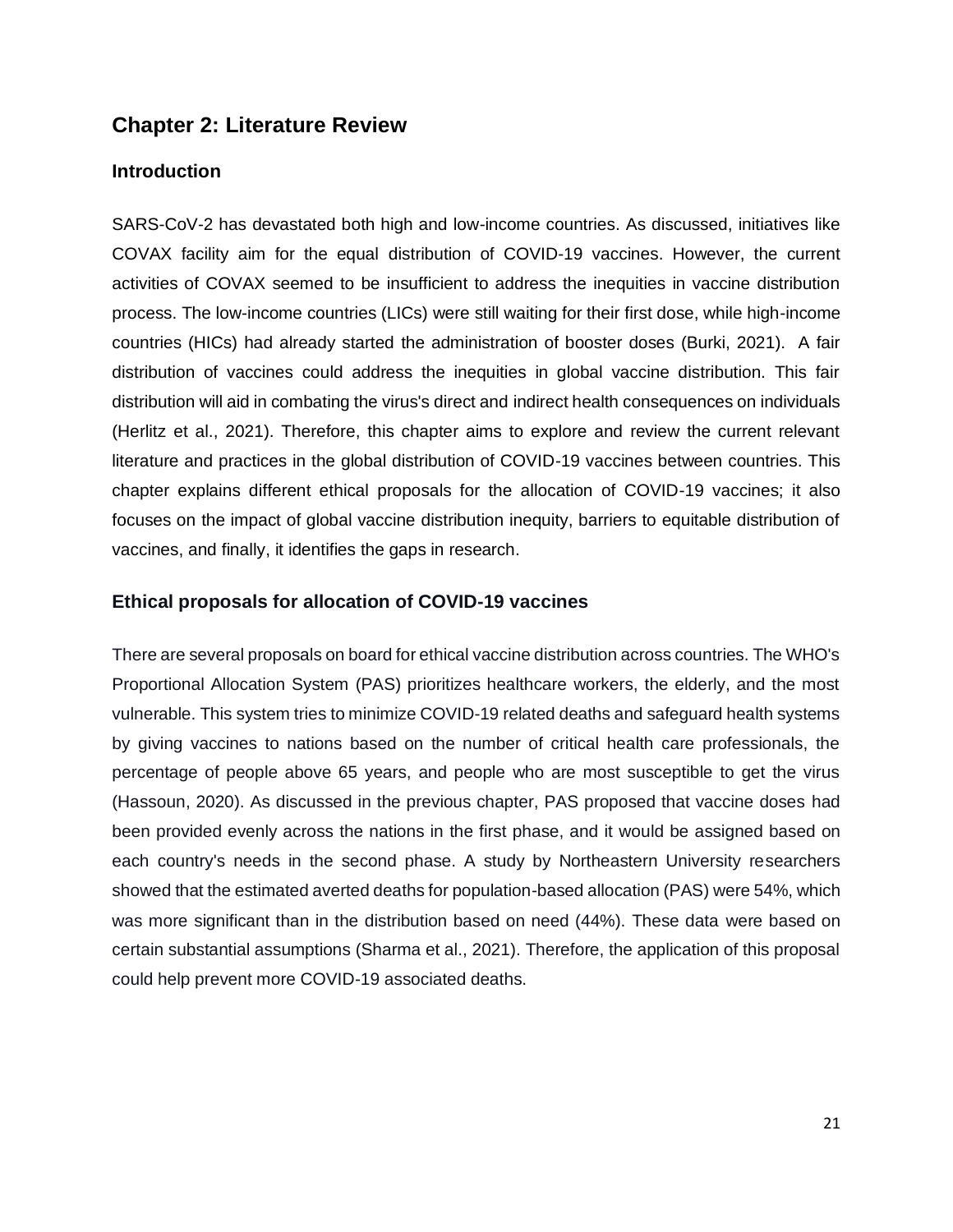However, some ethicists opposed this PAS proposal and claimed that allocation based on need would be morally justifiable over proportional allocation, since it would reduce harm and prioritize the disadvantaged (Emanuel et al., 2021). For instance, with a population of 33 million, Peru had over 1 million COVID-19 cases and 38399 deaths by mid-January 2021, while Malaysia (population 32 million) had approximately 147855 cases and 578 deaths. Although Peru had seven times more cases and more than 66 times more deaths, the PAS distributed the same number of vaccines to Malaysia and Peru (Emanuel et al., 2021). Thus, equally treating countries with different disease burdens could not be acceptable. Some ethicists opposed this form of allocation and proposed the "Fair Priority Model" (FPM). FPM allocates vaccines based on the country's needs and aims to reduce the economic and health consequences (Hassoun, 2020). FPM is a more advanced concept. According to this system, the countries having sufficient vaccines contributes to the global distribution when their national COVID-19 transmission rates fall below one (Herlitz et al., 2021). Three essential values that define the FPM are: (1) benefiting people and minimizing harm, (2) favouring the disadvantaged, and (3) global equality of concern. This proposal suggests that vaccines should be given in the first phase, primarily to lower the number of Standard Expected Years of Life Lost (SEYLL). In phase 2, the main focus is to alleviate economic burdens and control morbidity; in phase 3, the goal is to limit community spread and re-establish normality. The FPM distributes vaccines to countries depending on the relative requirements of their citizens, promoting an equal distribution of vaccines to people in greater need as a result of COVID-19 (Emanuel et al., 2021). However, FPM could disadvantage countries with a low disease burden since it focuses on distribution based on need. This situation will be challenging since it is difficult to predict when the virus will spread faster and affect those countries with a low disease burden. Thus, both proposals would need further research.

Finally, another proposal by Vanderbilt University focuses on allocating vaccines to nations depending on their potential to deliver vaccines, their capacity to give proper treatment, and if they assisted in the testing and development of innovative interventions (Herlitz et al., 2021). The idea of this proposal is morally relevant but needs further research whether these principles would benefit or harm LICs since most of the LICs have insufficient capacity and infrastructure to rollout the vaccines.

#### **The impact of global vaccine distribution inequity**

❖ **Direct and indirect health consequences**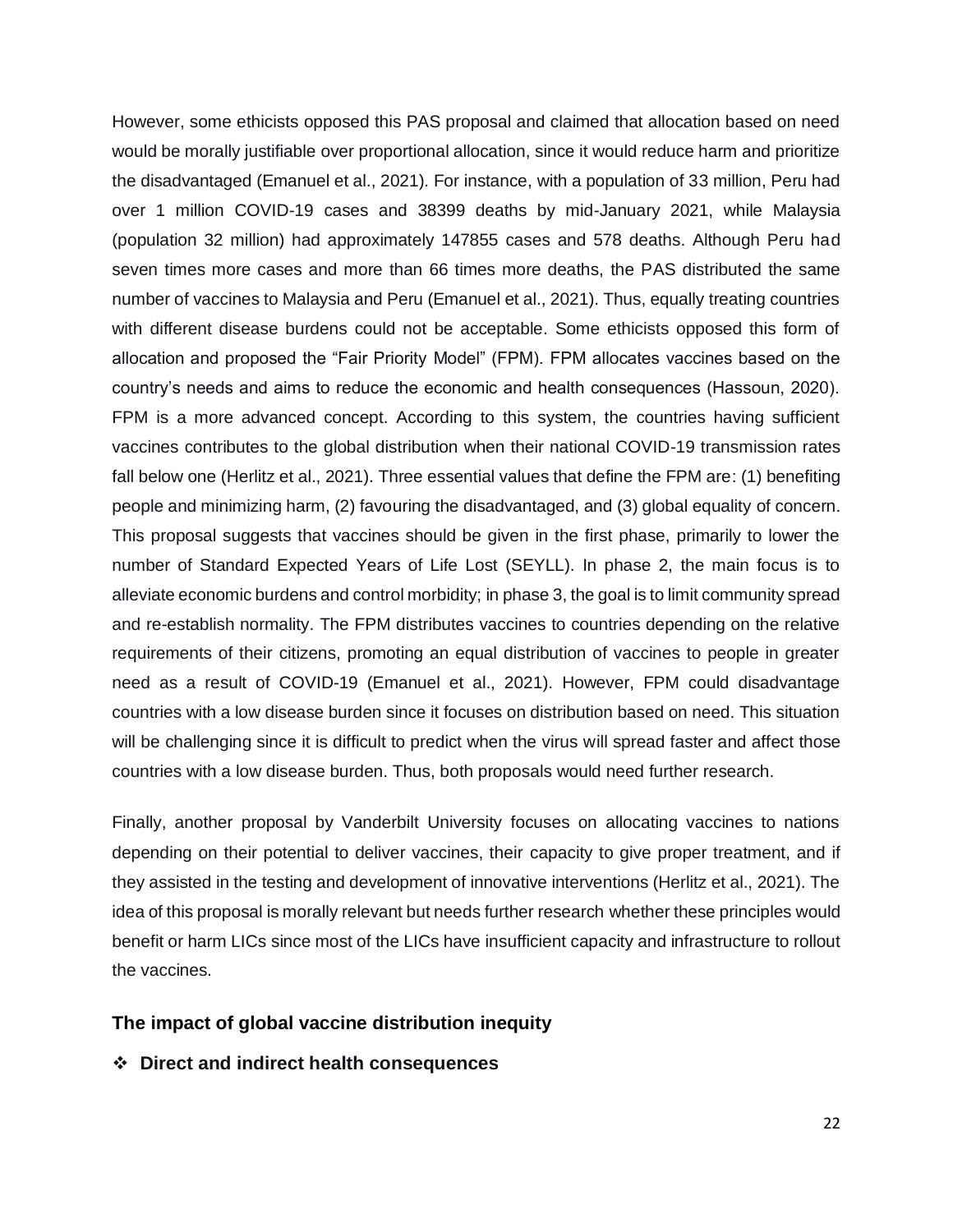Disparities in vaccinations have had both immediate and anomalous impacts. Apart from the direct diseases and deaths from COVID-19, continuous exposure to rising cases has affected the potential of already overburdened healthcare systems to provide treatment for other health issues. In addition, the human capital required to maintain responding to COVID-19 and non-COVID-19 health problems is affected by sickness and mortality among healthcare workers (Asundi et al., 2021). A systematic review by Gholami et al. (2021) using 28 studies, including 119,883 patients, found that COVID-19 was identified in 51.7 percent of health care workers (HCWs). In the first six months of the COVID-19 pandemic, a large number of HCWs were confirmed to be infected, with a hospitalization rate of 15.1 percent and a mortality rate of 1.5 percent.

Because of the continuous transmission of COVID-19 disease, the medical service systems lacked the ability to focus on other medical services. For instance, because of postponed vaccination programs, childhood vaccination rates have plummeted in the year 2020, lagging immunization for 13.5 million in a few susceptible countries in the world. Furthermore, overburdened healthcare and surveillance systems were unlikely to trace newer and endemic infectious disease threats. For instance, 1 million people had remained undiagnosed and untreated for tuberculosis (TB) by 2020, undermining a decade of worldwide investment to combat the illness (Asundi et al., 2021).

## ❖ **The emergence of new variants**

The persistent transmission of SARS-CoV-2 has generated an environment favourable to the viral evolution and the emergence of new mutations. These viral variants may pose a risk to persons living in high-income countries, particularly those who have not been immunized or who are unable to build a robust adequate immunological response to vaccination (Otto et al., 2021). Matta et al. (2021) also claimed that slow vaccination rollout was one of the factors that can give time for the virus to mutate its spike protein. For instance, the emergence of new SARS-CoV-2 variants in South Africa, such as B.1.1.529, was named omicron (WHO, 2021).

## ❖ **Social and economic challenges**

23 The uneven vaccine distribution would have had a financial burden on the entire international market. Based on a RAND Europe analysis, if the globe's low-income nations will not receive the vaccine, the world economy would lose \$153 billion annually (the EU losing \$40 billion and the US losing \$16 billion). As governments worldwide struggle with the collapse of their economy, 95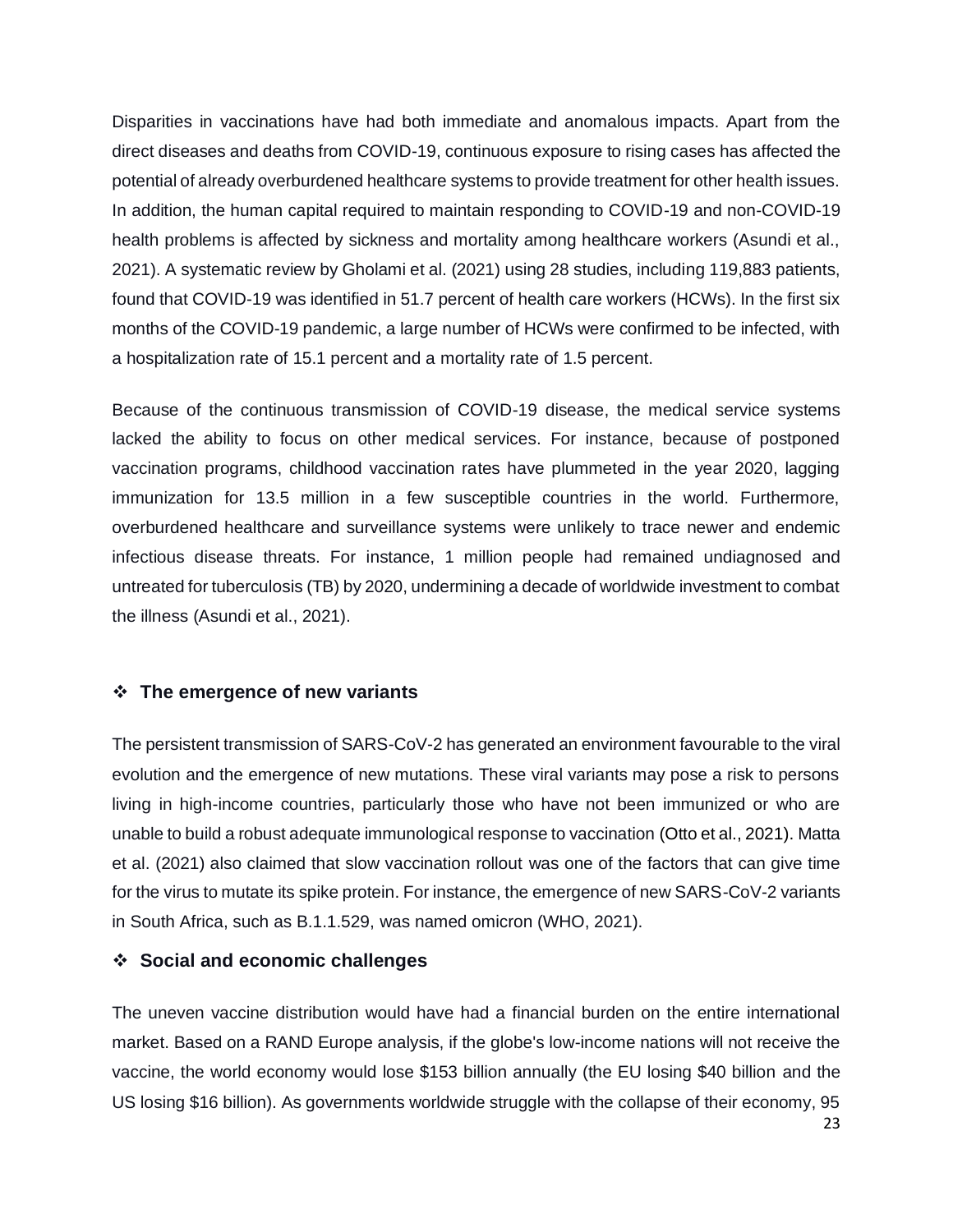million extra people have been driven into severe poverty, with a further 200 million expected to be at risk between this pandemic period till the year 2030 (Asundi et al., 2021).

COVID-19 has influenced people from all spectrums of the socio-economic status, but it had a disproportionately negative impact on individuals from lower socio-economic backgrounds. The outbreak had led to the death of key income contributors, losing essential employment, depleting of family resources, and making life more tedious for the urban poor. For instance, with around 71% of Americans unable to work remotely, the financial consequences of limitations and closed firms would have been enormous in the long term (Hyder et al., 2021).

## **Barriers to equitable distribution of vaccines at the global level**

Underlying barriers are primary hindrances that could prevent a person from receiving vaccines. Changing the structure and funding aspects of the health care systems, as well as the organizations that provide it, can help overcome these difficulties. The following paragraphs will discuss some major obstacles in relation to the global distribution of COVID-19 vaccines.

## ❖ **Bilateral legal agreements and pricing**

Law and order might be both a facilitator and hindrance to the global wellbeing, value, and equity. The impact of lawful factors of well-being on the COVID-19 pandemic is apparent when the law is utilized as a vehicle to facilitate or halt overall comparable admittance to COVID-19 vaccine distribution. COVAX is not the only way that countries could access vaccines, as they could also make bilateral deals with manufacturers (Jecker et al., 2021). Wealthy nations all across the world have acquired nearly 2 billion doses of potential future vaccines in the initial time through Advance Purchase Agreements (APAs). APAs are legally binding arrangements in which a government gains preferred access to anticipated future vaccines by pledging to acquire a specific number or percentage of vaccines from a vaccine producer at a predetermined price (Jecker et al., 2021). APAs are a gamble that erodes international cooperation. Importantly, bilateral legal agreements like this are expected to exacerbate inequality and possibly lengthen the pandemic's duration. For instance, over half (51%) of the anticipated doses of key COVID-19 vaccine candidates have already been taken by wealthy nations in 2020 (Oxfam, 2020). Hence, there should be a monitoring body on vaccine procurement by limiting vaccine stockpiling through bilateral deals of HICs.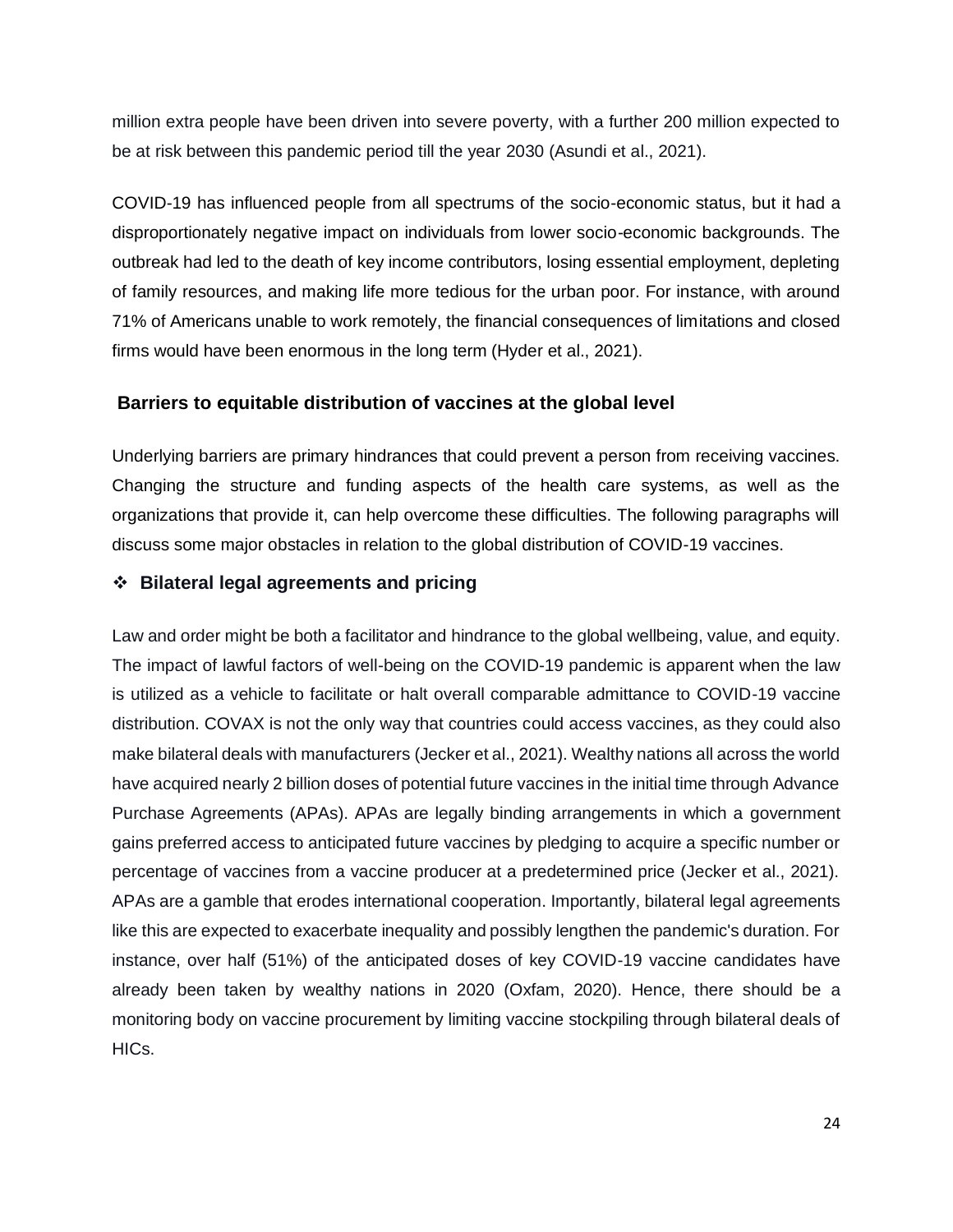The same scenario happened in the 2009 influenza A H1N1 pandemic, where several HICs used APAs and made procurement difficult for other countries (Phelan et al., 2020). In addition, a case study by Turner (2016) showed that during the 2009 influenza pandemic, 56% of WHO surveyed vaccine manufacturers could not guarantee at least 10% committed vaccines to UN agencies because of preexisting obligations of APAs with HICs. Thus, APAs appear to act as a barrier to the equal distribution of vaccines. A scoping review by Peacocke et al. (2021) from 45 peerreviewed articles identified that these bilateral legal agreements influenced the equitable distribution of vaccines in low- and middle-income countries.

Furthermore, LICs sometimes have to pay more prices for vaccines than high-income countries due to lack of transparency and integrity in vaccine contracts. For instance, although the purchase agreements are confidential, minimal available knowledge indicates price variation and high price signals. The Pfizer/BioNTech vaccine is expected to cost \$19.50 in the United States and \$18.90 in the European Union per dosage. The Oxford/AstraZeneca vaccine was priced at \$4 per dosage, while the Moderna vaccine cost \$37 per dose in the United States. The explanation for Israel's speedy scale-up of its immunization programs had been mentioned as its readiness to pay a premium price for the Pfizer/BioNTech vaccine, approximately \$30 per dose (Guzman et al., 2021). Therefore, agreements' confidentiality reduced the bargaining strength of low- and middle-income nations, which already have restricted purchasing power.

However, to facilitate fair access to COVID-19 vaccines, the United States offered an extra 500 million doses of Pfizer vaccine to be given through COVAX to LICs and LMICs in September 2021. These vaccines are in addition to the 500 million Pfizer doses announced in June and around 90 million excess doses provided through COVAX, increasing the total amount of US doses to approximately 1.1 billion. These extra doses could have been accessible in January 2022, following the supplies of already promised doses (WHO, 2021).

25 Meanwhile, APAs can also be used by global health agencies as part of the Advanced Market Commitments (AMCs) to acquire vaccines for LICs and LMICs. Gavi, the Vaccine Alliance, and other international health agencies had used donor-funded AMCs to enter into APAs with vaccine makers to stockpile a certain number of vaccines for nations with inadequate financial markets. In this manner, AMCs were employed for childhood pneumococcal vaccines and Ebola vaccines (Phelan et al., 2020). The AMC was first used in 1999 to create a late-stage pneumococcal vaccine to reduce the time it took for a vaccine to reach LICs and LMICs (Peacocke et al., 2021). For instance, LICs could now access lifesaving pneumococcal vaccines for US\$2. The new price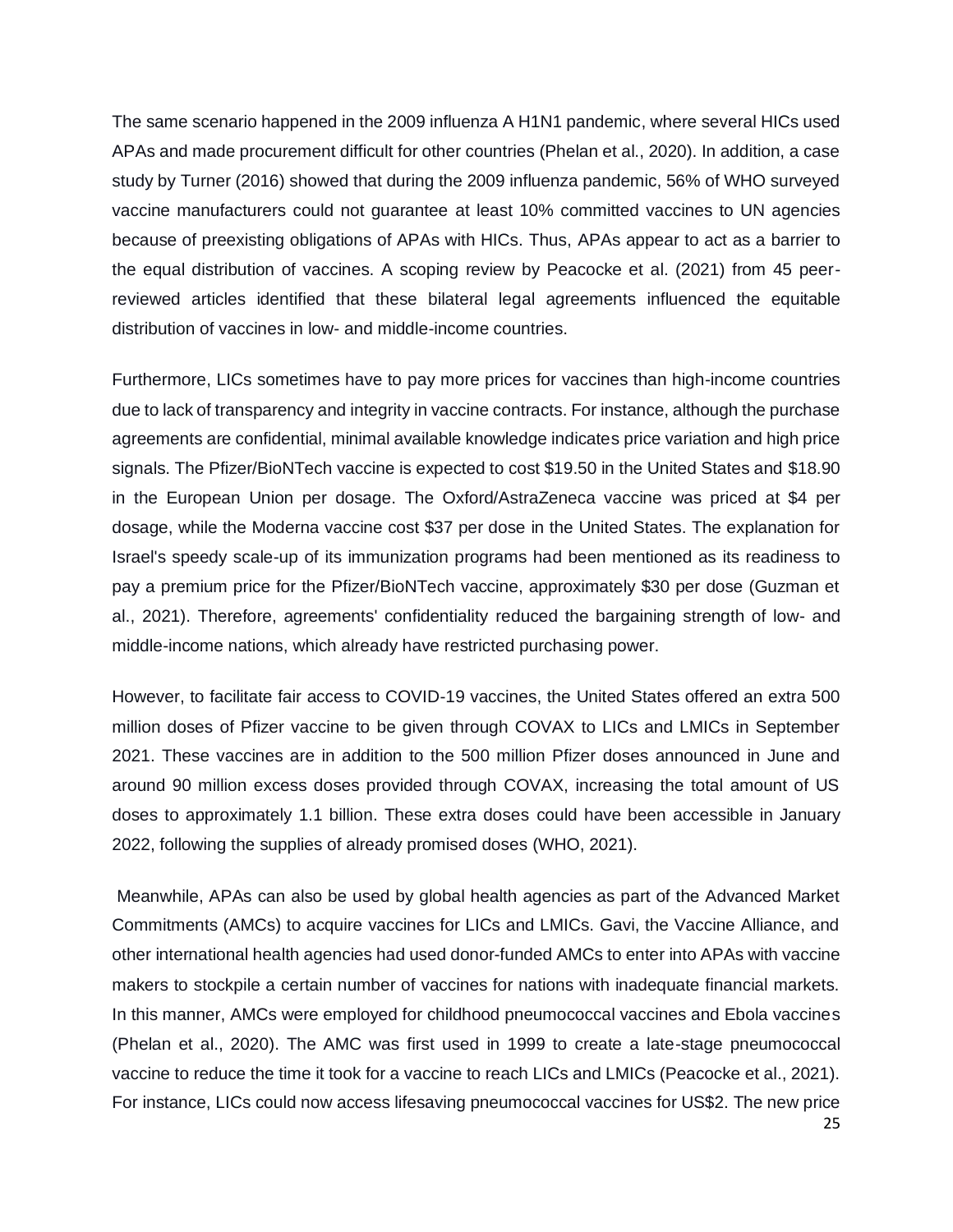is 43% less than the US\$3.2 at the start of AMCs (UNICEF, 2021). Likewise, AMCs could help to acquire vaccines for LICs and LMICs.

## ❖ **Intellectual property rights**

Intellectual property rights (IPR) refer to "the legal rights given to the inventor or creator to protect his invention or creation for a certain period" (Saha & Bhattacharya, 2011). A well-functioning intellectual property framework would ultimately simplify technology transfer through foreign direct investments, collaborations, and licensing. Typically, protection is offered for a specific duration (usually 20 years for patents) (WTO, 2021). IP rights, including patents, copyright, trademarks, and trade secrets, can apply to vaccines (Durell, 2016). Patent law and its sound effects are responsible for a significant part of the obstacles to access to medicine. The TRIPS (Trade-Related Aspects of Intellectual Property Rights) agreement demands members of the World Trade Organization (WTO) to take steps to preserve intellectual property rights, which means that any patented item must be manufactured, imported, marketed, or used with the patent owner's consent. This includes medicine; hence each medicine's manufacture starts with a market monopoly at the greatest reasonable cost (Ahmadiani & Nikfar, 2016).

In the case of COVID-19 vaccines, South Africa and India submitted a proposal to the WTO in October 2020 to temporarily remove some TRIPS criteria for COVID-19 health products and technology (Okereke, 2021). The proposal claimed that IP rights might obstruct the supply of COVID-19 medications and vaccines. The TRIPS waiver is significant because it allows WTO member states to conduct vaccine research, manufacture, and distribution (Erfani et al., 2021). Thereby, it could improve access to COVID-19 vaccines.

Even though over 100 nations support the proposed IP waiver, some HICs, including the United Kingdom, Germany, and Japan, have opposed the proposal (Erfani et al., 2021). Waiver opponents claimed that the underlying obstacle to global manufacturing is low- and middleincome countries' poor ability to make COVID-19 vaccines, not intellectual property. However, several low- and middle-income countries have the technical and production facility to manufacture complex COVID-19 vaccines. For instance, India, Egypt, and Thailand currently produce viral vector or mRNA-based COVID-19 vaccines. Also, vaccine production plants in many low- and middle-income countries developed within months, providing a significant advantage. In addition, complex pneumococcal and hepatitis B recombinant vaccines have already been manufactured in India and China and proved their ability in vaccine production (Erfani et al., 2021).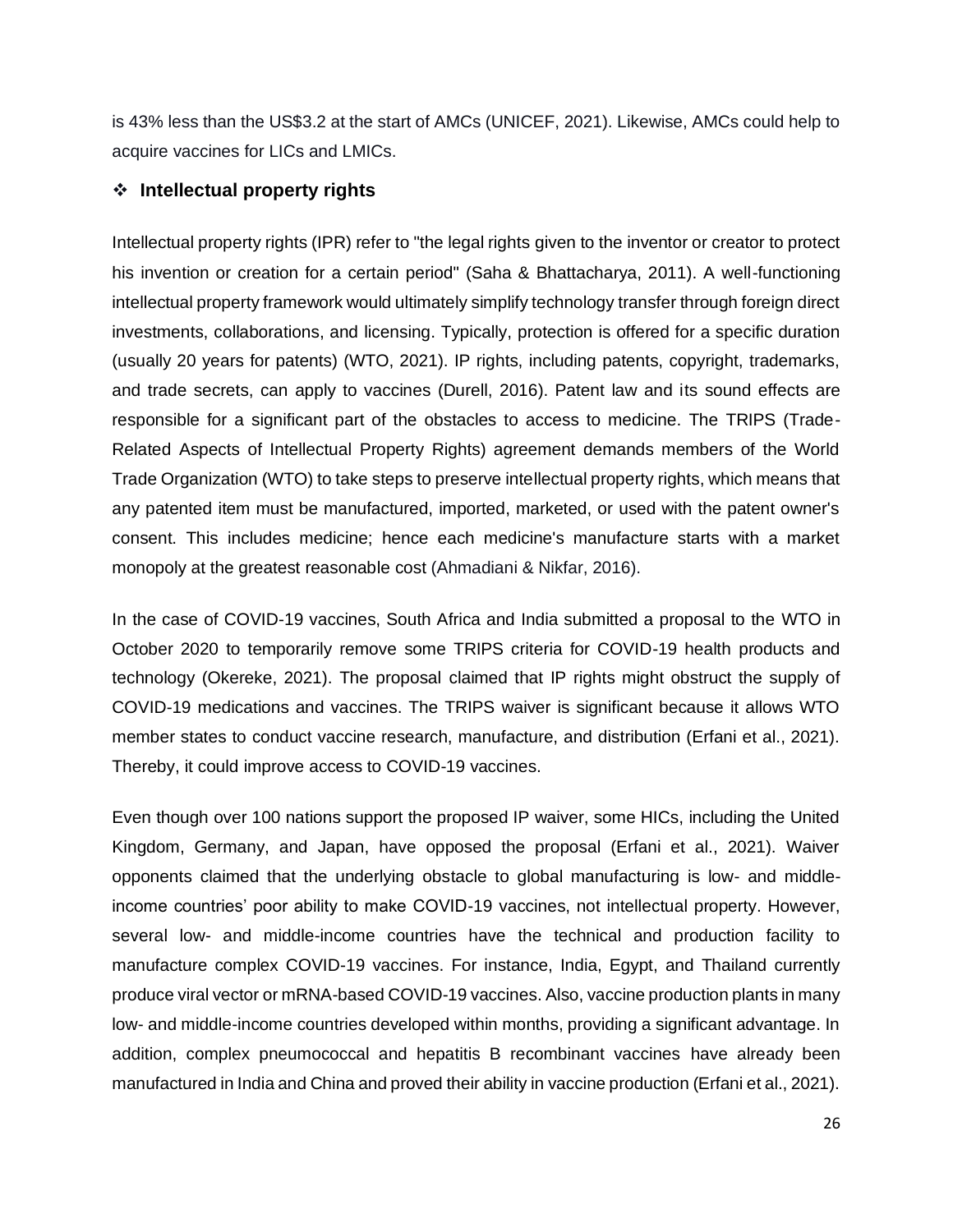These data illustrated that the IP waiver could help LICs in vaccine manufacturing. According to Padmanabhan et al. (2010) vaccine production in low and middle-income countries could also help lower the cost of vaccines and increase access. Manufacturers in India, Cuba, China, and Brazil have proven their ability to create low-cost vaccines that fulfill international quality requirements during the last decade. These countries provide 64% of UNICEF-purchased children vaccines and 43% of GAVI2-purchased vaccines.

The next-generation COVID-19 vaccines include many patent-protected technologies, varying from the modified adenoviral vectors to the lipid nanoparticles employed to deliver mRNA and the development of a stabilized SARS-CoV-2 spike protein that acts as the essential antigen for various vaccines. Using a TRIPS waiver to ease intellectual property rules around such innovations could make the basic technology available for usage on a global scale. Supporters mentioned that the Treatment Action Campaign and the TRIPS waiver granted for antiretroviral medicines during the HIV pandemic in the global south is an example of how this strategy might dramatically improve access to COVID-19 vaccines (Asundi et al., 2021). In addition, a study by Ahmadiani and Nikfar (2016) regarding the use of TRIPS flexibilities from 2001 to 2016 identified that, after 2003, the number of TRIPS flexibility instances increased, and the utilization of these flexibilities aided in lowering the cost of HIV medications and increased access to these medications.

Moreover, some researchers argue that legal constraints may not be the primary barrier to worldwide vaccination equality, as various vaccine manufacturers actively sought license deals or decided not to pursue patent rights for COVID-19 vaccines. In this scenario, liberalizing patent laws could be the primary move towards more justice. In addition, there are barriers to technology transfer and administrative efficiencies, like the strength of vaccine production knowhow in HICs and the scarcity of competent workforce in LICs and MICs. The absence of research and development facilities and staff in LICs is a substantial barrier to vaccine technology transfer, highlighting the importance of global funding in research capacity and upgrading to address existing and future threats (Asundi et al., 2021; Jecker & Atuire, 2021).

On the contrary, Moderna has decided to offer free access to the necessary IP throughout the COVID-19 period and out-license the IP after the pandemic. Unlimited access to the COVID-19 vaccine's IP benefits several countries that have already begun producing vaccines, such as India, the Republic of Korea, Brazil, Indonesia, and South Africa. However, because of a lack of indigenous vaccine production capability, LICs are unable to use all of this and must rely on HICs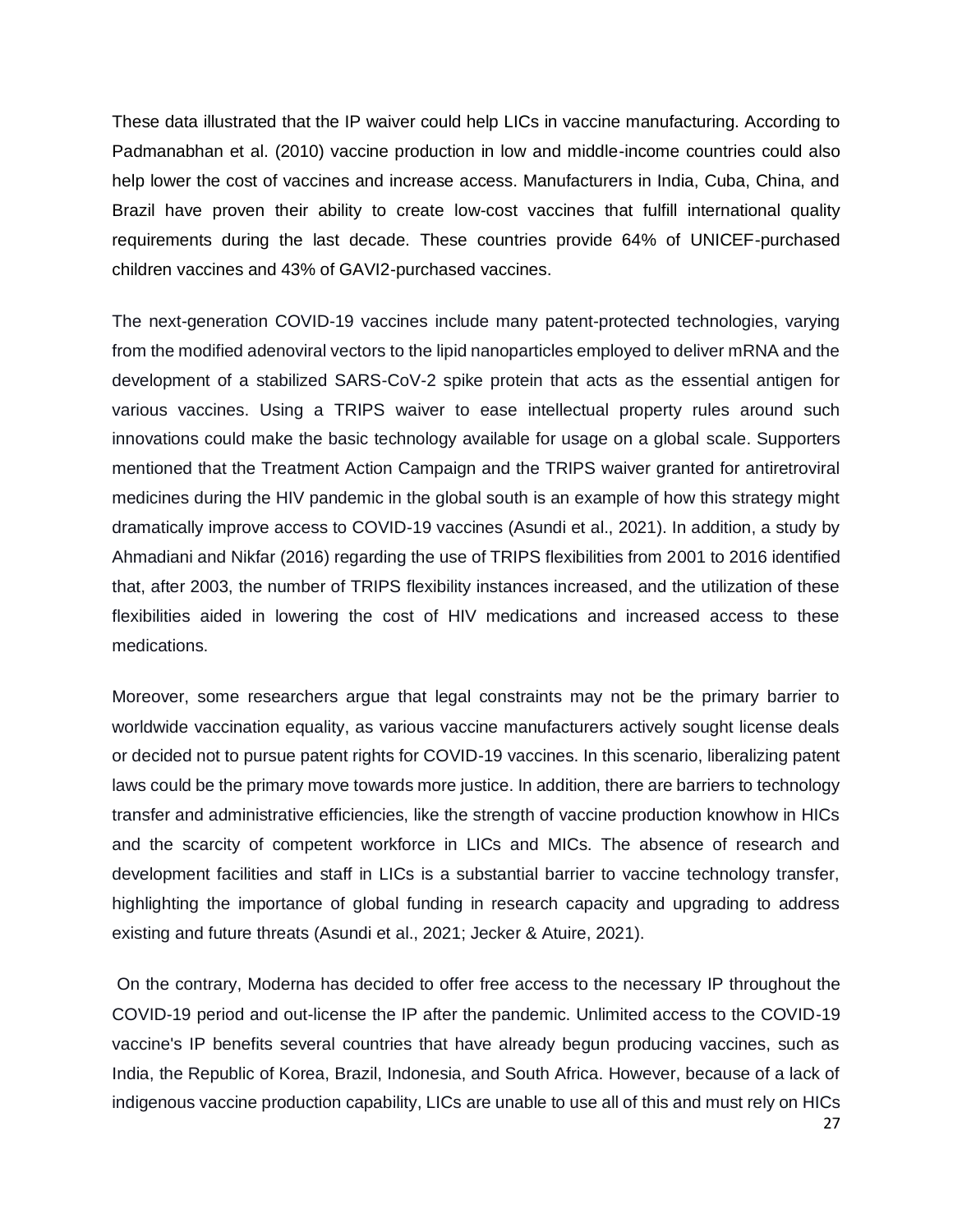or their vaccine-development organizations. As a result, although these countries have been granted a license, it will not solve the vaccine manufacturing issues (Acharya et al., 2021).

Last but not least, in May 2021, the United States announced its intention to support WTO's proposal by temporarily waiving intellectual property rights only for COVID-19 vaccines (Krishtel & Malpani, 2021). Following the Biden administration's support for a waiver, China, and Russia, had stated that they could encourage a WTO waiver. However, it is uncertain how other competitors would respond, as this waiver requires 164 WTO members to concur (Zarocostas, 2021).

#### ❖ **Vaccine Nationalism**

The emergence of COVID-19 vaccine nationalism started in 2020, after the United States prepurchased vaccines to acquire favoured access to 100 million doses from a Sanofi-GSK alliance for the now-famous 'Operation Warp Speed' (However, the Sanofi-GSK candidate vaccine was only pushed into phase 3 trials in May 2021, due to delays.). The United Kingdom started to compete for vaccines with the United States by spending early in the Oxford University vaccination program. Because of these investment agreements, the United States, the European Union, the United Kingdom, and Japan would have had access to about 1.3 billion possible COVID-19 vaccine doses by August 2020. Canada was also criticized for its vaccine nationalism, having purchased the most vaccines to population needs. However, Canada's vaccine distribution was delayed, and the country withdrew its dose commitment to COVAX (Sabahelzain et al., 2021).

#### ❖ **Other Factors**

 $\triangleright$  Lack of cold chain infrastructures

COVID-19 vaccines must be transported and stored in refrigerators at freezing temperatures. For example, the Oxford-AstraZeneca COVID-19 vaccine and the Pfizer vaccine require feasible storage conditions at 2–8 °C and -70 °C, respectively. However, new studies showed that the Pfizer vaccine could be stored at temperatures ranging from -15 to -25 °C for two weeks. Even after moving these vaccines to the refrigerator, extra caution and care are required to maintain their integrity. The efficiency, potency, and durability of vaccines are all dependent on strict temperature controls. The cold chain is needed for vaccine storage, delivery, and transport (Acharya et al., 2021). However, most low-income countries do not have sufficient ultra-cold chain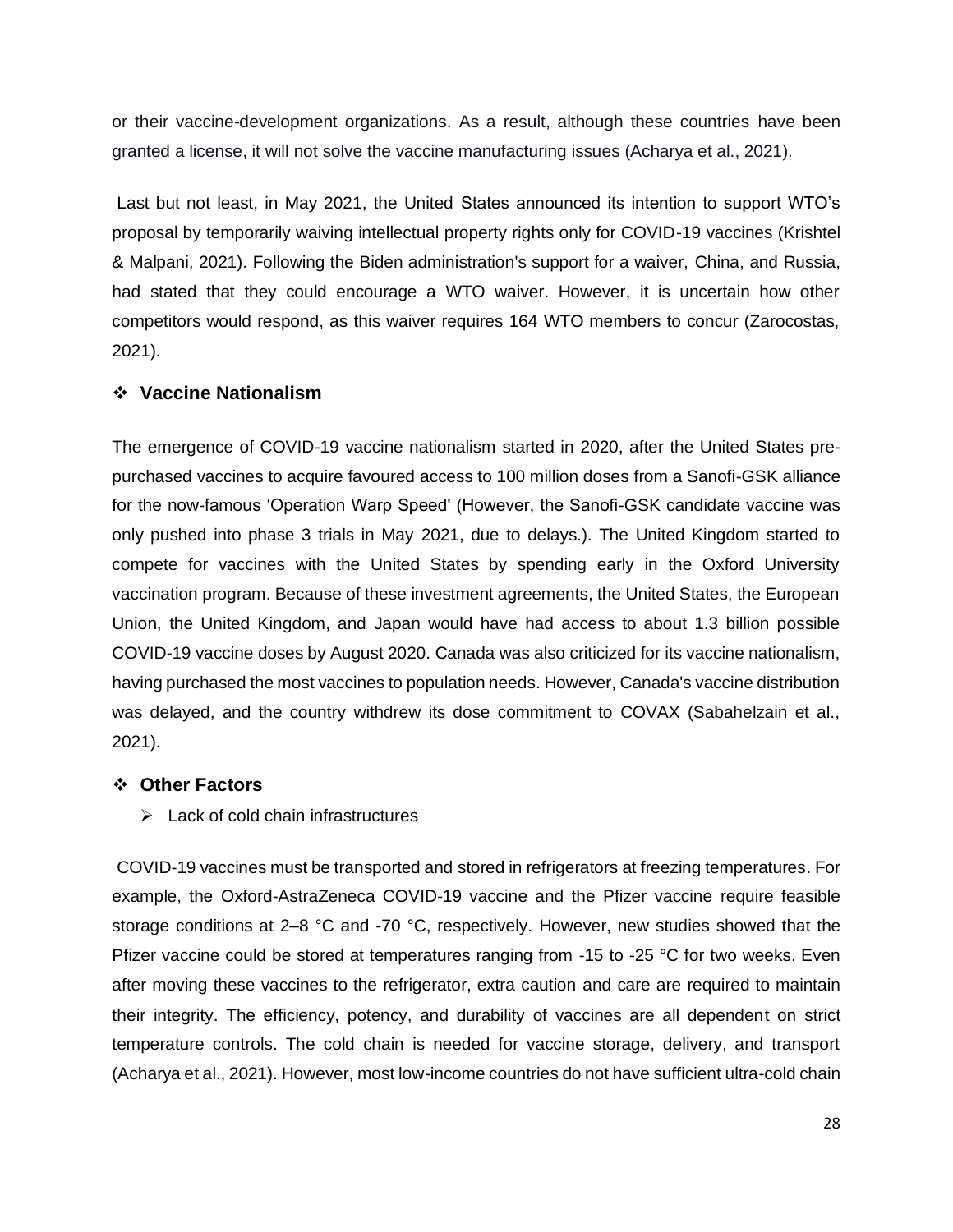infrastructures**.** For example, a study by Oyadiran et al. (2021) found that Nigeria presently has a 201m2 cold chain capacity and requires a total capacity of 672m2 to satisfy demand. Thus, the lack of a cold chain is a significant obstacle in LICs, leading to inadequate immunization.

➢ Vaccine hesitancy

In addition, because of the wide array of data from effectiveness trials for the same product, vaccine hesitation has increased in many nations. For example, Sinovac, a Chinese manufacturer, had shown 50–91 percent efficacy. Furthermore, there appears to be a concern about whether the vaccines created and manufactured by the researchers, after a year of testing, would be effective against new viral strains. In this situation, it becomes strenuous for a developing country to determine whether to pay a significant amount of money on outdated vaccines or expect an alternative future treatment that would work against new virus variants (Acharya et al., 2021). A scoping review by Biswas et al. (2021) from 82 studies identified, vaccine efficacy as a potential determinant for vaccine hesitancy. Therefore, vaccine hesitancy is also a barrier to the distribution of vaccines.

#### **Research Gap**

Most of the studies about vaccine distribution focused on the impacts of unequal vaccine distribution and the barriers to the distribution of vaccines. Only a few studies have concentrated on the moral justification of the global distribution of COVID-19 vaccines. It has been discussed in the literature review, and insights have been given regarding WHO's Proportional Allocation System and Fair Priority Model for vaccine allocation. Therefore, it is necessary to conduct an ethical analysis about vaccine distribution between countries based on global justice frameworks, which provides an insight into dealing with a fair vaccine allocation in future pandemics. Since it is a global public health problem, it has to be addressed, irrespective of the border. In addition, all countries have the responsibility to deal with the issues of their population. Therefore, this study plans to explore the cosmopolitan and nationalistic aspects of the global justice framework concerning vaccine distribution. Thus, this study could bridge the gap between high-income countries and low-income countries and thereby provide a fair deal of vaccine distribution between countries.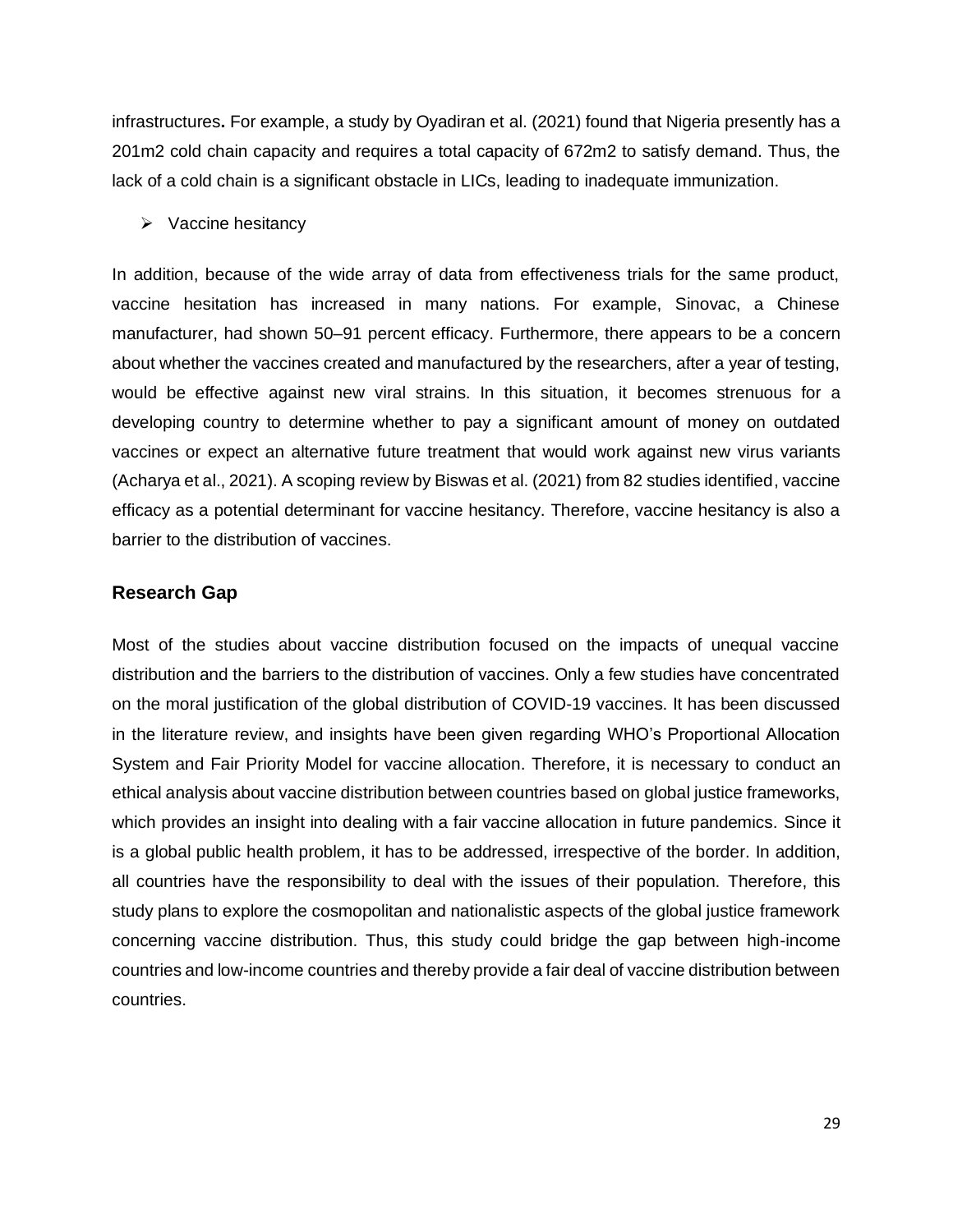## **Conclusion**

This chapter showcased the vaccine distribution inequity that exists between countries. This chapter also discussed the different proposals for allocation of vaccines, direct and indirect impacts of inequitable vaccine distribution, and barriers to equal distribution of vaccines. Finally, this chapter explained the research gap. Based on this review, an in-depth analysis will be required to study the ethical aspects of vaccine distribution. However, before the ethical analysis section, this dissertation paper will present a general overview of ethical frameworks used to conduct the ethical analysis.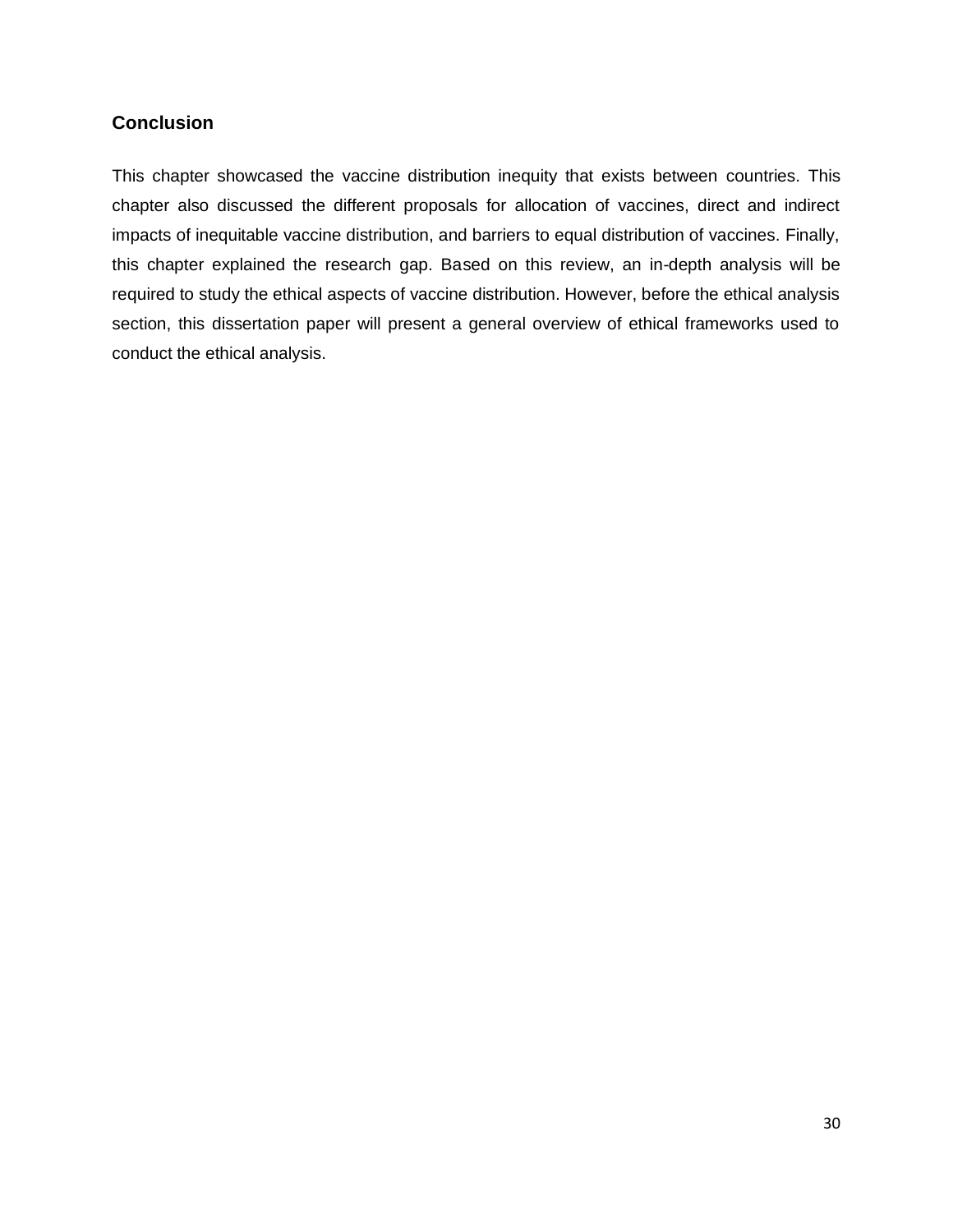## **Chapter 3: Ethical Frameworks**

#### **Introduction**

COVID-19 vaccine distribution inequities are currently hampering an effective worldwide response to the outbreak. Respect for human rights is required as part of global health justice. It is an advocacy for inexpensive, accessible, and high-quality immunization and treatment for everyone because health inequities and cross-border challenges are morally and ethically disturbing. This debate will focus on global justice, which comes under distributive justice. Different viewpoints on global justice will be addressed, including cosmopolitan and nationalistic/communitarian approaches. The chapter will exclusively discuss a general overview of ethical frameworks, which will be used later in the ethical analysis section and will assess the vaccine distribution, based on these frameworks.

## **Global justice frameworks**

Global justice is a philosophical viewpoint that addresses the issue of fair distribution of benefits and expenses throughout the world, as well as the long-term viability of the systems required to maintain such equitable distribution (Choudhary, 2018). Theorists of global justice pierce the state shell to question what justice among human beings entails. Individual human beings are the focus of global justice questions, which aim to explain what fairness among such actors involves (Brock, 2015). As per Beauchamp and Childress (2001) distributive justice concepts determine how advantages and costs might be dispersed most fairly, equitably, and adequately within the societal norms that emerge from the prevailing system of social cooperation within a specific society. According to this description, concerns for properly allocating healthcare resources should engage complex ethical systems (Hick et al., 2020). Utilitarianism, for instance, seeks to maximize public utility by considering many factors and prioritizing social welfare demands. Egalitarian views of justice provide a substitute to utilitarianism by arguing that any advantages judged desirable by competent members of a particular community should be accessible to everyone. Within the context of public health ethics, an egalitarian philosophy of justice could connect healthcare with resources or services and endeavor to ensure that, it would be fairly allocated between all people who require it during an outbreak (Beauchamp & Childress, 2001). Based on this egalitarian concept, ensuring an equitable vaccine distribution between countries is also a part of global distributive justice.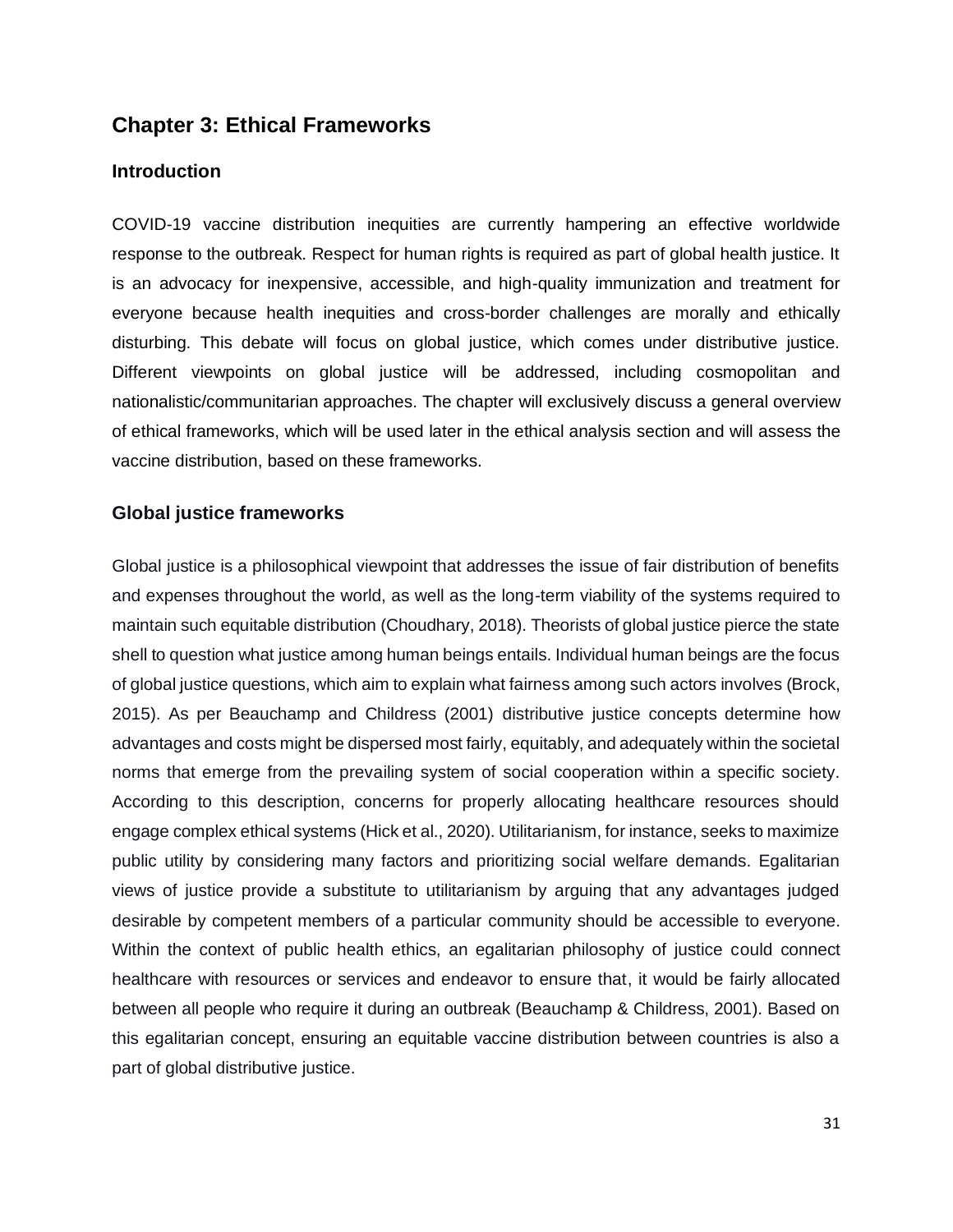Some theorists, such as Charles Beitz and Thomas Pogge, argue for comprehensive global distributive strategies. Others, such as Charles Jones and David Miller, clearly oppose the concept that egalitarian principles of justice should be implemented globally, arguing that national communities' core responsibility is to assist other countries to meet the significant needs of their citizens. Nearly all participants in the global justice debate realize that they have distributive justice duties towards people from other countries. The concern is how firm those obligations are, and if national borders may impact the allocation of resources between people of different nations (Kataria & Qu, 2021). Therefore, it is necessary to assess whether the egalitarian concept is justified in the current COVID-19 vaccine distribution, irrespective of borders.

## **Different principles of distributive justice**

The various principles of distributive justice are strict egalitarianism, the difference principle, welfare-based principles, and libertarian principles. Strict egalitarianism is a basic distributive justice theory that asks for the distribution of equal goods to all individuals. As proposed by John Rawls, the difference principle allows for deviation from pure equality as long as the disparities in question render the least advantaged in society considerably better off than they would be with strict equality. The difference principle adequately reflects the moral significance of chance and obligation. Welfare-based principles (utilitarianism is the most prominent) argue that material resources and systems are not the main distributive priority. This principle contends that resources and services have no inherent worth and are only helpful because they improve welfare. As a result, they suggest that distributive rules should be created and evaluated regarding how they impact welfare, either in terms of maximization or distribution. In contrast to the above three principles, proponents of libertarian principles often critique any distributive ideal that demands the pursuit of definite 'patterns,' such as the maximization or equality of welfare or resources (Lamont, 2017).

#### **The cosmopolitan global justice**

The foundation of cosmopolitan global justice resides in the concern of individual human beings as the main focus of attention, in which jurisdictional boundaries do not entail any restraint on the execution of justice. The concept of global justice is founded on the philosophy of cosmopolitanism, which is described as a moral ideal that stresses tolerance for differences and anticipates an equal world order. According to cosmopolitan philosophy, our responsibility to share resources with others does not cease at state borders. The concept is that humans'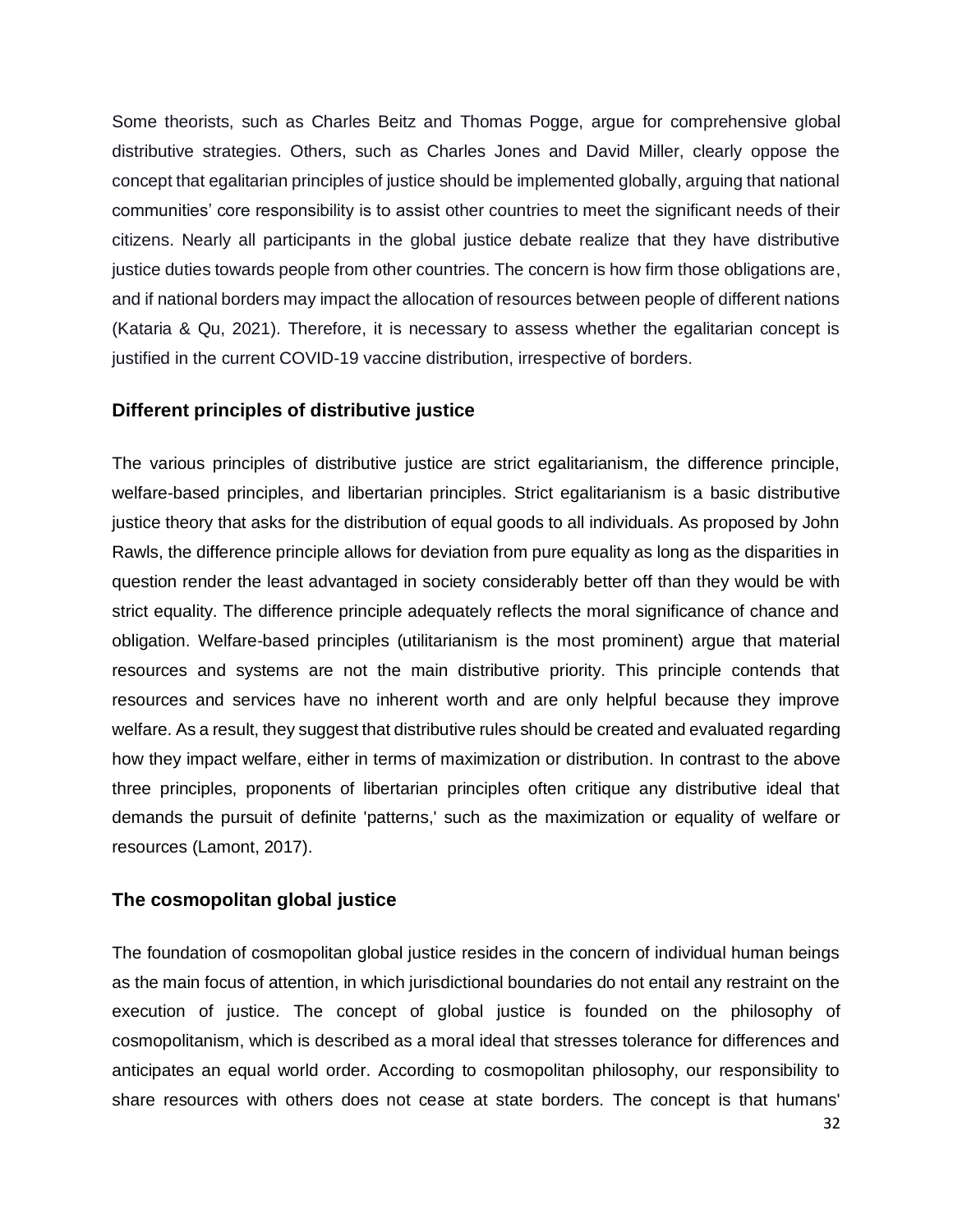responsibility to their fellow humans would not be confined to compatriots. Individuals have the same moral value regardless of citizenship (Cabrera, 2004, p.1). Stoic philosophy is considered the forerunner of cosmopolitanism. The primary idea behind stoic philosophy is that no human being should be considered "alien" to another (Cicero, 1887). The stoic idea is based on the principle that one must be "a citizen of the world" (Aurelius, 2006, p. 65; Sherman, 2007, p.16). Therefore, it is a responsibility to morally consider all human beings regardless of their borders in terms of resource allocation.

Theorists such as Thomas Pogge (1989, 1994), Charles Beitz (1999), and Kok-Chor (2004) have all written on cosmopolitan notions of distributive justice as part of a wider institutional framework of enquiry. Charles Beitz and Thomas Pogge are philosophers who believe that the concepts of justice established at the state level could apply to the entire world. These philosophers claim that such a concept is also the renowned John Rawls' difference principle of justice, which demands social structures to be organized in a manner that socioeconomic disparities "are to be to the greatest benefit of society's least-advantaged members" (Rawls, 2001, p. 43).

According to Tan (2004, p. 1) "from a cosmopolitan standpoint, concepts of justice should surpass nationality and citizenship, and should equally apply to all persons of the globe as a whole." Tan argues that factors like a person's nationality and citizenship should be morally arbitrary too, which is similar to how Rawls views a person's colour, gender, abilities, money, and other natural and social particularities to be arbitrary from a moral point of view (John, 1971).

## **Pogge's cosmopolitan views on global justice**

Thomas Pogge's cosmopolitanism views are inspired by his opinion that wealthier nations are harming the world's poor. He emphasized how the global economic system's institutional structure, particularly the World Trade Organization's intellectual property rights legislation, has exacerbated the disparity between high-income and low-income countries and hampered lowincome countries' access to the best patent items (Pogge, 2013). Thomas Pogge contends that international organizations have a biased and unfair rule-making entity. For example, the TRIPS (Trade-Related Intellectual Property Rights) agreement guarantees patent holders a 20-year monopoly on the research of new medicines and offers them the exclusive right to market the treatments at a price set by the patent holders. He felt it appropriate, to exclude the world's poor from the range of healthcare options, medical services, and facilities (Hestermeyer, 2007). Pogge was a firm supporter in designing a framework of institutional adjustments to minimize the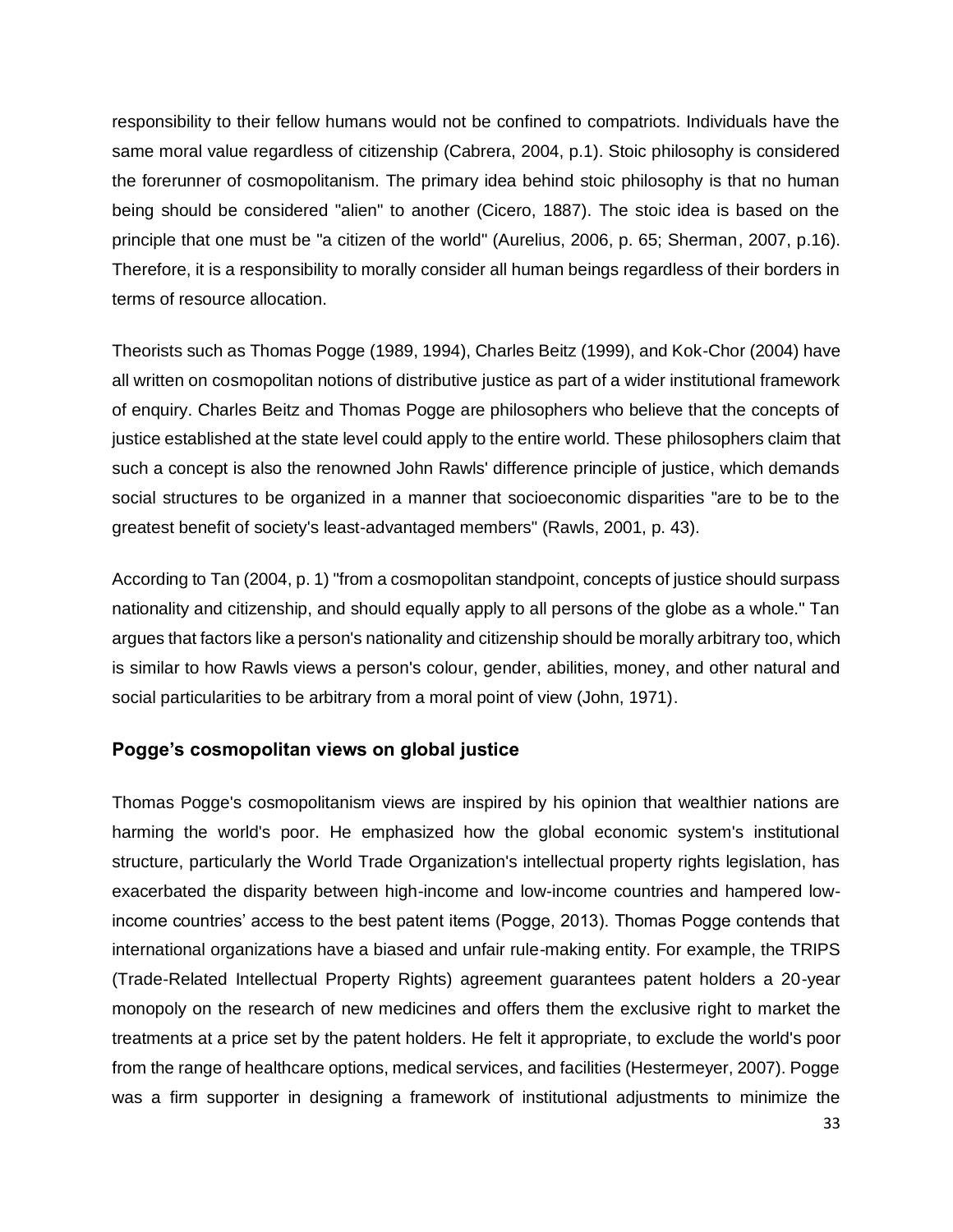disproportionate cost of inequality in order to activate social commitment. He proposed that the Health Impact Fund (HIF) be strategically developed to reduce the burden of communicable illnesses in underdeveloped nations by increasing access to pharmaceutical treatments (Kataria & Qu, 2021). Pogge (2008) claims that the HIF would be sufficient to abolish pharmaceutical corporations' monopoly pricing structure in return for an incentive for new medical discoveries. After registering a drug with the HIF, a company pledges to sell their product internationally for no higher cost. In return, the company gains incentive payments depending on the product's estimated global health impact for a specific period. A HIF-registered drug may be patented anywhere but should be sold worldwide throughout the incentive period at the set price. This will be an effective option for COVID-19 vaccine access to low-income countries as many of them could not afford the price.

According to Pogge (2008) all cosmopolitan perspectives have three important characteristics. The first one is individualism, which holds that human beings, or individuals, are the basic units of moral concern instead of familial lines, tribes, ethnic, cultural, or religious groupings, nations, or states. However, in this COVID-19 vaccine distribution, whether it is justified or not for lowincome countries is a question to ponder upon. The next is universality, which emphasizes that the position of a fundamental unit of concern is shared by all live human beings, not only specific subgroups like males, aristocrats, whites, or Muslims. The third characteristic is generality, which stresses that the distinctive status recognized has global ramifications. Persons are the ultimate elements of moral concern for everyone in this context (Obi, 2014).

#### **Rawls' cosmopolitan views on global justice**

Rawls was interested in distributive justice. According to him, "the justice of distributive share rests on the correct selection of a basic framework of society, its fundamental rights and obligations." To determine the best approach to make such a 'right decision,' Rawls reintroduced the concept of the social contract in opposition to the mainstream theories of utilitarianism and intuitionism at the time. Utilitarianism, in his opinion, sacrificed individual freedom for the sake of the collective good. Also, to him, intuitionism was a poor theory since it allowed little room for human judgment informed by reason (Rawls, 1999). Rawls' philosophical discourse created a critique of the utilitarian concept of maximizing marginal utility based on the calculation of solving the moral dilemma based on the consequences it caused. According to Rawls (2020) "the core issue of justice is the underlying structure of society, which is concerned with how social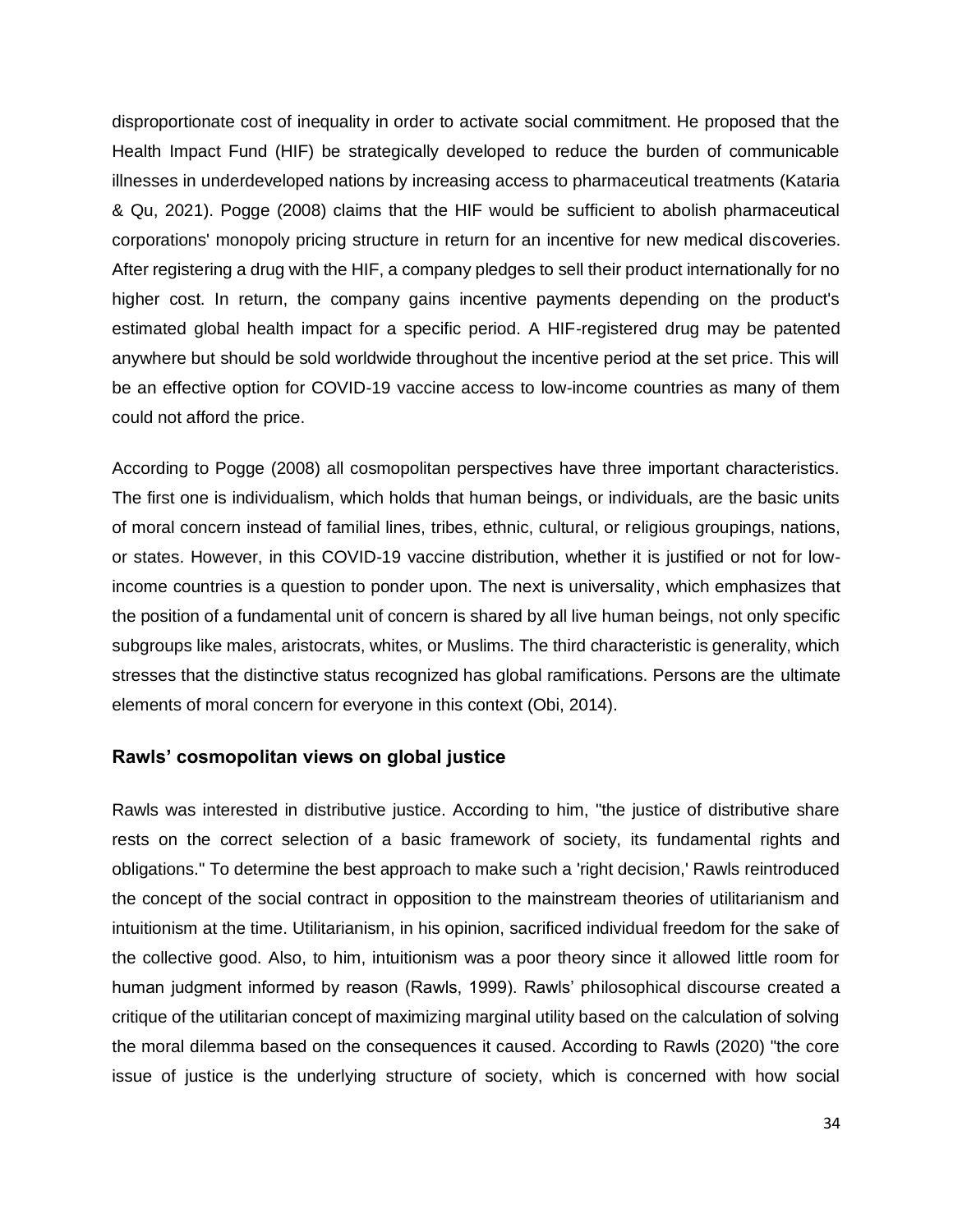institutions distribute fundamental rights and obligations and determine the distribution of benefits from social cooperation." The basic goal of distributional justice is to assist the idea of a wellordered society defined by the concept of equal opportunity and difference, according to the moral logic of limiting the desire for ego-driven rewards and moving towards the humanitarian context of social justice (Rawls, 2020). Rawls' justice principles, which include the idea governing social and economic equality, "must extend amongst persons throughout societies, not only inside the boundaries of a single society" (Rawls, 2020).

According to the concept of the law of peoples, rich liberal cultures should bear the moral obligation of benefiting disadvantaged nations based on the philosophical justification of distributive justice in order to reduce global inequities (Rawls, 1999). Only with the restructuring of the rules establishing agendas, international organizations should commit to the equitable sharing of duties and benefits (Rawls, 1993). Likewise, there is a need to discuss whether the high-income countries helped low-income countries during this pandemic by sharing resources such as vaccines.

## **The nationalistic and communitarian approach of global justice framework**

The contrasting assertions to globalism about the extent of justice are referred to as 'statism' and 'nationalism.' "Statism is the belief that the extent of justice is limited to inside state lines; nationalism, on the other hand, is the belief that the scope of justice is limited to within national boundaries." Statists and nationalists reject that justice has a worldwide reach; instead, they aim to confine justice to inside the country or state." In practice, if justice has a global reach, relative discrepancies in resource distribution are a reason for concern and might be unfair (Kime, 2010).

Cosmopolitan globalists consider the existing uneven global distribution of resources as unfair. However, statists and nationalists find it completely wrong if it implies that certain persons fall below some preset absolute standard of wellbeing, or if it has formed as a result of some unfair action. For statists and nationalists, global inequality is only an issue because of its consequences on the relative wellbeing of people; it is not an issue in and of itself. Cosmopolitan globalists disagree, stating that global inequality may be unfair in and of itself (Held & Maffettone, 2017).

Nationalists or proponents of state sovereignty and self-determination (Buchanan, 2007; Miller, 1995) believe that the nation establishes a unique bond between individuals that generate responsibilities to one another. Moral responsibilities differ for individuals inside and outside the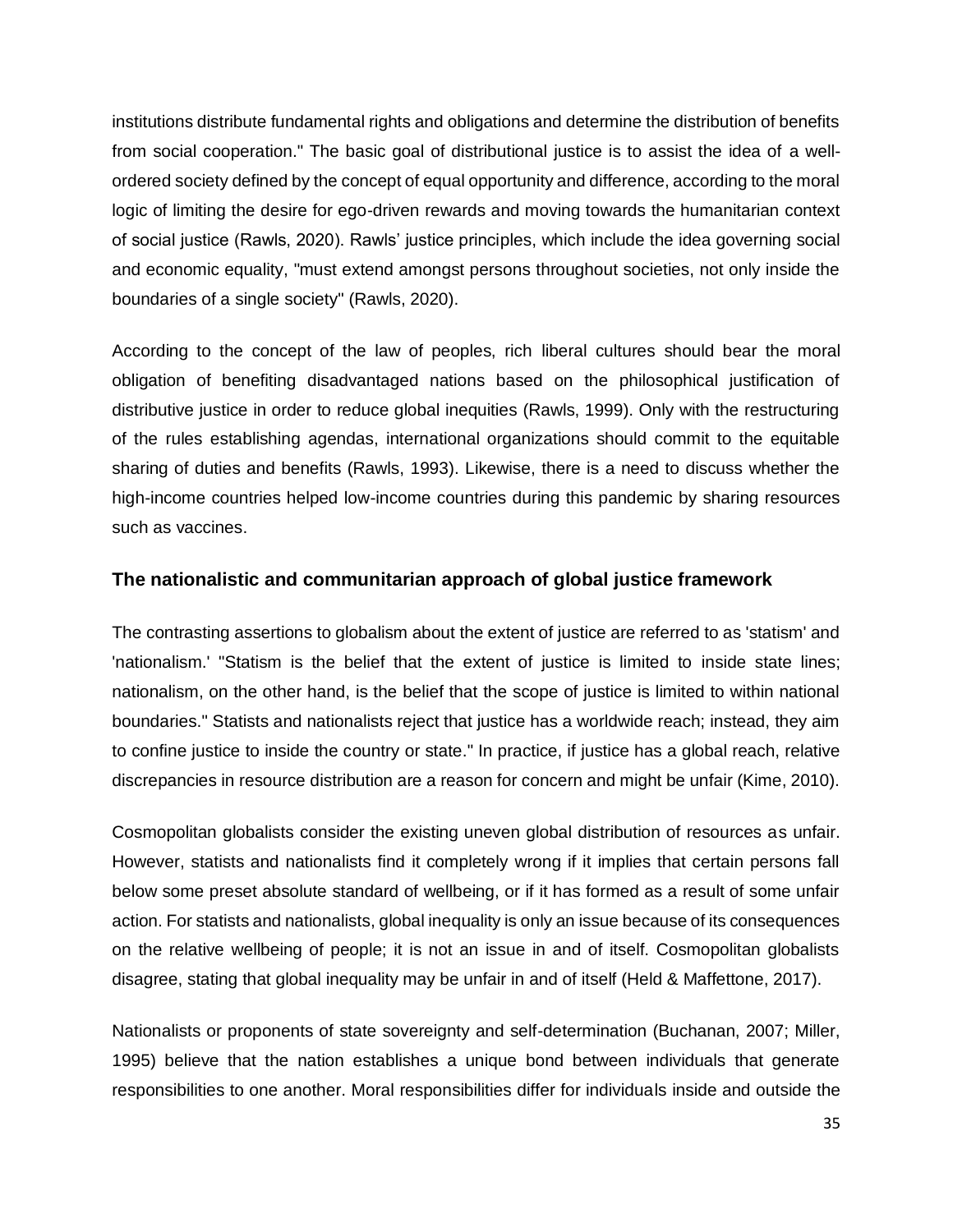country, and distributive justice is a state-specific issue rather than a universal one. While humanitarian efforts in the form of generosity for the world's poorest people are commendable, they feel that the obligation we owe to outsiders is far less important than the duty we owe to our own countrymen. As a result, justice is 'bounded' to and by inhabitants of a particular nation, and society is 'bounded' by state sovereignty (O'neill, 2000). Thus, the nationalists will claim to prioritize vaccines for citizens.

The communitarian global justice ideas of justice occur in communities that share moral guidelines based on shared meaning and behaviours (Walzer,1983). Different cultures and communities have common values, and those values help inform moral judgements inside, but not across societies. According to Walzer (1983) "a given society is fair if its substantive existence is lived in a specific way, that is, in a sort of manner true to the members' common understandings." Moral norms differ between nations and communities. There are no universal, worldwide moral standards, and hence no concept of global justice in communitarian view (Ruger, 2012).

Michael Walzer's communitarian perspective is that global justice is not feasible because we lack the kinds of global social interactions on a global level that make domestic justice possible. He argues that distributive justice is relevant to social values. Only domestic communities can discover the shared actions and understandings that define what justice is and contribute to the social unity and feeling of common purpose required to uphold the sacrifices and demands of justice. According to his viewpoint, distributive justice "relies on the assumption of a circumscribed reality within which distribution may occur: a community of individuals dedicated to dividing, distributing and sharing resources, first and foremost among themselves." He emphasizes that, in various types of distributions, prioritizing compatriots over non-compatriots (Garcia, 2009).

#### **Conclusion**

This chapter discussed the different aspects of global distributive justice. According to cosmopolitans, the allocation of resources should be global, irrespective of the boundaries, and it should be morally justified instead of depending on countries' income levels. At the same time, the communitarian or nationalistic frameworks are state-centric and only focus on the health of their population. This chapter gave an idea of ethical frameworks concerning resource allocation. These ethical frameworks will be used to perform the ethical analysis and later will assess whether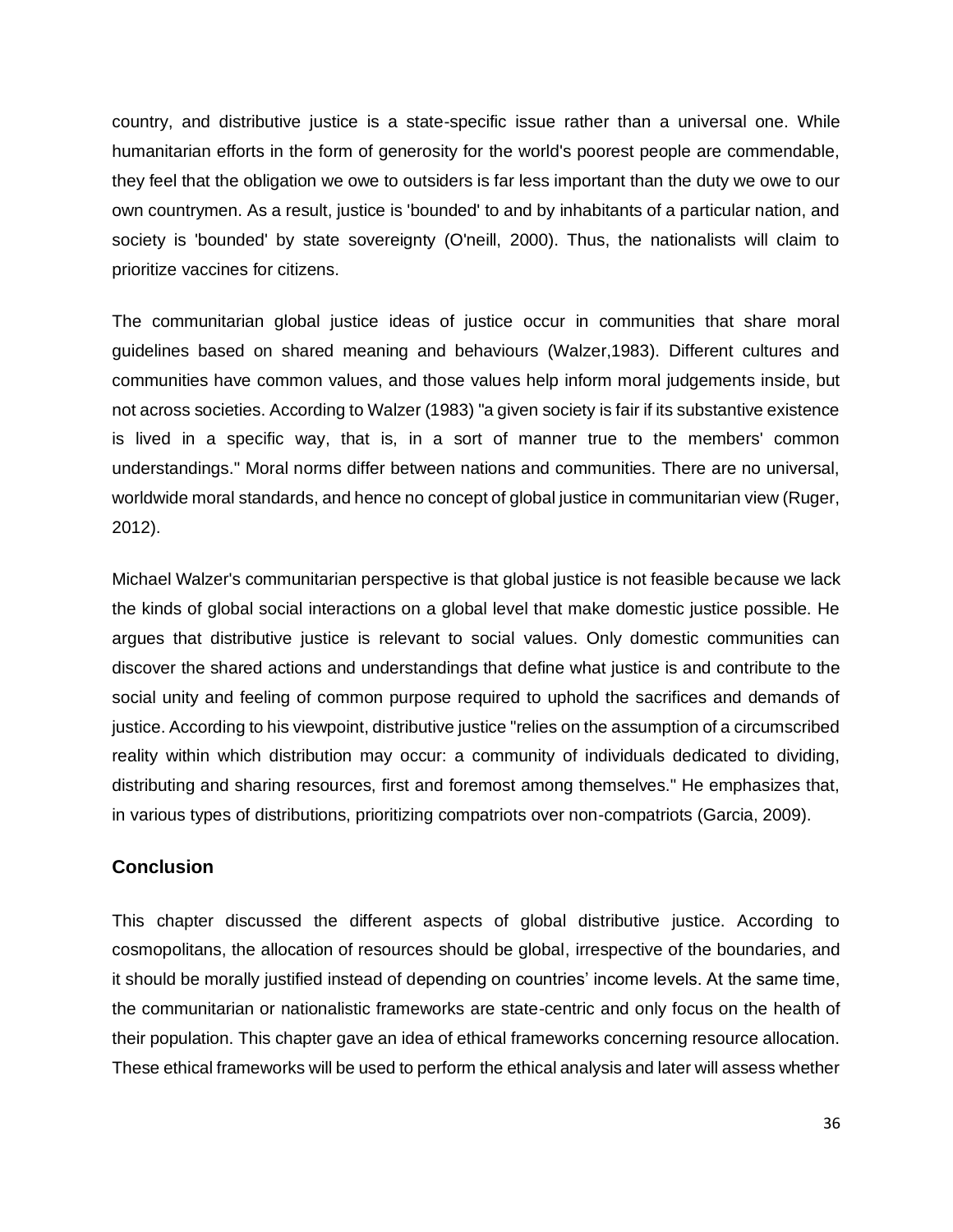these ethical concepts are justified in vaccine distribution or not. The next chapter will discuss the methodology employed in this research.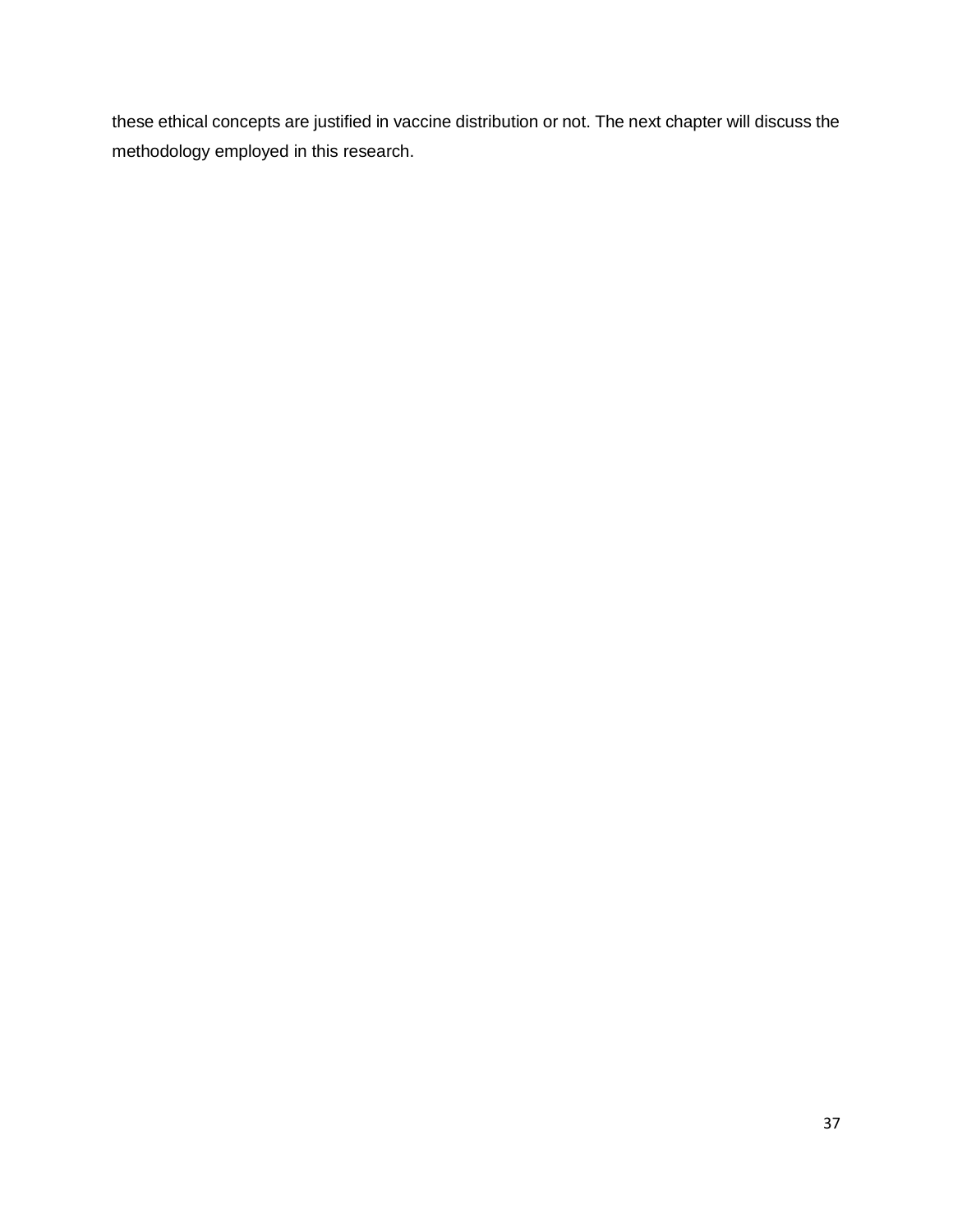## **Chapter 4: Methodology**

#### **Introduction**

Public health has been frequently confronted with complex ethical challenges, such as allocating limited resources, persuading individuals to alter their behavior, and restricting the freedom to reduce the spread of infections. However, unlike medical ethics, there is no universally accepted framework for assessing these issues (Roberts & Reich, 2002). As discussed in the literature review, the COVID-19 vaccine distribution inequities still exist in the world, and at the same time, some countries are on the safe side, having enough vaccines to protect their population. This chapter aims to discuss the research methods, data collection methods, and data analysis methods used to address the research questions.

#### **Research Methodology**

A research paradigm is a world view about how to conduct research. The research paradigm informs the researcher on selection of procedures and study designs. A paradigm is defined as "a collection of shared views and agreements among experts regarding how problems should be understood and treated" (Thomas, 1962). The paradigm approach chosen for this research (ethical analysis) was interpretivism because, in interpretivism, one interpretation is not chosen or preferred over others as the "correct" one. Instead, multiple pieces of knowledge are acknowledged to recognize that different researchers bring different perspectives to the same issue. The purpose of interpretative research is not to uncover universal, context, and value-free knowledge and truth, but to try to comprehend perceptions of the social realities with which they engage (Grix, 2018). This research was an ethical analysis, where the collected data was interpreted based on ethical frameworks.

Ontology is the theory of reality, in which reality can be seen in multiple views (Abdul Rehman & Alharthi, 2016). Nevertheless, this research analyzed the ethical issues based on vaccine distribution, and the different perceptions of the reality were seen with different ethical frameworks. The ontological view of interpretivism is relativism (Scotland, 2012). The idea of relativism is subjective, and it varies from person to person (Gray, 2021). Similarly, this research analyzed the global vaccine distribution and access based on different ethical frameworks, and the views vary from ethicist to ethicist. This study has used cosmopolitan and nationalistic views of the global justice framework. The view of global justice is different for a cosmopolitan and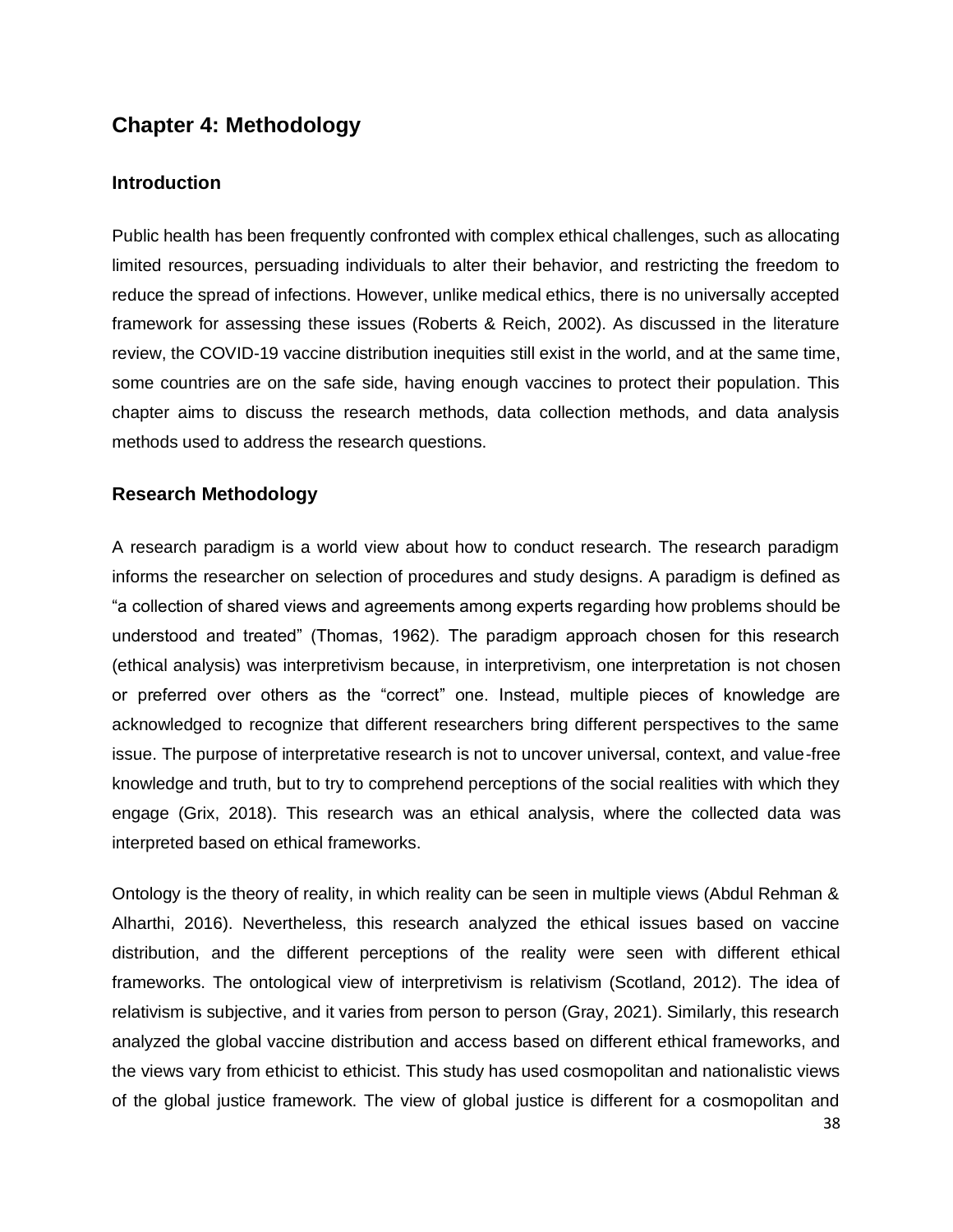nationalistic ethicist. This depends upon the position of the ethicist. Every ethicist interprets the data based on their perspective.

Epistemology refers to "the branch of philosophy that studies the nature of knowledge and the process by which knowledge is acquired and validated" (Irwin, 1996). Epistemology used in this research is subjectivism which is based on real-world phenomena. Subjectivism seeks to understand other people's perceptions of its actions (Scotland, 2012). In this research, the researcher tried to understand the ethical issues of global vaccine distribution and the various aspects of the issue based on the ethical frameworks by a different ethicist.

#### **Research methods**

The method of study used in this research was an ethical analysis within the global justice framework. Ethical analysis is a "method that could establish the groundwork for resolution of complex resource conflicts" (Gritten et al., 2009). In an ethical analysis, existing frameworks could aid in evaluating the issues and assess whether the framework could form a basis of a practical framework for the ethical analysis of public health involvements (Carter, 2014; Menard, 2010). The ethical analysis allows the researcher to cut through the myriad of perspectives to get to the centre of the problem and present it in a way that helps to move on to the next step of the process, which is a solution (Menard, 2010). Newer methods to public health ethical analysis focus on social ideals such as justice and solidarity, yet these newer approaches are frequently challenging to implement (Lee, 2012). A systematic ethical analysis may frequently lead to innovative alternatives that overcome or lessen ethical difficulties, as well as conclusions that are acceptable to the majority or majority of actors (Ortmann et al., 2016).

Various scholars have explained the ethical analysis in different sectors like business, public health, medical ethics, and education at a different level. However, each sector has a common factor: every area evaluates some ethical issue. The ethical analysis that comes under the domain of public health comprises of five steps and these steps have been explained in this research. The first step identified the problem and gathered relevant data to understand the issue. This step recognized the nature of the issue and identified the stakeholders involved and those affected by this problem. The second step identified the ethical frameworks and principles that underpinned this issue. The third step identified and analyzed the problem based on the ethical principles or frameworks. Step four was based on selecting and implementing the best alternative options that aligned with these ethical theories. The last step evaluated the implemented option and examined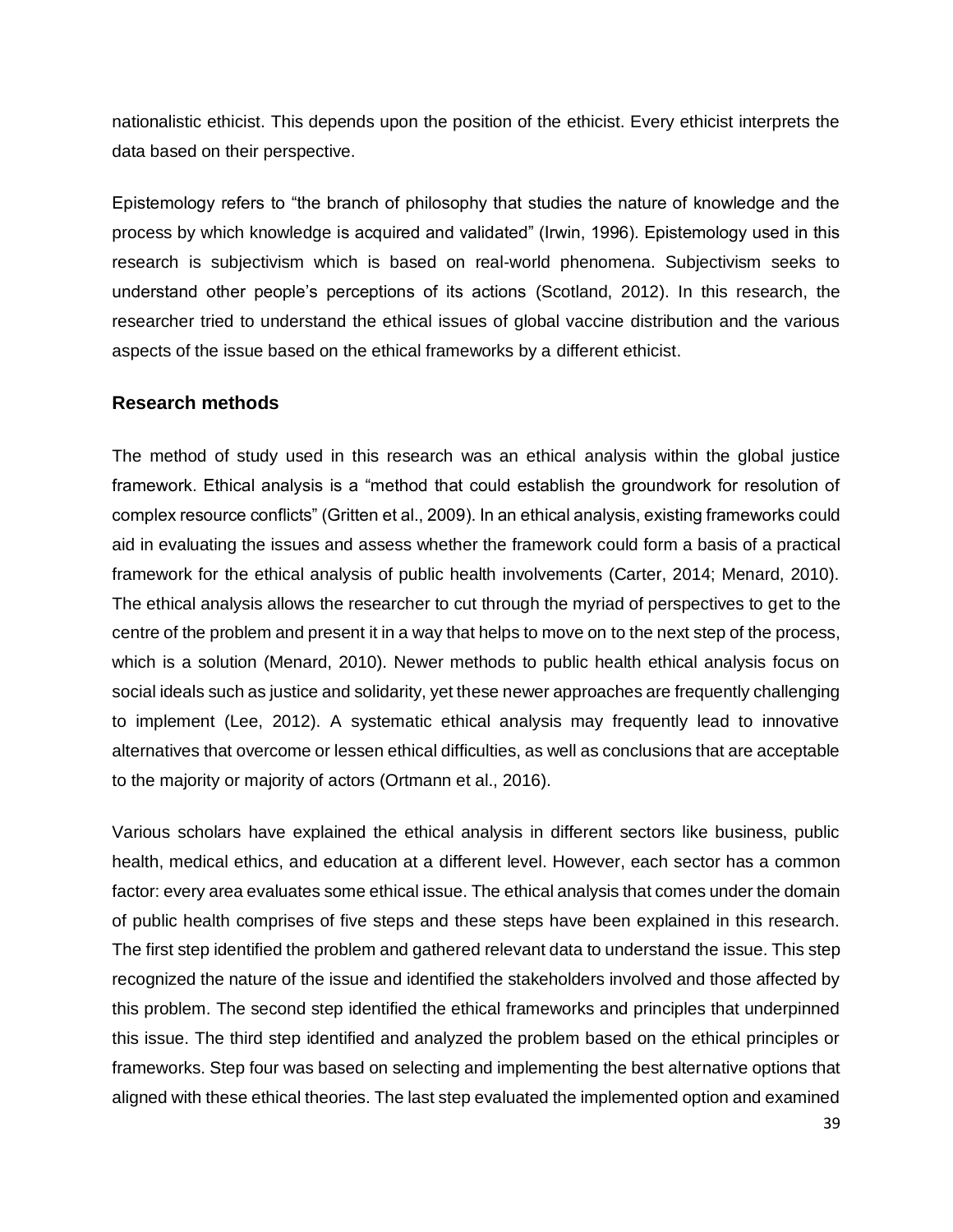the pros and cons of the option recommended (Canada, 2021; Gritten et al., 2009; Kizza, 2017). Steps 1 and 2 of ethical analysis were covered in the next chapter (Chapter 5; Results). Steps 3 to 5 were discussed in Chapter 6: Discussion.

As this research addressed the ethical and public health issues of global vaccine distribution, it followed a qualitative approach. Researchers could use qualitative research methods to study societal issues connected to public health that are not possible to investigate using quantitative approaches. In addition, studies utilizing qualitative methods could help us better understand several complicated public health topics (Isaacs, 2014).

#### **Data collection methods**

The data was collected from reports of major international bodies like the WHO, country-specific ministries of health, the Africa WHO coordinating bodies, UNICEF, Multilateral Leaders Task Force on COVID-19, United Nations Ethiopia, and also from scientific journal articles reporting data on the global COVID-19 vaccine distribution between high-income countries and low-income countries. The Multilateral Leaders COVID-19 Task Force is "a joint initiative from the International Monetary Fund, World Bank Group, World Health Organization, and World Trade Organization to accelerate access to COVID-19 vaccines, therapeutics, and diagnostics by leveraging multilateral finance and trade solutions, particularly for low- and middle-income countries." (Multilateral Leaders Task Force on COVID-19, 2021). Therefore, the Multilateral Leaders COVID-19 Task force could provide an array of credible data from the different official organizations. In addition, the above-mentioned websites tend to have the latest data on vaccination status. The key search words used were "data on secured or expected COVID-19 vaccine doses," "data on delivered doses of COVID-19 vaccines," "global COVID-19 vaccine access data," "COVID-19 vaccine distribution in Africa," COVID-19 vaccine distribution in Ethiopia," and "COVID-19 vaccine distribution in Yemen."

The included data was mainly secured or expected vaccine supply (as % of the population) and delivered and administered doses (as % of the population) in low-income and high-income countries. The vaccine data of mid-November 2021 had been presented in bar charts and line graphs, as the study was conducted during this period and to get recent updates. However, the previous vaccine distribution data were also checked to compare the data from the beginning of the vaccine distribution. The data from the start of distribution of vaccines until 14 December 2021 were only included in this study as the data kept on changing and was difficult to keep a track on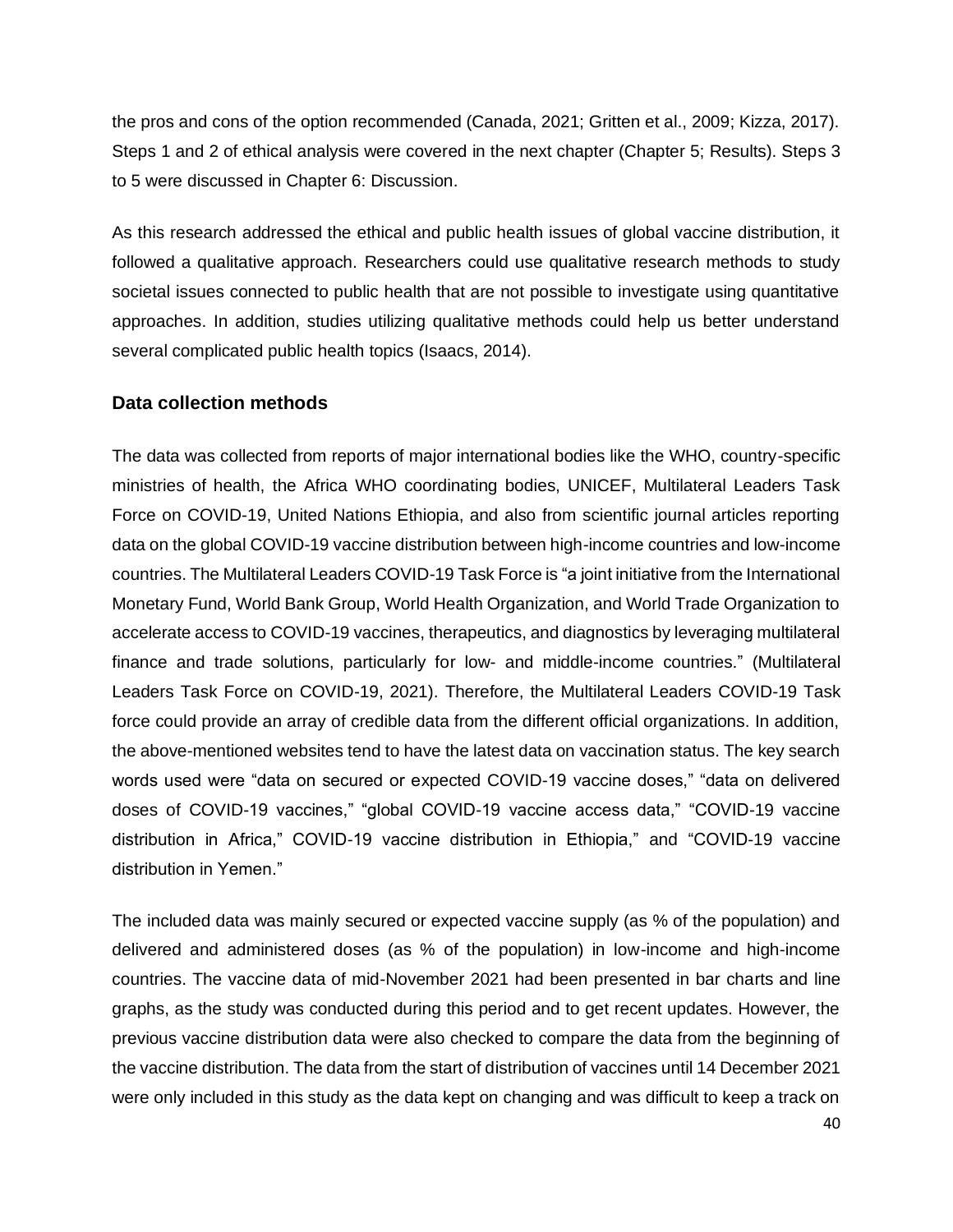the data. Nevertheless, the data collected over a constant period was helpful to the researcher to interpret the data. In the meantime, the number of COVID-19 cases and mortality reports were also collected from those selected countries to understand the situation of vaccine distribution and the COVID-19 cases. It also included the vaccine distribution scenario of high-income countries and African countries in general and provided two case examples from low-income countries. Newspapers, social media reports, and data from unofficial websites were excluded because of their potential bias. In addition, reports not published in English were also excluded.

#### **Data Analysis**

The collected data were analyzed by an ethical analysis within the global justice framework. An ethical framework is a tool or strategy for dealing with ethical issues in a practical way that frequently involves a step-by-step process (Ortmann et al., 2016). A similar type of ethical analysis was performed by Yuk Chiu Yip (2021) to analyze the health care resource allocation during the COVID-19 pandemic using the distributive justice framework. The research was analyzed within egalitarian, utilitarian, and prioritarian approaches. In addition, another similar ethical analysis was performed by Sterckx (2004) to analyze the ethics of patents and access to drugs in developing countries. In that study, the researcher attempted to construct a moral justification of the patent system and access to drugs based on three grounds: natural rights, distributive justice, and utilitarian arguments.

In this study, the global COVID-19 vaccine distribution data was presented first. Followed by the vaccine distribution data from the low-income countries (LICs), lower-middle-income countries (LMICs), upper-middle-income countries (UMICs), and high-income countries (HICs) were presented. Later, two countries were selected as case examples from the low-income countries. The data analysis was done by making ethical comments about the vaccine distribution scenarios in HICs, LICs, and selected LICs. Ethical frameworks were used to assess if the status quo can be morally justified within a global/distributive justice framework. Finally, the study suggested some recommendations consistent with the ethical frameworks to tackle vaccine inequity between low-income and high-income countries.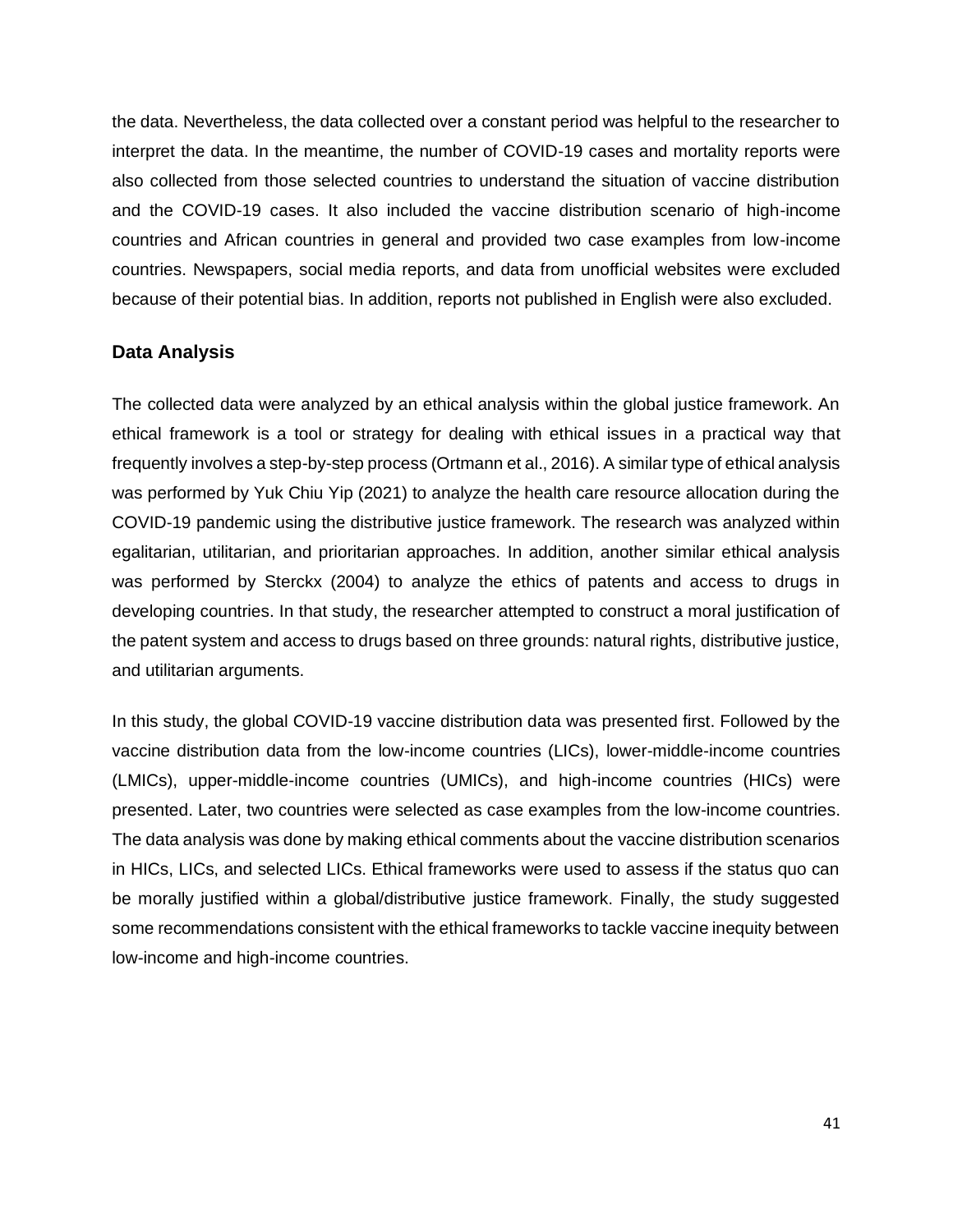#### **Ethics**

The research did not require ethical approval as it does not involve any interviews or personal disclosures.

#### **Resource and Budget**

No perceived cost was needed as this research was conducted with the help of online articles and literature. However, unexpected costs that were incurred were met by the researcher.

#### **Location**

All data collection was conducted online.

#### **Conclusion**

This chapter discussed the research methodology and data analysis methods of this study. It detailed the ethical analysis steps and justified the selection of this research method. This ethical analysis method with an interpretive approach would be appropriate enough to explore the different ethical perspectives of COVID-19 vaccine distribution. The interpretation of the data would be based on the various global justice frameworks mentioned above. The results generated will be given in the next chapter.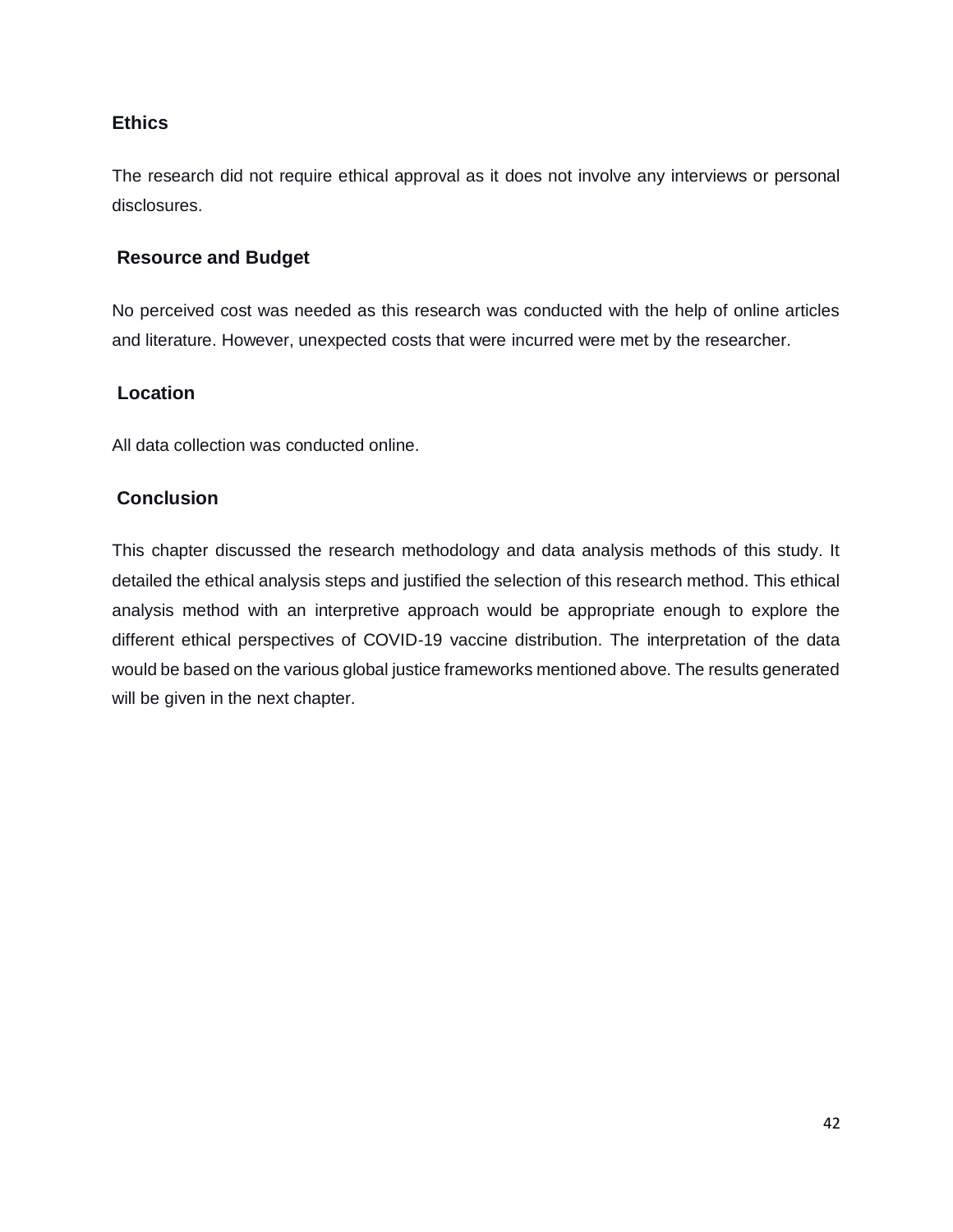## **Chapter 5: Results**

#### **Introduction**

This chapter aims to present the collected data on COVID-19 vaccine distribution and to identify the significance of the problem. Steps 1 and 2 of ethical analysis have been discussed in this chapter. Firstly, this chapter discusses the COVID-19 vaccine distribution scenario of highincome, low-income, lower-middle-income, and upper-middle-income countries. Secondly, it discusses an overview of COVID-19 vaccine distribution in African countries and HICs in general. Then, drawing from the data, two LICs were selected as case examples. Later, this chapter discusses the vaccine distribution gaps and the COVID-19 situation in both selected countries. Finally, the chapter identifies the frameworks for ethical analysis.

Step 1 of Ethical Analysis: Identifying the problem and gathering relevant data

# **A CASE STUDY ANALYSIS OF DATA FROM MULTILATERAL LEADERS TASKFORCE ON COVID-19**

As discussed in the literature review, there are various problems with global distribution and access to COVID-19 vaccines between high-income and low-income countries. The following data obtained are the recent data of secured or expected vaccine supply at the global level as of mid-November 2021. It should be noted that the term "Secured and/or Expected Vaccine Supply" denotes the doses that governments and regions had committed to purchasing through contracts with producers. Because of production timeline problems and local absorption capacity limits, these doses had been made accessible to nations across a variety of time frames. However, based on current production schedules and production capacity projections, experts predicted that nations and territories would have to wait until 2022 or later to obtain these doses (Multilateral Leaders Task Force on COVID-19, 2021). The data on the fully vaccinated population, administered doses and delivered doses in low-income countries (LICs), lower-middle-income countries (LMICs), upper-middle-income countries (UMICs), and high-income countries (HICs)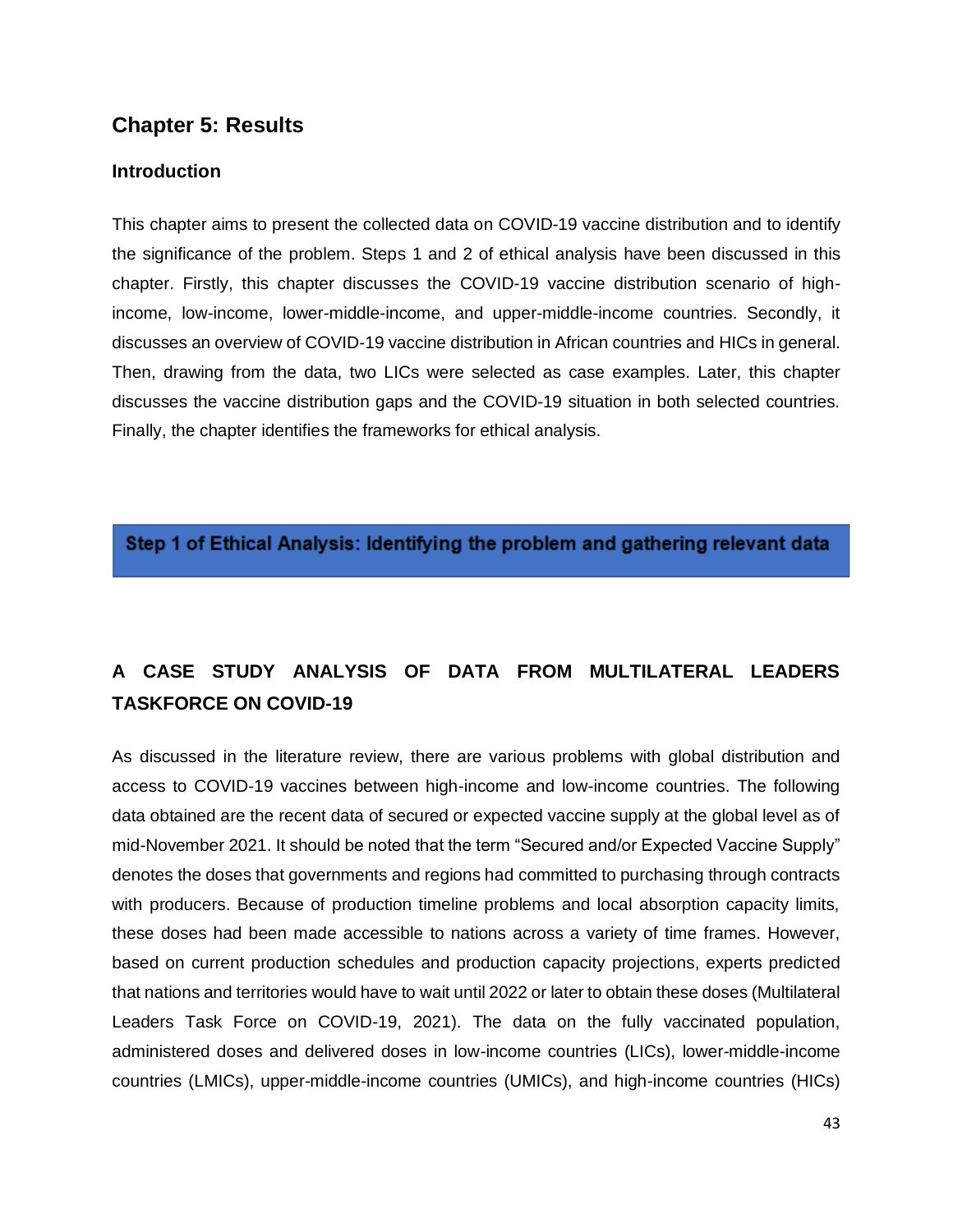are presented using tabular columns, bar charts, and line graphs below. The researcher made line graphs and bar charts based on vaccine distribution data in mid-November 2021.

### **Table 2**

*Global status of COVID-19 Vaccine Distribution as of Mid-November 2021*

| Fully vaccinated population     | 40.4%  |
|---------------------------------|--------|
| Secured/expected vaccine supply | 115.5% |
| Delivered doses                 | 52.8%  |
| Administered doses              | 46.9%  |

Source: (Multilateral Leaders Task Force on COVID-19, 2021).

Table 2 shows the global data on vaccine distribution. The data presented that the secured/expected vaccine supply was 115.5%, and the fully vaccinated global population was 40.4%. The delivered and administered doses were 52.8% and 46.9%, respectively.

## **Figure 1**

*Secured/Expected COVID-19 Vaccine Supply as of Mid-November 2021*



Source: (Multilateral Leaders Task Force on COVID-19, 2021).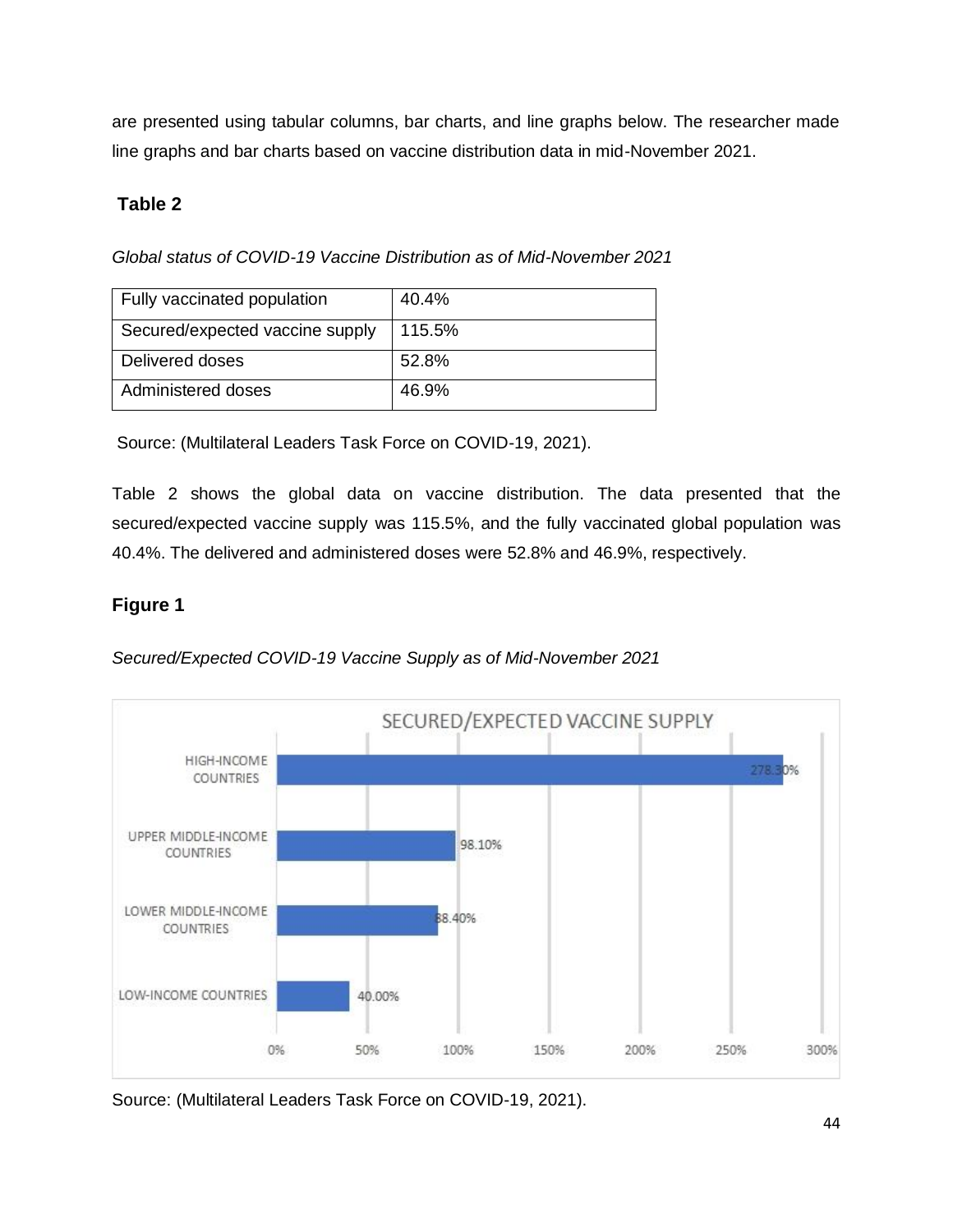It has been observed from the above bar chart that the highest vaccine that has been secured by the HICs was around 278.3%. However, LICs have secured only 40% of vaccines while LMICs were 88.4%, followed by the UMICs, 98.1%. Therefore, it was evident that LICs had fewer vaccines than HICs and other country groups.

## **Figure 2**

*Percentage of delivered doses of COVID-19 Vaccines as of mid -November 2021*



Source: (Multilateral Leaders Task Force on COVID-19, 2021).

Figure 2 shows the percentage of delivered doses for each country, respectively. It can be observed that the LICs had delivered the least number of doses which was only 5.2%, compared to the LMICs, which was 34.8%, followed by 78% for UMICs and 84.8% for HICs. Thus, it can be concluded that LICs were far behind in terms of "delivered doses."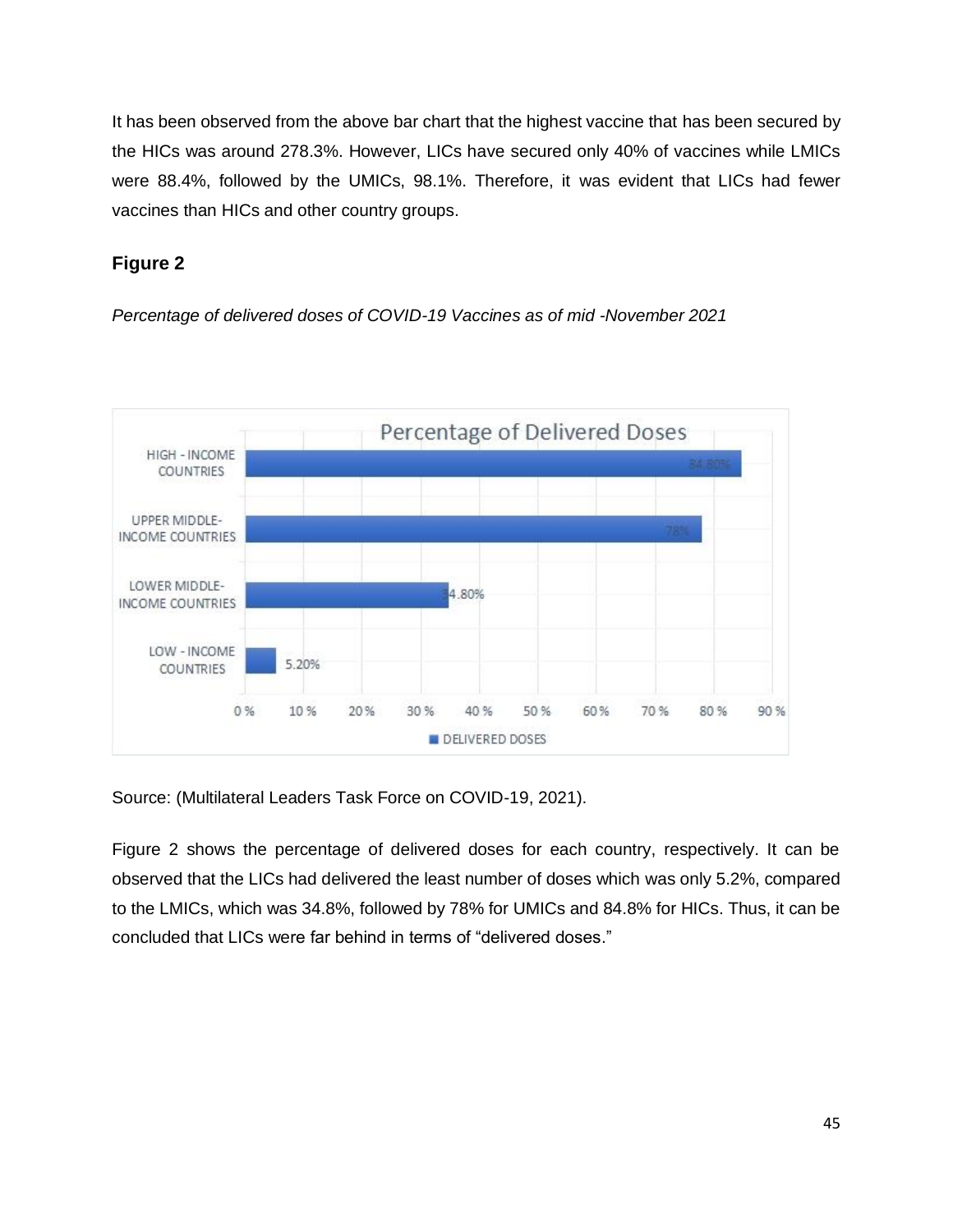



Source: (Multilateral Leaders Task Force on COVID-19, 2021).

Figure 3 shows the percentage of administered doses for each country. It can be observed that the LICs had administered the least number of vaccines, which was only 3.3%, compared to the LMICs, which was 31.8%, followed by 70.6% for UMICs and 71.3% for HICs. Thus, it can be concluded that low-income countries were far behind in terms of administered doses of COVID-19 vaccines.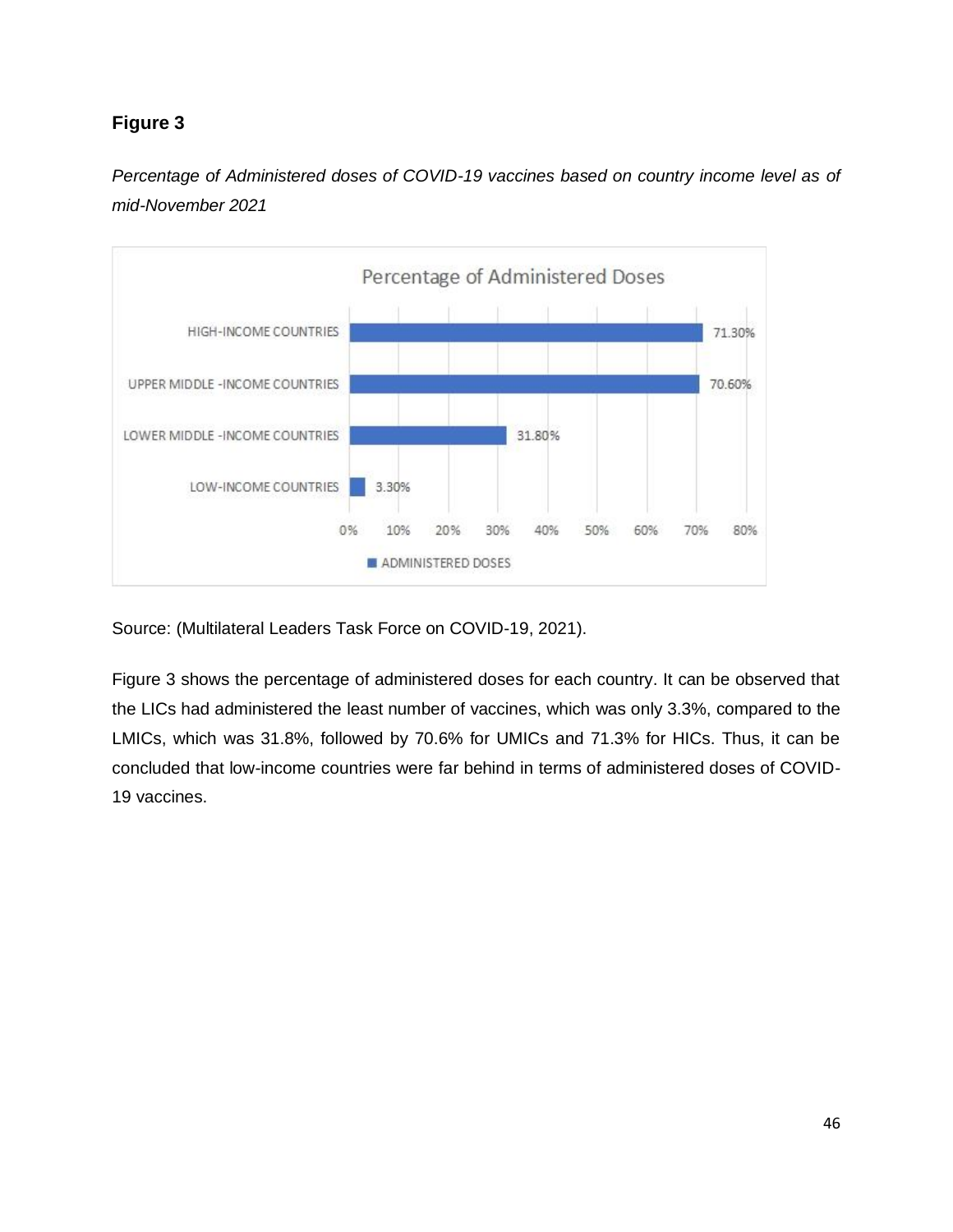

*Percentage of fully vaccinated population based on country income level as of mid-November 2021*

Source: (Multilateral Leaders Task Force on COVID-19, 2021).

Figure 4 shows the data on the fully vaccinated population of each country, respectively. It can be observed that 66.5% of people had been fully vaccinated in HICs, while 62.3%, 25.40%, and 2.30% in UMICs, LMICs, and LICs, respectively.

Detailed research regarding each country's secured or expected vaccine supply is represented in the line graph below. In addition, the line graph below represents the vaccine distribution data in all high-income countries and low-income countries separately.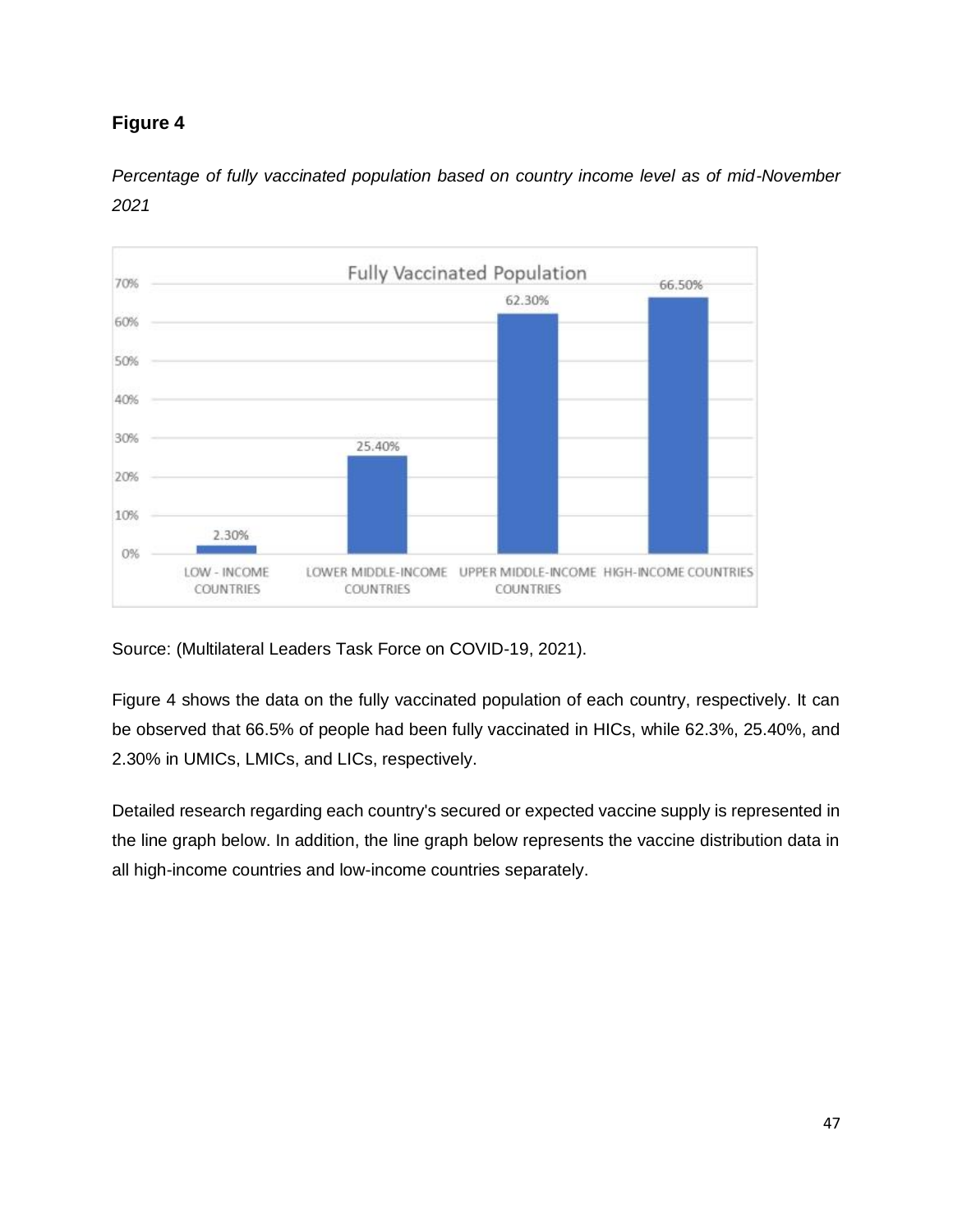



Source: (Multilateral Leaders Task Force on COVID-19, 2021).

It can be observed from the line graph that there were 54 high-income countries, and most of them secured excess doses. Only seven countries had less than 80% secured doses. However, all countries had secured a reasonable number of vaccines.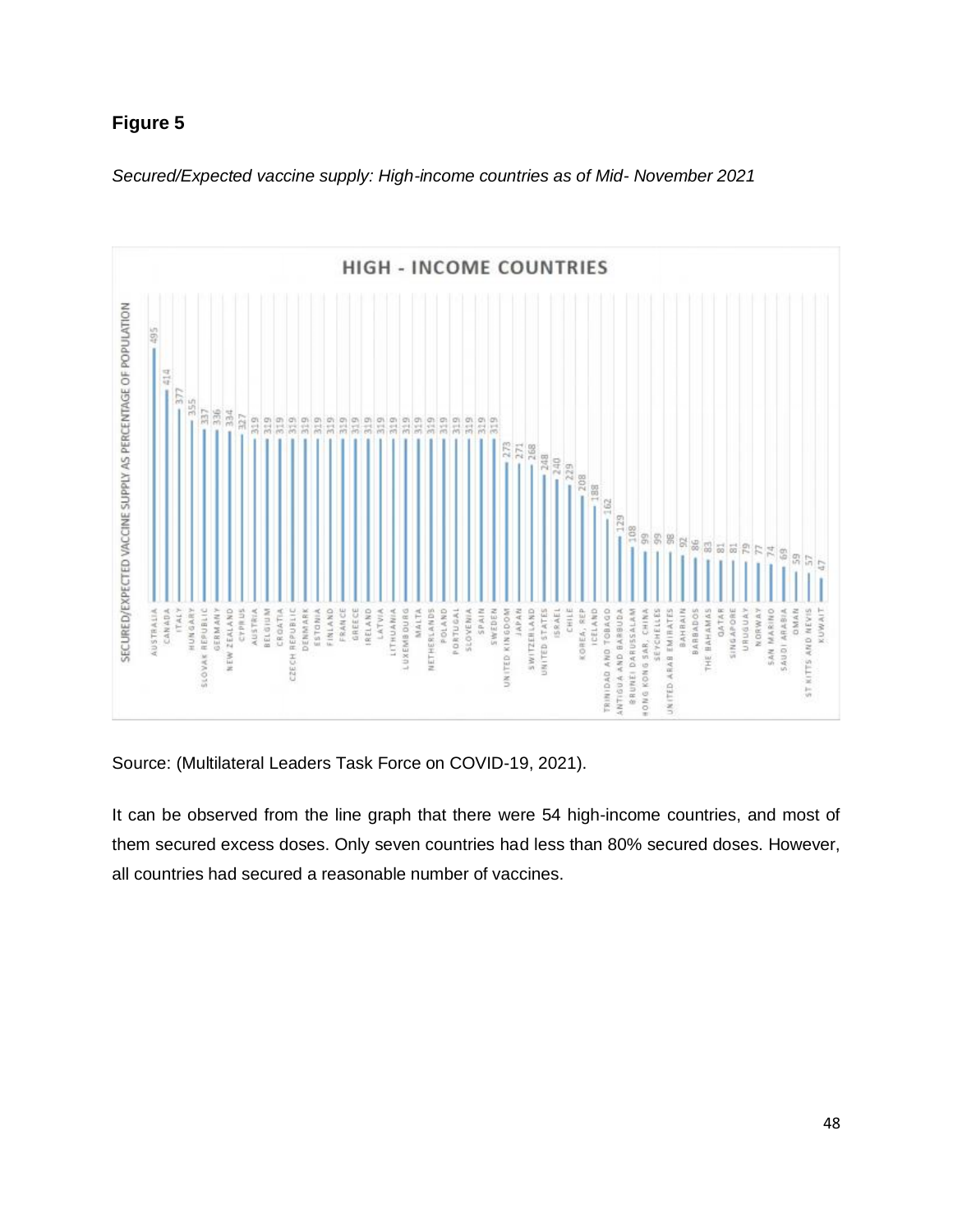



Source: (Multilateral Leaders Task Force on COVID-19, 2021).

From Figure 6, it can be observed that 26 countries come under the low-income group. Of these 26 countries, 23 were in the African continent, two from the middle east and one from Asia. As a part of this study, two countries were selected as case examples. One from Africa and another from the Middle east. The countries identified were Ethiopia and Yemen. The situation in each country was discussed separately. The reason for the selection of these countries was justified in the section on each country. However, a general overview of vaccine distribution of high-income countries and African countries was discussed initially before discussing each country's situation separately in their respective section.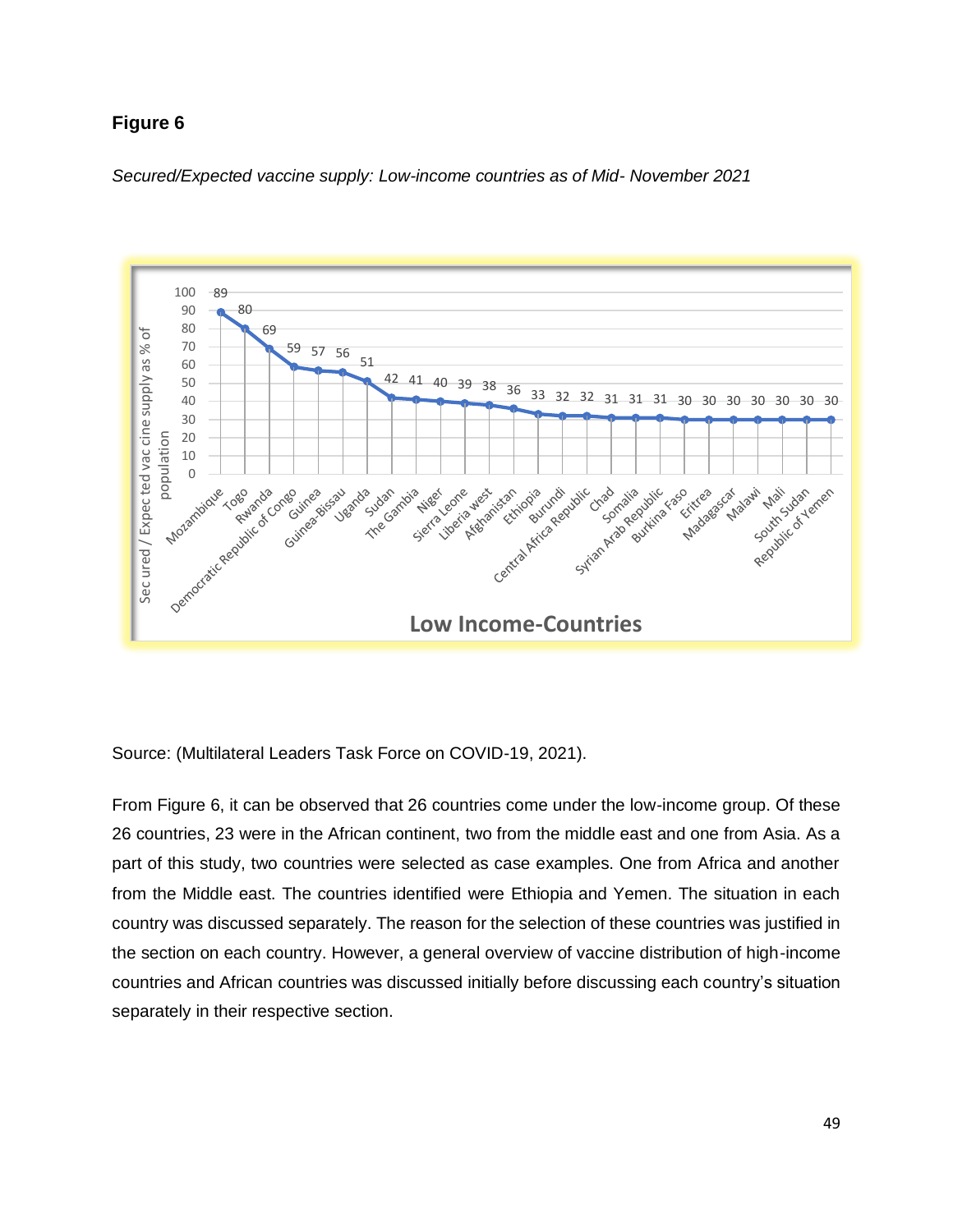#### **High-income countries: an overview of COVID-19 vaccine distribution**

As discussed, 66.5% of people have been fully vaccinated in HICs while 2.3% in LICs as of mid-November 2021. HICs with a smaller populace and fewer COVID-19 infections received a more significant proportion of the reserved doses. For example, Japan, Canada, and Australia have reserved 1 billion doses despite contributing to just 1% of COVID-19 infections globally and having a combined population of less than 200 million (Kuehn, 2021). Furthermore, Israel and other countries started booster dosages. Also, from August 13, 133 million people in America have received their third COVID-19 vaccine dose. There have even been claims that the US arranged for unauthorized booster dosages.

Furthermore, numerous nations, including the United States, Canada, Israel, and the United Kingdom, had been discarding vaccines that were expired or were about to expire (Burki, 2021; Chagla & Pai, 2021). Finally, to support African countries, high-income countries stepped up dose donations. However, most vaccines reached their respective countries with little shelf life. For instance, a few African countries lost over 450,000 expired doses because they could not deliver them quickly (Jerving, 2021).

#### **Africa: an overview of COVID-19 vaccine distribution**

Africa had the lowest percentage of completely vaccinated people, which was around 7%, compared to other continents, as of December 13, 2021 (Adepoju, 2021). According to a study released by WHO Africa (2021) on November 25, just 27% of African health professionals had been completely vaccinated against COVID-19, leaving the majority of the staff on the frontlines vulnerable to the pandemic. Only one in every four African health professionals was properly vaccinated against COVID-19 infection. In contrast, a recent WHO worldwide assessment of 22 predominantly high-income nations found that over 80% of health care personnel were completely immunized. Furthermore, Africa had a severe and widespread lack of health professionals, with just one nation in the continent possessing the needed number of health workers (10.9 per 1000 people) to provide vital health services. Sixteen of the region's nations have less than one health worker per 1000 people. Any disruption in critical health services, as well as any infected healthcare practitioner, would have magnified the pandemic's impact. Therefore, it is critical for health personnel to have high vaccination coverage, not only for their safety but also for the patient's safety, and to guarantee that healthcare organizations remain operational during times of great need. Over 227 million vaccine doses had been delivered throughout Africa as of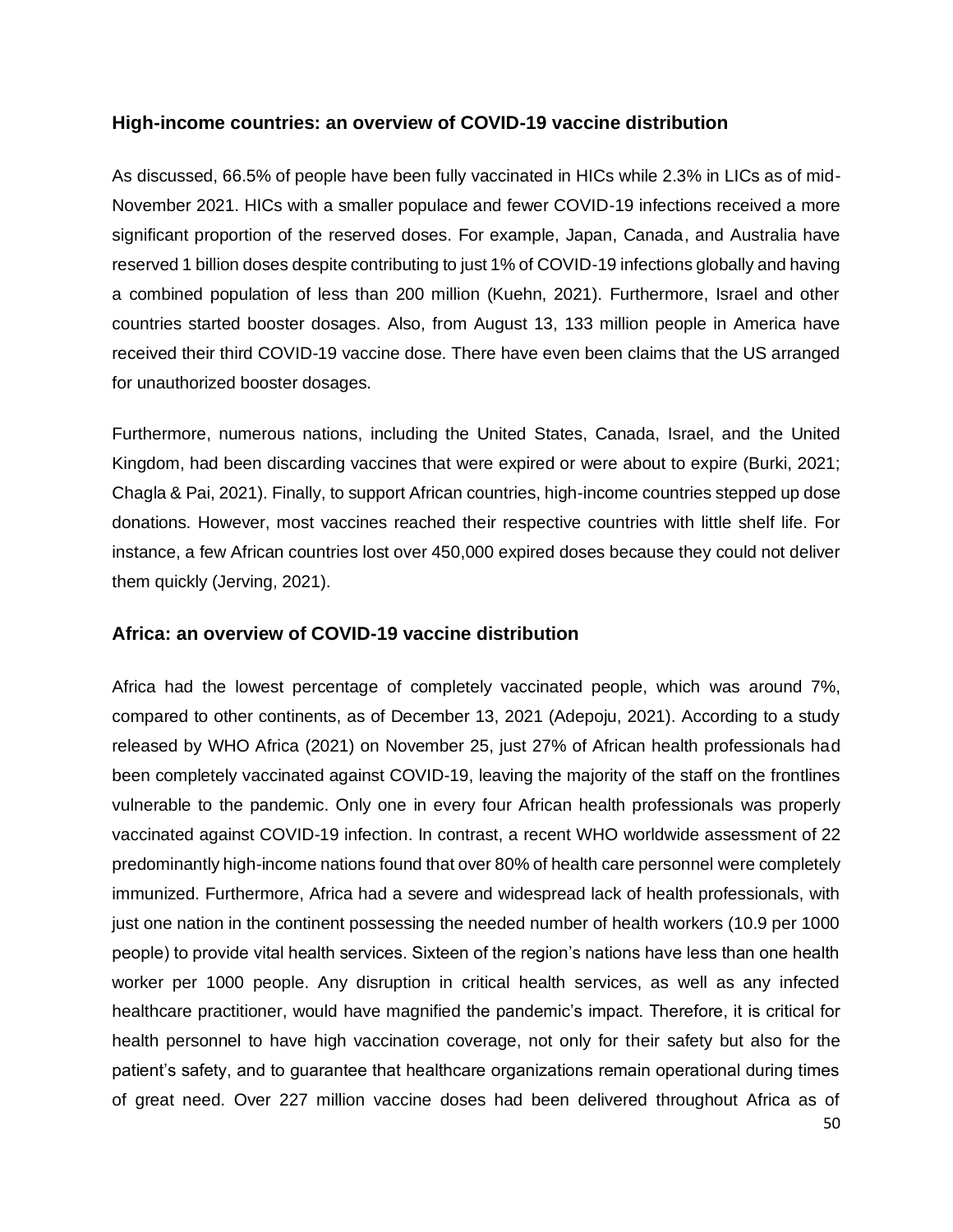November 25, 2021. In addition, 3.9 million doses were administered to health professionals in the 39 countries that reported data (WHO Africa, 2021).

The African continent faces problems with vaccine production. For instance, Africa currently produces only 1% of vaccines (Irwin, 2021). Moreover, African nations confronted various problems regarding vaccine rollouts, such as inadequate cold-chain storage and handling to resource scarcity (Adepoju, 2021). This vaccine storage is particularly problematic in Sub-Saharan Africa, where just 28% of healthcare facilities have stable power (Peacocke et al., 2021). Moreover, the rise of variants such as omicron would have exacerbated the vaccine distribution inequity in African and other low-income countries since high-income countries were planning for considerable booster dose programs concerning the emergence of this variant (UN, 2021).

In addition, according to the Global Fund (2021) assessment, COVID-19 has significantly impacted health services for HIV, TB, and malaria across the continent since access had been restricted owing to COVID-19 linked mobility restrictions. HIV testing was decreased by 41% overall, TB reference and screenings by 28% to 29%, and 50% of health centres reported COVID-19 infections in health care workers (Massinga Loembe & Nkengasong, 2021). Moreover, as per UNICEF, disruptions in immunization programs would have left 80 million children below the age of one unvaccinated (Massinga Loembe & Nkengasong, 2021).

#### **Ethiopia: an overview of COVID-19 vaccine distribution**

As discussed above, the LICs in Africa had a low number of doses of COVID-19 vaccines when compared to HICs. Ethiopia reported the first COVID-19 case in March 2020 (Tolu et al., 2020). Ethiopia was in the fourth position among African countries based on COVID-19 cases. Ethiopia was the low-income country, with the highest COVID-19 cases in Africa (WHO, 2021). Although the number of confirmed cases was modest at first, in late July 2020, the number of confirmed cases had surpassed 15,000, with more than 200 deaths. The situation is projected to have a great impact on low-income nations with inadequate health systems, such as Ethiopia. In addition, the COVID-19 outbreak has been predicted to put women, girls, young people, and socially vulnerable groups, including people living with HIV, at-risk (UN Ethiopia, 2020). As of December 2, 2021, Ethiopia had recorded 371,946 COVID-19 cases and 6787 deaths (WHO, 2021).

Ethiopia, an East African developing country, has a very low health care workforce density of about 0.96 per 1000 population. The country is confronted with a shortage of hospitals,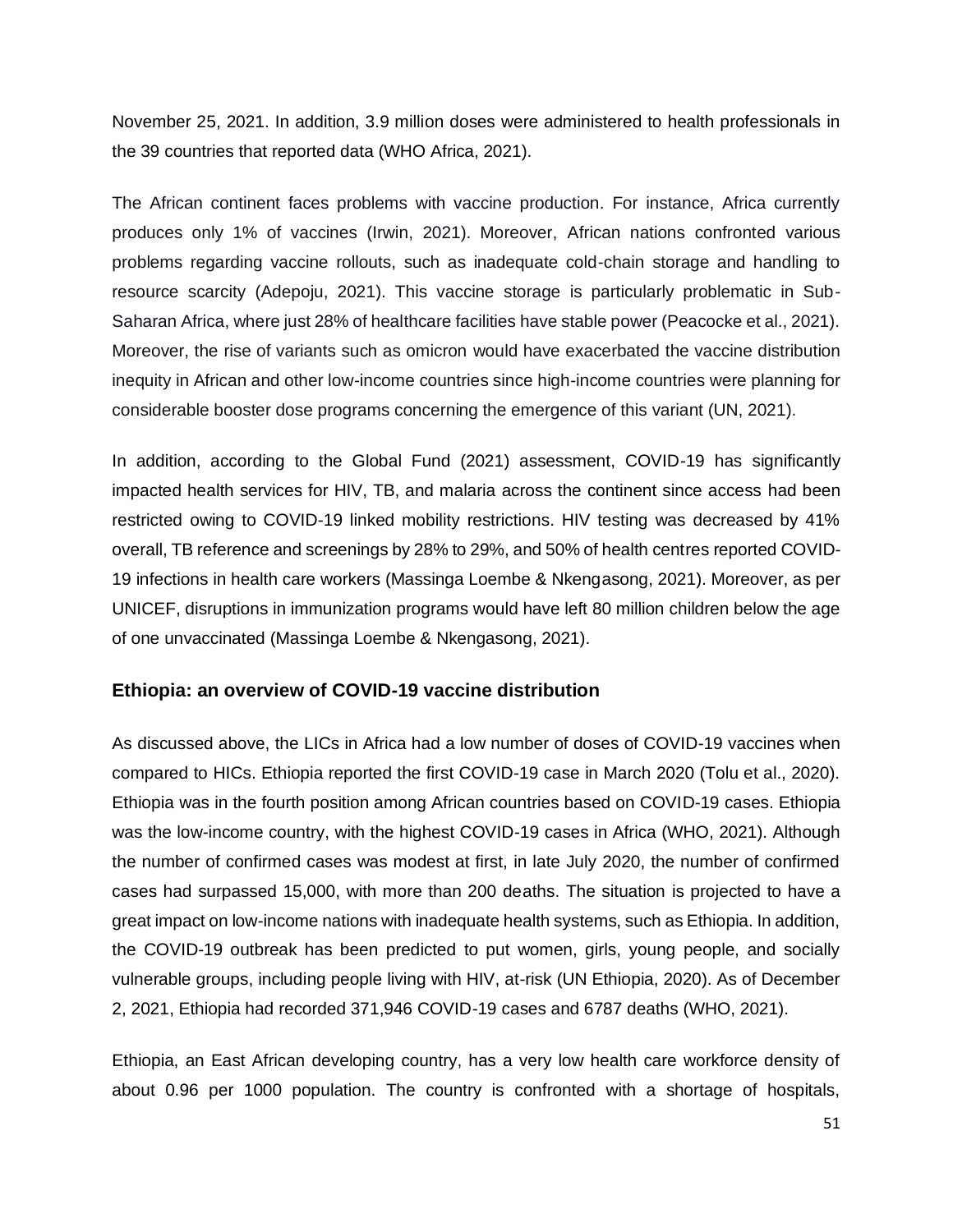widespread use of public transportation, lack of sanitation materials including water, concealment of suspected cases, lack of personal protective equipment for health care providers, presence of immune-compromised people, and presence of a considerable number of homeless people. These were the major driving factors that made Ethiopia one of the most challenged developing countries during COVID-19 (Ayenew & Pandey, 2020). In addition, over 160 million people had been expected to be at risk due to a lack of access to the COVID-19 vaccine in Yemen, Syria, South Sudan, and Ethiopia (Acharya et al., 2021).

Ethiopia received its first 2.184 million doses of the Astra Zeneca COVID-19 vaccine via the COVAX Facility on March 7, 2021 (WHO Africa, 2021). The data from the multilateral leaders task force on COVID-19 as of December 2 showed that Ethiopia was far behind in vaccine distribution. The secured or expected vaccine supply as percentage of population was only 33%. Moreover, the gap between secured or expected doses needed to vaccinate 40% of the population was 16,502,672 and for 70% was 86.6 million. The gap between the current secured and indicative target of 70% of population was 37.63% of the total population. Therefore, it was impossible to guarantee that Ethiopia could vaccinate 70% of its population by mid-2022. As of December 2, 2021, the percentage of people fully vaccinated was 1.23%, and the percentage of the population who received at least one dose was 6.67% (Multilateral Leaders Task Force on COVID-19, 2021).

#### **Yemen: an overview of COVID-19 vaccine distribution**

Yemen has been devastated and nearly destroyed by its catastrophic civil war, and it is now dealing with the outbreak of coronavirus along with other countries. Yemen was not only fighting COVID-19 amid a devastating conflict, but it was also dealing with other illnesses such as cholera, diphtheria, and measles. Even before the COVID-19 epidemic, Yemenis were forced to depend on themselves and faced several challenges such as poverty, continuous conflict, infections, illnesses, and a lack of equipment (Alsabri et al., 2021). Only around half of the hospitals and healthcare institutions are fully operational, and even those that are not performing at their total capacity, healthcare personnel, and facilities are under-funded in terms of both equipment and funds (Alsabri et al., 2021). Approximately 18% of the country's 333 districts already lack physicians. There were ten healthcare personnel for every 10,000 people, which was less than half of the World Health Organization's standard (Looi, 2020). The above factors indicated a chance of worsening the situation when there was an increase in cases and deaths.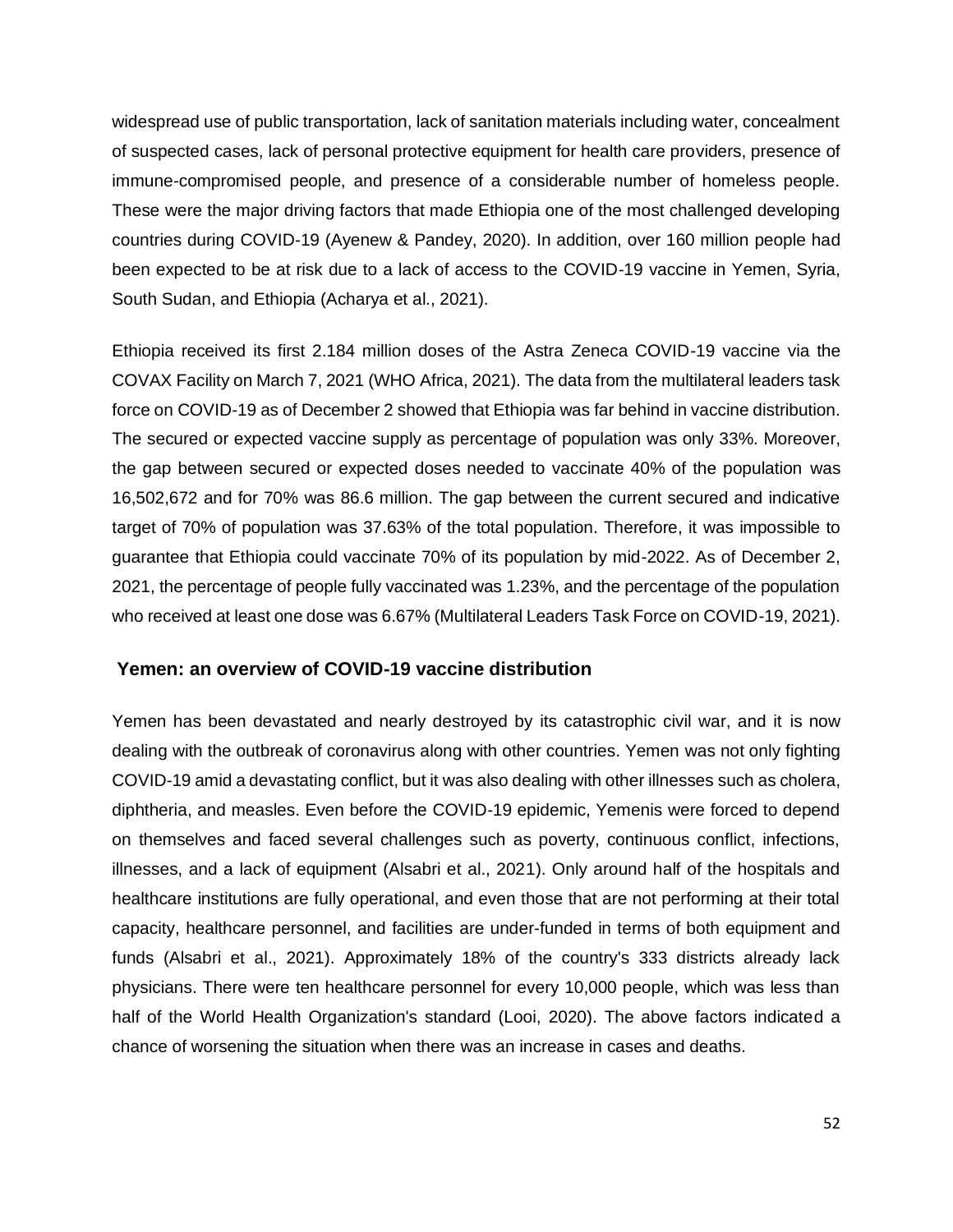Yemen's first COVID-19 case was reported in the southern province of Hadhramaut on April 10, 2020. Aden, Taiz, and Sanaa provinces had reported cases and fatalities by the end of May (Koum Besson et al., 2021). As of December 2, 2021, Yemen recorded 10006 cases and 1950 deaths (WHO, 2021). Koum Besson et al. (2021) conducted satellite photography for population mortality estimation. The study found that across the Aden governorate in Yemen, approximately 1500 excess burials happened up to July 6, and 2120 up to September 19, corresponding to a peak weekly increase of 230% from the counterfactual. These data suggested a significant increase in mortality in this Yemeni region in the first wave of the COVID-19 outbreak, which peaked in September 2020 and then faded.

Yemen received its first set of vaccine doses (360,000 COVID-19 vaccine doses) on March 31, 2021, shipped via the COVAX Facility (UNICEF, 2021). The data from the multilateral task force as of December 2, 2021, showed that Yemen is far behind in vaccine distribution. The secured or expected vaccine supply as percentage of the population is only 30%. Moreover, the gap between secured or expected doses needed to vaccinate 40% of population is 6,098,128 and for 70% was 24.4 million. Therefore, the gap between the current secured and indicative target of 70% of population is 40% of the total population. Thus, it was hard to predict whether Yemen could vaccinate its 70% population by mid-2022. As of December 2, 2021, the percentage of people fully vaccinated was 1.19%, and the percentage of the population who received at least one dose was 1.8% (Multilateral Leaders Task Force on COVID-19, 2021). These numbers showed that Yemen has far to go to reach its targets.

### Step2 of Ethical Analysis: Identifying ethical frameworks/theories and principles underpins this issue

The study was analyzed this topic based on the global justice frameworks. These ethical frameworks were covered in chapter 3. Different perspectives of the global justice framework, such as the cosmopolitan approach of global justice (Rawls' and Pogge's views), Nationalistic/communitarian approach of global justice, were used to analyze this data. The global justice framework was selected since the current global COVID-19 vaccine distribution has distributive justice issues. For example, LICs secured fewer vaccines than HICs. The cosmopolitan ideal emphasized the welfare and health of people irrespective of borders. Thus, this approach had been suitable to analyze this issue since COVID-19 is a global public health problem and there is need to address this issue regardless of boundaries. Furthermore, Rawls'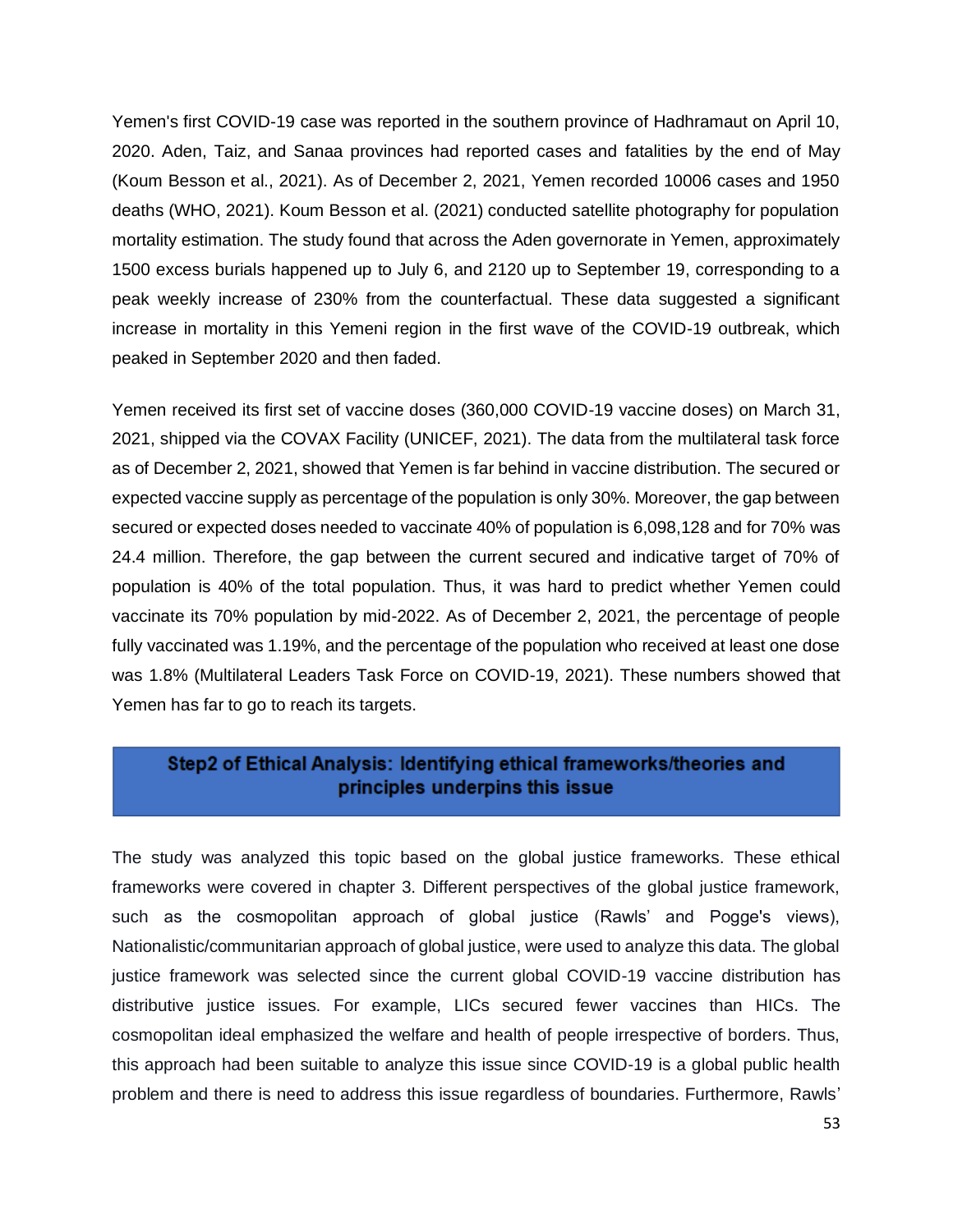and Pogge's views for disadvantaged populations were very significant as their theories gave importance to equality and stress HICs duties towards LICs. In addition, nationalistic and communitarian approaches would be used to analyze the data to assess the duties of a country towards its own population. Therefore, these approaches would be suitable to assess the current global COVID-19 vaccine distribution issues.

To summarize, this chapter explained step 1 and step 2 of ethical analysis. The problem and ethical framework had been identified. This chapter also clearly showed the disparities in vaccine distribution between HICs and LICs, especially in the African low-income countries. The situation in the high-income countries, the African continent, Ethiopia, and Yemen had been explained separately. These data would be analyzed in the next chapter using an ethical analysis.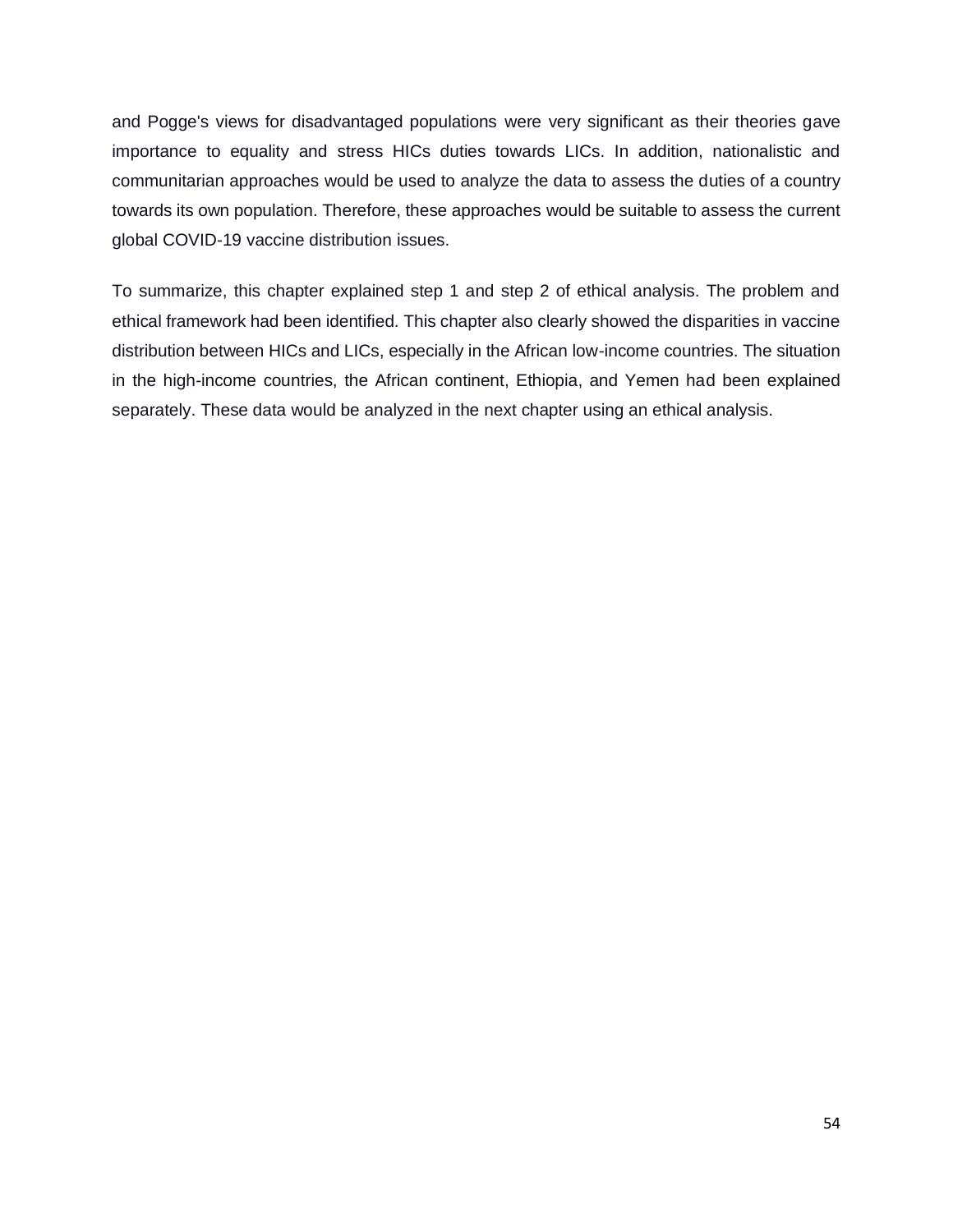## **Chapter 6: Discussion**

The data analysis was performed in this chapter. An ethical analysis method was used to analyze the data. As discussed, the data related to vaccine distribution was analyzed based on the cosmopolitan and nationalistic approach of the global justice framework. The first section presents the ethical analysis, and the second section provides recommendations or alternative options based on the ethical theories. The final section discusses the limitations of the study.

## Step 3 of Ethical Analysis: Identify and analyze the issue based on ethical frameworks/theories.

#### **The cosmopolitan approach of the global justice framework**

According to cosmopolitanism, the responsibility to allocate resources to others is not limited to state borders (Cabrera, 2004). The concept considers all individuals as citizens of the world (Sherman, 2007). Moral cosmopolitanism tends to achieve a base from various justice concepts such as sufficitarian justice, prioritarian justice, welfarist justice, and egalitarian justice (Jecker et al., 2021). These several justice ideas unite on the belief that individuals in high-income countries (HICs) owe enormous responsibilities to those residing in low-income countries (LICs). Each vow to the norms of cosmopolitanism and opposes the extreme kinds of nationalism. In addition, each sets a high value on people's responsibility to aid those in need, regardless of citizenship.

Based on the above cosmopolitan argument, HICs have the inherent responsibility to share resources with LICs like Ethiopia and Yemen. As discussed in the results chapter, most lowincome African countries have secured a low number of vaccines and have low vaccinations rates compared to other country income groups. HICs had announced vaccine donations to LICs. However, it was only after securing sufficient doses for their own population. It is considered a good sign that, dose donations to Africa have been increased, and it shows the responsibility and generosity of HICs towards LICs. However, most vaccines often have a short shelf-life; as previously mentioned, several African countries have lost almost 450,000 expired doses due to a lack of capacity to rapidly administer them. This action has created a challenging situation for countries to prepare for vaccination programs. This practice is not morally justified in providing quality doses to own population and supplying expired doses for non-compatriots, leading to the violation of cosmopolitan global justice concept.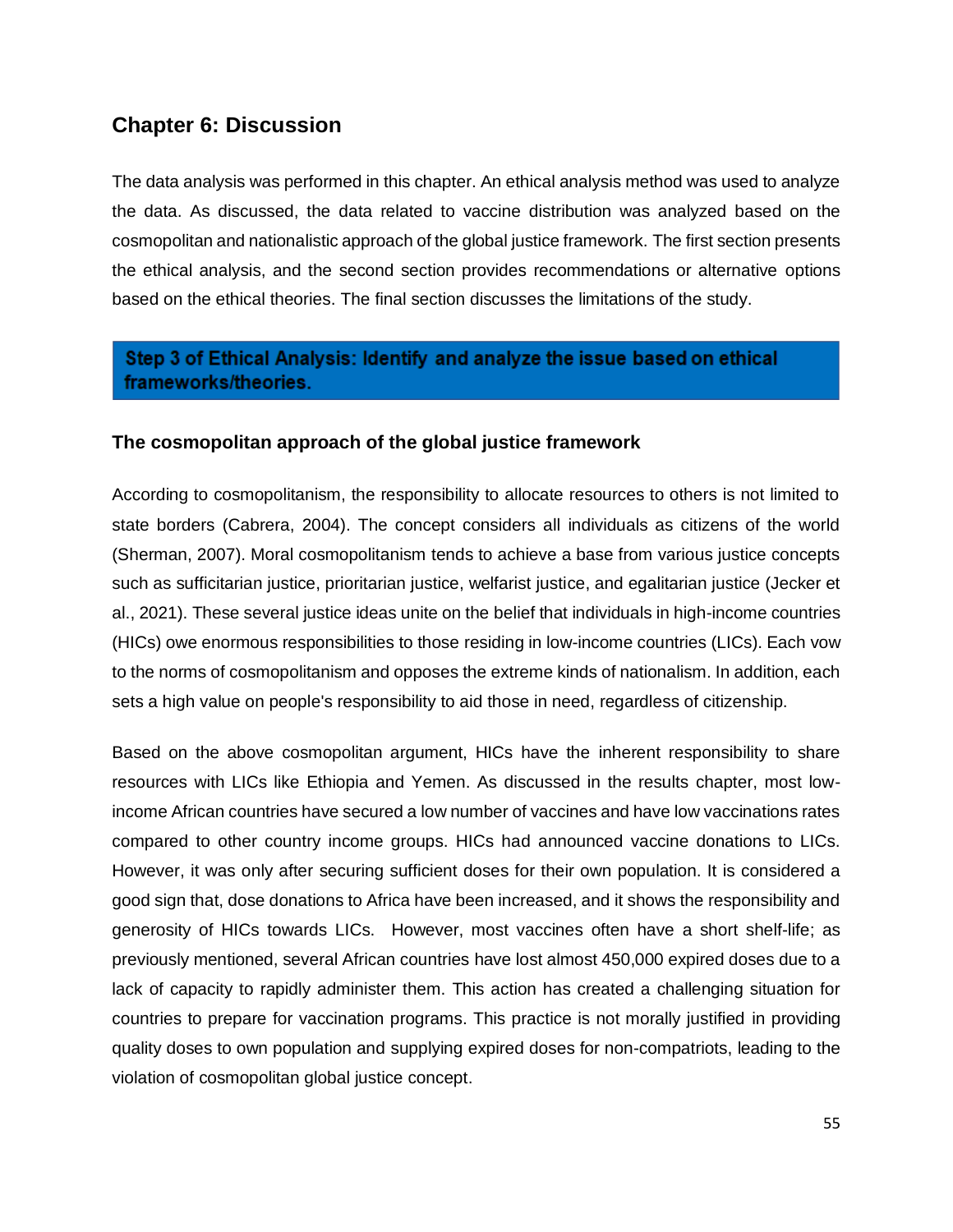Another instance discussed in the results chapter is that HICs had destroyed a bulk of vaccines because of the undue expiry associated with them. These practices of HICs are not justifiable when LICs have a lower share of secured vaccines. HICs could have donated these doses to the countries reported to have a lower number of vaccines before the expiry date. It shows that the HICs prioritized and showed preferential toward their own people and did not consider all people as citizens of the world, and even ignored sharing the resources with others irrespective of the outlined borders. Apart from these observations, on August 4, 2021, the WHO Director-General advocated for a freeze on booster shots, stating, "We cannot allow nations that have already used up the majority of the global supply of vaccines utilizing even more of it, while the world's most vulnerable people remain unprotected." At the time of his speech, persons in high-income and upper-middle-income countries had stocked up more than 80% of the doses of COVID-19 vaccinations, which had been distributed globally. Most of the government authorities chose to disregard Tedros' recommendation. White House spokesperson Jen Psaki called the concept of the US having to choose between booster injections for its own people and sending vaccinations to other countries a "false choice" (Burki, 2021). Thus, these scenarios hint that those HICs care about their population without realizing that no one would be safe unless everyone is. The cosmopolitan argument is not parallel with the above-discussed scenarios. However, all these situations are stream aligned with the nationalistic view of justice; hence, it showed the responsibility of a country towards its people.

#### **Rawls' cosmopolitan view on global justice**

The cosmopolitan perspective by Rawls in his law of people principle also emphasized that, in terms of distributive justice, the HICs have the moral obligation to help disadvantaged countries to reduce health disparities. Rawls' difference principle also necessitates agreements for the benefit of the least advantaged nations or peoples, and HICs should help LICs in a variety of ways (Van Parijs, 2007). However, did high-income countries follow this principle? The countries discussed in the previous observations mainly belonged to socially and economically disadvantaged populations. As discussed, most LICs do not have enough healthcare facilities and healthcare personnel. Only 27% of healthcare workers in Africa had been fully vaccinated. Moreover, these countries tend to acquire other communicable diseases and could come across conflicts along with this pandemic. For instance, people with other communicable diseases like HIV had missed their routine clinical checkups and treatment in Ethiopia. This situation will affect the well-being of the people and accelerate the risk for COVID-19 (Chilot et al., 2021). The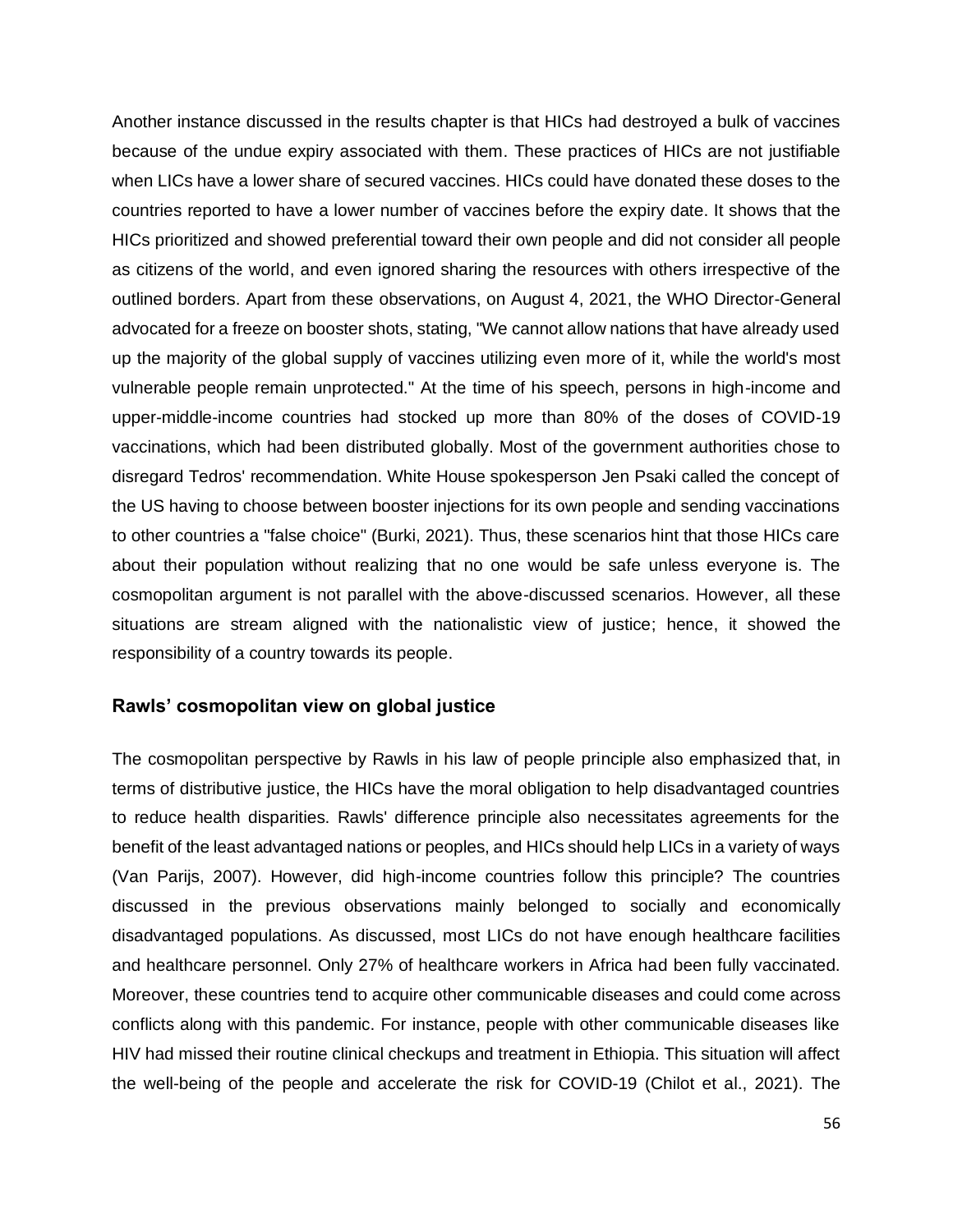researcher is not arguing that HICs do not support low-income African countries. However, this health disparity in terms of vaccine distribution is evident. It could be illustrated on the basis that the current global vaccine distribution is not in line with Rawls' principles, as HICs could have helped these disadvantaged populations from the start of the vaccine distribution and have reasonably addressed this inequity.

Furthermore, Rawls' justice principles also argued that equalities must be extended beyond nations and must not be confined to the boundaries of a single nation. COVAX's proportional allocation system and the World Health Organization's Strategic Advisory Group of Experts on immunization allocation framework both consider the entire world as a view. However, obstacles like bilateral deals and Advance Purchase Agreements (APAs) grant favour to HICs which leads to a reduction in the influx of vaccines to COVAX facilities. This situation will finally affect the LICs with a low number of vaccines. For instance, as discussed in the results chapter, nineteen lowincome countries had below 50% of secured or expected vaccine supply, while only one HIC belonged under this category. Also, most of the HICs had secured twice or thrice doses of vaccines than required. These current gaps in vaccinations between high-income and low-income African and other countries will pave the way to think in-depth about whether Rawls' justice principles were completely fulfilled. However, the researcher also agrees that other factors like lack of vaccine deployment facilities and vaccine hesitancy could also play a role in decreased vaccination rates in LICs.

#### **Pogge's cosmopolitan view on global justice**

From the cosmopolitan justice perspective, Thomas Pogge emphasizes individualism, that is, individuals will be the fundamental moral priority irrespective of nations or states (Obi, 2014). Therefore, when it comes to the distribution of COVID-19 vaccines, the focus should be on individuals irrespective of its place of origin. However, the current vaccine distribution trend mostly focused on HICs rather than on an individual level. Access to COVID-19 vaccine remains a right for all individuals, whether they belong to a high-income country or a low-income country. All people deserve to benefit from the COVID-19 vaccine in an equal manner. Therefore, no country should be placed behind in the distribution of vaccines.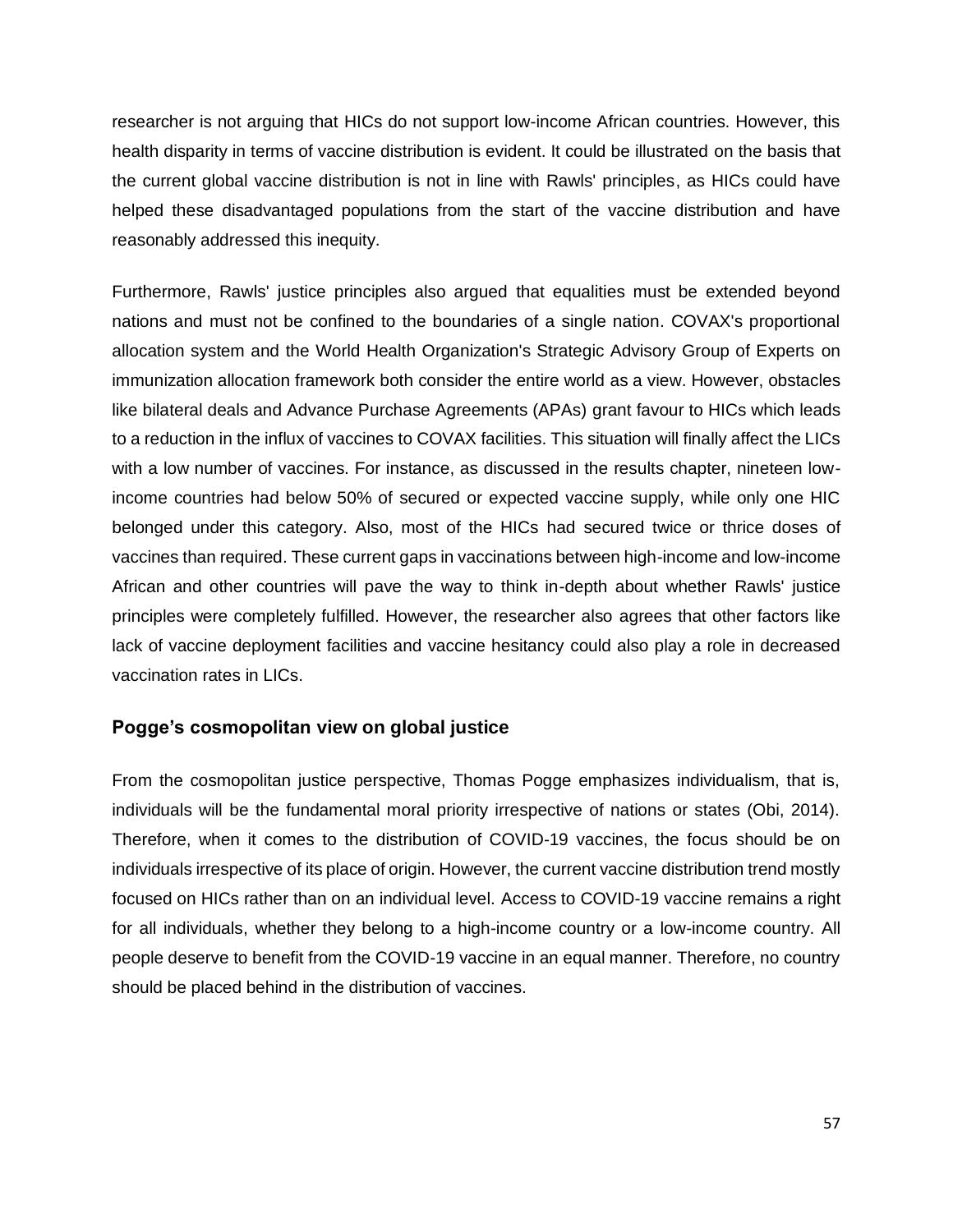#### **Egalitarianism and global justice**

In addition, Gu (2019) argued that egalitarianism in the national setting requires equitable rights for all individuals, but egalitarianism in the global perspective requires full equality of all nations or peoples. Therefore, it is necessary to discuss whether the egalitarian perspective of distributive justice is fulfilled in vaccine distribution between LICs and HICs. Klumpp et al. (2021) researched public opinion on vaccine distribution in the United States and Germany as a representative of HICs with strong redistribution capacity based on distributive justice theories. The study indicated that most of the people in the US and Germany preferred utilitarian and egalitarian vaccination distribution theories over the predominant libertarian or meritocratic ones.

Was there equity in the global vaccine distribution? Despite continued appeals for more fairness in the worldwide distribution of COVID-19 vaccinations, there is still a significant gap between high- and low-income countries. There is an uneven distribution of vaccines, even though the WHO requested equity for the same. As discussed, countries like Ethiopia and Yemen face vaccine scarcity, while high-income countries like Turkey and the United States have commenced the administration of booster doses. The COVAX initiative has been developed for equal distribution and access to vaccines in LICs. However, as discussed, as of mid-November 2021, the HICs secured about 278.3% of vaccines, which is quite a sizeable portion compared to LICs, which is 40% (Multilateral Lateral Leaders Task Force on COVID-19, 2021). Therefore, this scenario hinted that equality is not achieved. Furthermore, COVAX aimed to deliver 2 billion doses by 2021, but it has shipped only over 600 million doses as of 12 December 2021 at the time of writing and lacked more than half of the targeted doses (GAVI, 2021). In addition, the aim of vaccinating 40% of all countries by the end of 2021 was not achieved. For instance, based on a WHO report from December 23, 2021, around 98 countries have not reached this target (WHO, 2021).

Moreover, the egalitarian's primary concern is equal justice. Luck egalitarianism supported the concept of health equity. Luck egalitarianism implies society should treat persons equally who are subjected to unchosen disadvantages (Jecker et al., 2021). For instance, it is unjust for lowincome countries like Ethiopia and Yemen to be not treated equally by the vaccine allocation systems without any faults or decisions of their own. As discussed, they secured only 33% and 30% of the vaccines as percentage of the population. At the same time, HICs like Australia and Canada secured 495% and 414 %, respectively.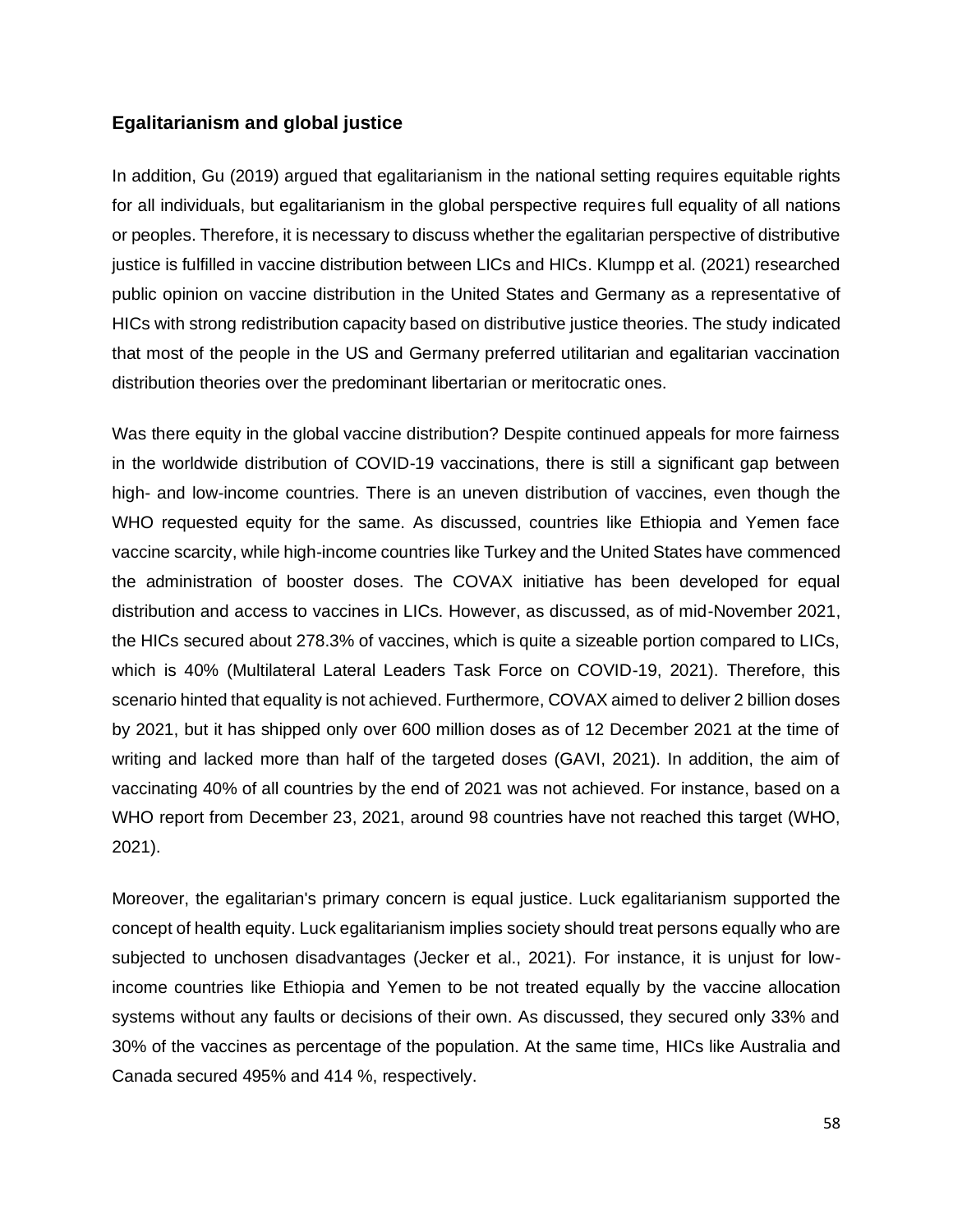#### **The nationalistic and communitarian approach of the global justice framework**

Nationalistic frameworks argue that the reach of distributive justice is limited within the boundaries (Kime, 2010). Vaccine nationalists generally believe in moral nationalism, the philosophical belief that people have a special obligation to their fellow citizens (Jecker et al., 2021). From a communitarian perspective, Garcia (2009) also supports this state-focused concept by focusing on citizens over non-compatriots in different distributions. Current vaccine distributions lean toward these concepts even though proportional allocation systems are in place. For instance, based on present study data, the HICs secured extra doses for their citizens while LICs did not have enough doses. Nationalists had some initial justifications regarding global vaccine distribution in HICs. For instance, HICs like the US and Italy were initially severely affected by the virus. Hence, the vaccine rollout has prioritized these countries, focusing on people most at risk of death and serious sickness. The researcher agrees with this practice that, based on nationalistic and communitarian justice, all countries have commitments toward their people, and each nation has to prioritize their people in an emergency. However, based on the observation, the high-income countries' continued stockpiling of vaccines is hard to justify because vaccines had already been administered to the most vulnerable individuals in those countries, and now it is the turn for the rest of the people.

The ethical analysis highlighted that most of the cosmopolitan global justice theories are violated concerning this global distribution of COVID-19 vaccines. Most of the vaccine distribution practices leaned toward nationalism and were not mirrored with cosmopolitan theories. Therefore, this issue has to be addressed since this vaccine inequity could favour the emergence of new variants of SARS-CoV-2 and prolong the pandemic duration.

# Step 4 and 5 of ethical analysis: suggesting and evaluating alternative options in line with the ethical theories/frameworks.

Ethical analysis has been conducted in the above section. Based on this ethical analysis, it is identified that access to and fair distribution of COVID- 19 vaccines between HICs and selected LICs could be guided by cosmopolitan global justice frameworks. The following paragraphs highlight some recommendations in line with these ethical frameworks.

#### ❖ **Formation of an independent Health Organization**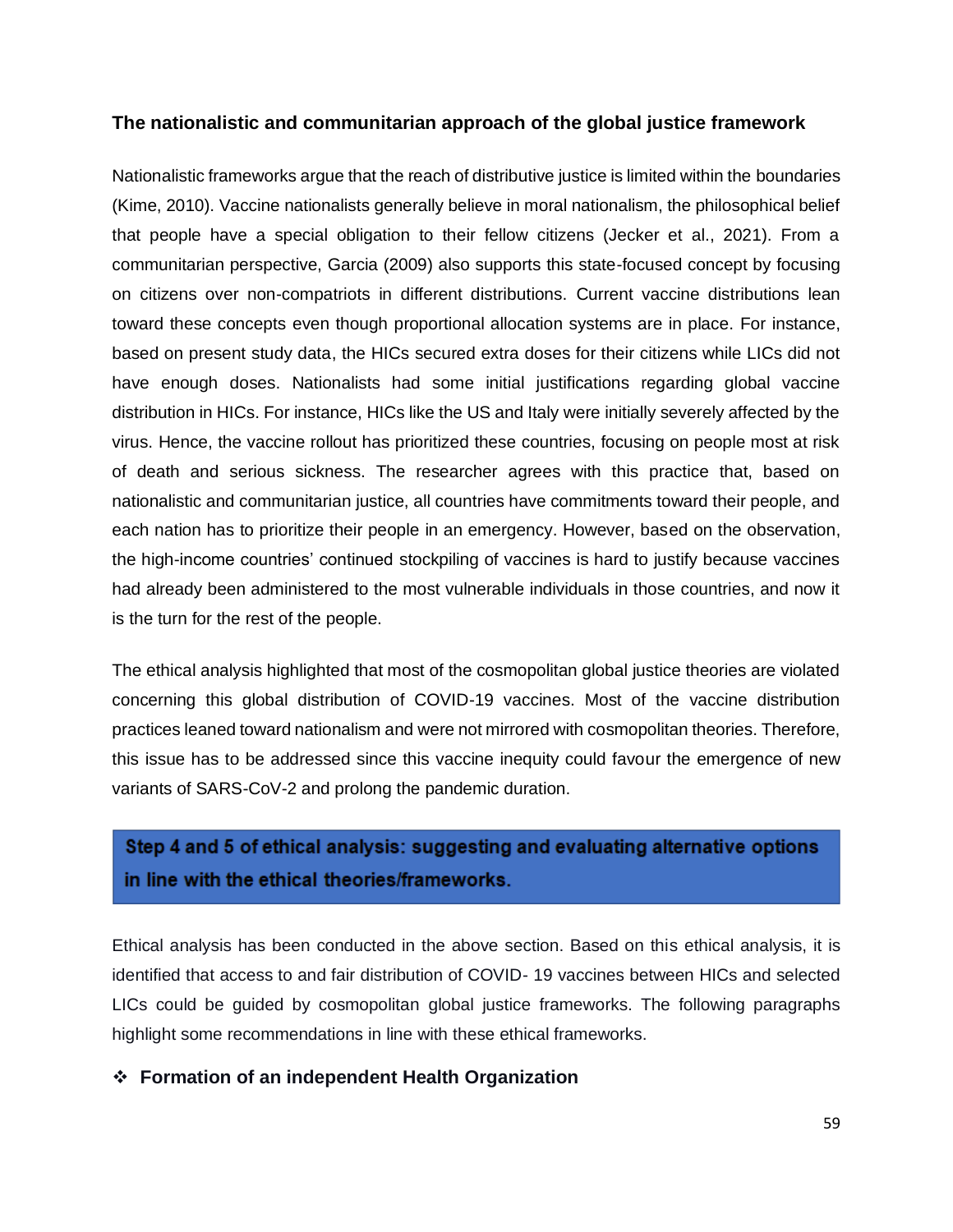Individuals from LICs and HICs have equal rights to get the COVID-19 vaccines. The study identified a substantial disparity in vaccine distribution between HICs and LICs. As discussed, COVAX was created to ensure equitable distribution of COVID-19 vaccines. However, the proper functioning of the system was hampered by many external factors.

Therefore, it would be better to form an independent health organization with all supreme power and moral credentials to allocate COVID-19 vaccines to all countries. The researcher proposed an independent body because if the WHO and the UN had sufficient authority to manage vaccine stockpiling, the world's vaccine distribution disparity would not have worsened as it is witnessed today. As a result, the researcher proposes a unique approach that is in line with the cosmopolitan global justice framework by offering all countries an equal opportunity.

All developed and developing countries should be under this health organization. This organization will decide how vaccines should allocate equally to each country based on the severity and risk of COVID-19. In addition, this organization should identify vaccine distribution constraints at the national level, such as lack of facilities to administer vaccines and should provide facilities, to overcome these barriers, along with the allocation of vaccines.

The organization should not encourage any forms of governmental and political pressures in allocating vaccines and should not get influenced from vaccine manufacturers and purchase agreements. However, there must be chances of objections from governments and vaccine manufacturers. The vaccine allocation should be performed only under this autonomous health body. The allocation must be irrespective of countries income level. This system should consider all individuals equally. The development of this type of organization could help in other public health emergencies. Moreover, the initiatives like this could fulfill the cosmopolitan global justice responsibilities.

#### ❖ **Dose donations to low-income countries**

The study identified that many people in LICs, even healthcare workers, had not been vaccinated even with a single dose. High-income countries could have helped LICs by donating the doses to countries where the vaccines are scarce; thereby, gaps in vaccine inequity could be filled. Additionally, the beginning of booster programs in HICs concerning the emergence of the omicron variant could persist the vaccine inequity (WHO, 2021). According to Matta et al. (2021) a lowvaccination rate could create an environment for the virus to mutate. Therefore, it would be better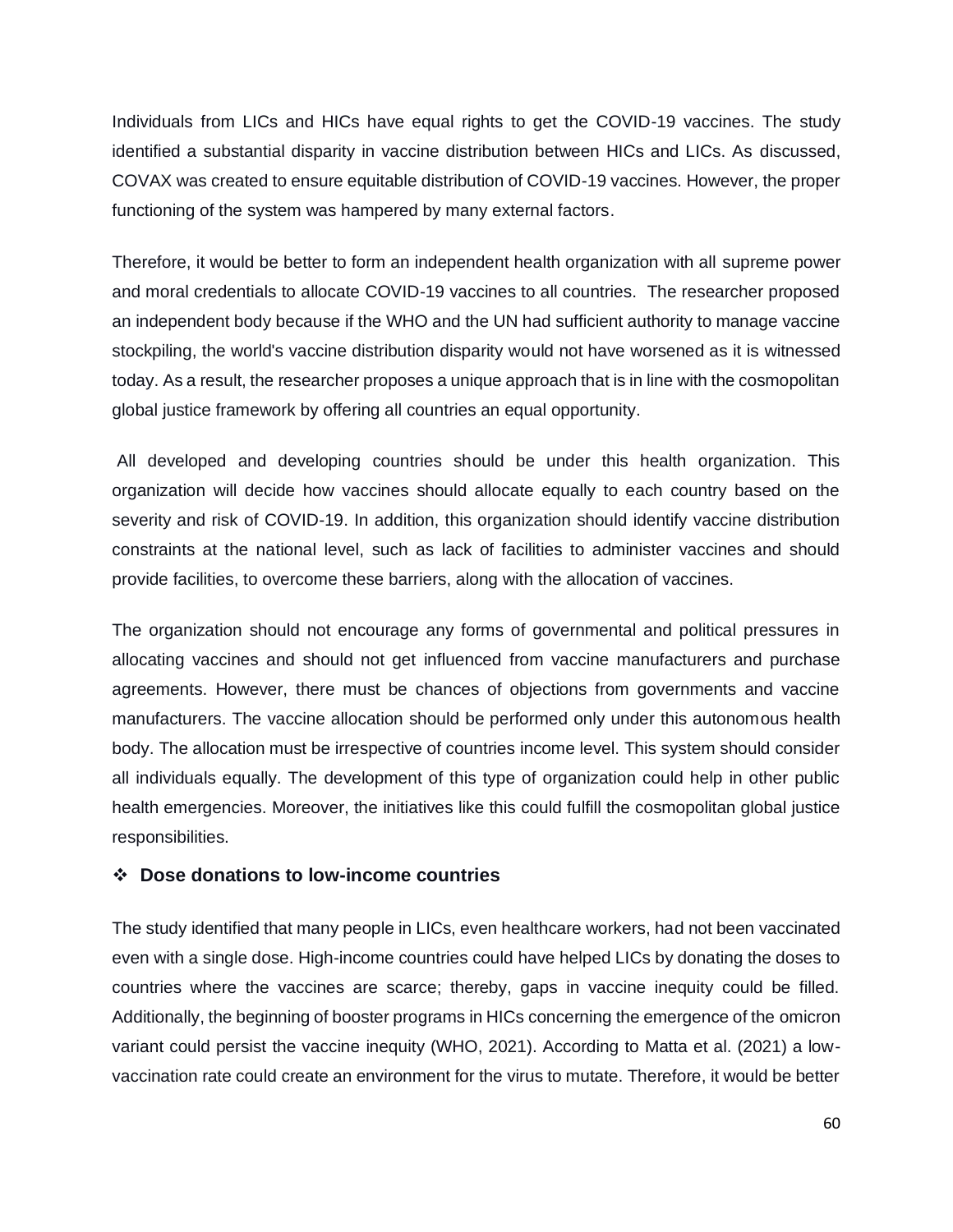to complete the first-round vaccination in all countries as soon as possible to prevent the emergence of new variants, which will help both HICs and LICs. In addition, this action would help to fulfill the cosmopolitan global justice theories.

#### ❖ **Priority to least advantaged and vulnerable population**

As discussed in the results chapter, LICs like Ethiopia and Yemen are disadvantaged in terms of lack of healthcare facilities, few healthcare workers, and confronting other communicable diseases and conflicts. It is anticipatory to prioritize these countries for vaccine allocation as the study identified that these countries are at most risk of developing COVID-19 infections. The vaccine allocation system should help identify these countries and provide sufficient vaccines along with all the facilities needed for vaccine administration. For instance, a country with fewer healthcare workers could temporarily use healthcare workers from neighboring countries to implement vaccination programs and fill the gaps in vaccine distribution inequity. However, this suggestion needs further assessment as it cannot be predicted whether it is practical or not.

Thus, based on this ethical analysis it can be summarized that these suggestions could help to ensure access to equitable distribution of vaccines between HICs and LICs. Incorporating these suggestions into the current vaccine allocation systems could aid in the equal distribution of vaccines. It is identified that cosmopolitan theories of global justice, Rawls' difference principle, Rawls' law of people principle, Pogge's individualism, and egalitarian theory of global justice could guide access to a fair distribution of COVID-19 vaccines between high-income and low-income countries. However, most of these global justice theories had been violated in this vaccine distribution. Therefore, the researcher prefers cosmopolitanism and a moderate nationalism to achieve global justice in vaccine distribution between HICs and LICs.

#### **Limitations of this study**

There might be certain possible limitations in the study. The first is that the shifts in collected vaccine data, like secured and administered doses, could change daily, as the vaccine distribution is a continuous process. This study mainly used the vaccine distribution data in mid-November 2021, as the data collection was done during this period. The line graphs and bar graphs were prepared based on the data. In addition, all the data on COVID-19 cases and vaccine distribution data included were within the period of December 14, 2021, only. No relevant data have been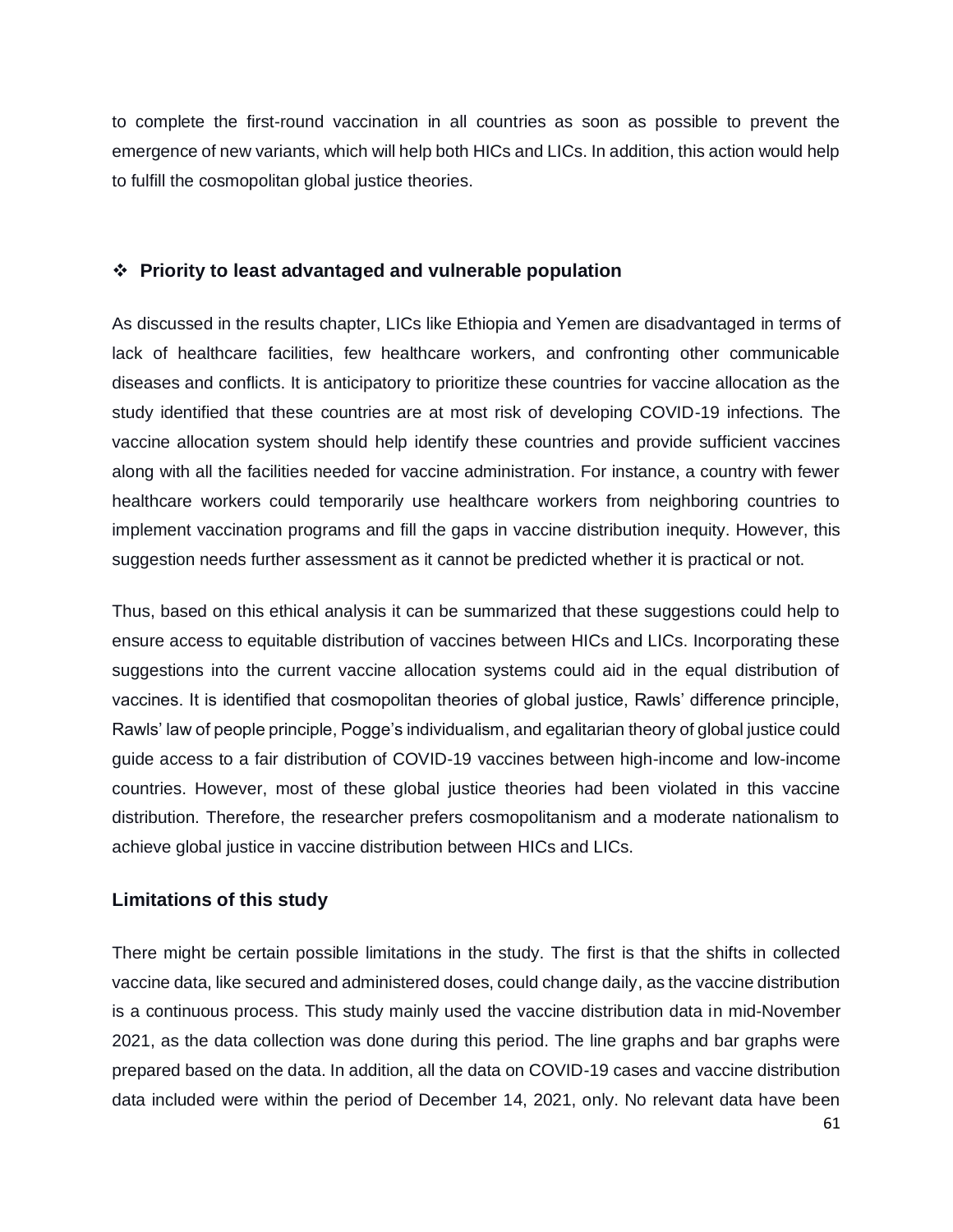collected after this time as the researcher had to finish this case study in a limited time frame and also check if the WHO's aim of vaccinating 40% of each country had been achieved or not in 2021. Therefore, the interpretations and alternative options were based on the same. There might be chances of increased secured doses of vaccines due to new dose donation pledges following the emergence of the omicron variant. However, the gap between high-income and low-income countries regarding vaccine distribution is evident from the beginning of vaccine distribution.

Another limitation is the researcher's personal biases. For instance, an ethical analysis was conducted, but the researcher is not an expert in this field, and the study was performed within the researcher's knowledge in this area. In addition, the scope and strength of discussions in this study had been compromised in various stages compared to the studies of expert researchers.

Apart from these limitations, this study still significant concerning the ethics of the global distribution of COVID-19 vaccines between countries. The study identified the ethical frameworks that can guide access to equitable distribution of COVID-19 vaccines between high-income and low-income countries.

#### **Conclusion**

This chapter explained steps 3,4, and 5 of ethical analysis. The ethical analysis was conducted using the cosmopolitan and nationalistic global justice framework. Based on the analysis, alternative options and recommendations were made. The limitations of the study were also discussed. The next chapter will summarize this research by incorporating the main points and will discuss the implications and directions for future study.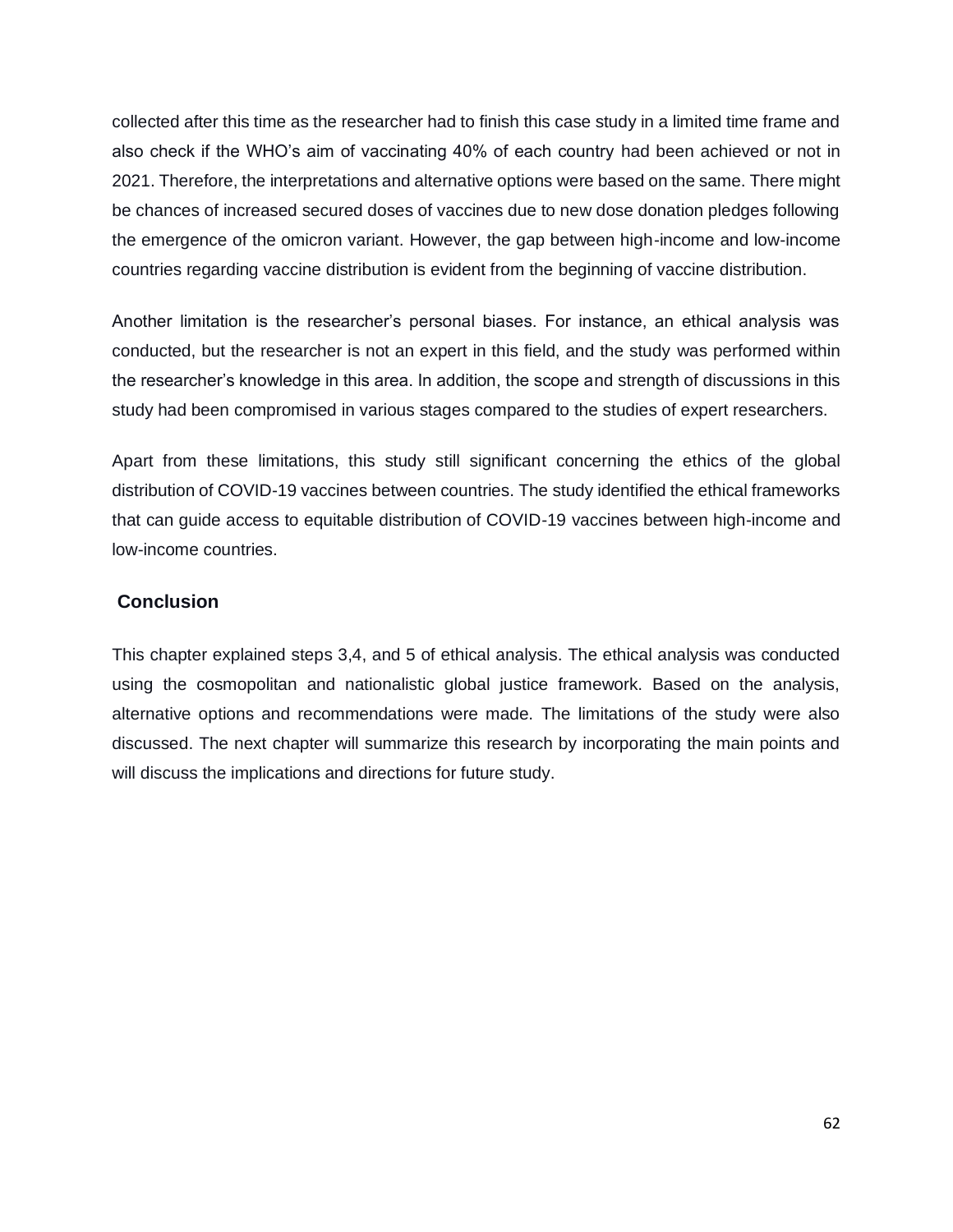## **Chapter 7: Conclusion**

#### **Summary and findings of the study**

The purpose of this dissertation was to identify ethical and public health issues concerned with vaccine distribution and recognize the ethical frameworks that could guide access to equitable distribution of COVID-19 vaccine between HICs and LICs. The COVID-19 vaccine distribution data of HICs and LICs were collected and later performed an ethical analysis within the global justice framework to answer the research questions.

The vaccine distribution data were analyzed within cosmopolitan global justice, Rawls' and Pogge's cosmopolitan views on global justice, egalitarian views of global justice, and nationalistic and communitarian views of global justice frameworks. The study identified that most of the global justice theories do not support the current vaccine distribution. Nationalism was predominant over cosmopolitan views of global justice concerning COVID-19 vaccine distribution, since the HICs were given importance to their own population than non-compatriots. The study identified that HICs secured most of the available vaccines than LICs. It has indicated an inequitable distribution of vaccines between HICs and LICs.

The study identified that African and other LICs such as Yemen and Ethiopia were more vulnerable to COVID-19 infection. In addition, the principle of priority to the disadvantaged population was violated in this scenario since most of these countries did not have enough health care facilities, confronted with other communicable diseases and conflicts.

The study found that cosmopolitan global justice, Rawls', and Pogge's cosmopolitan view on global justice could enable access to the fair distribution of vaccines between HICs and LICs. Since these theories consider all individuals as citizens of the world and prioritize disadvantaged populations. Therefore, these ethical frameworks could bridge the gaps in vaccine distribution inequity. However, the researcher identified that cosmopolitanism and a moderate nationalism would offer a moral justification for the equal distribution of vaccines. It could be explained that countries have a responsibility to allocate vaccines to people in other countries; also, a country may be ethically justified in providing a limited population preference to its own people.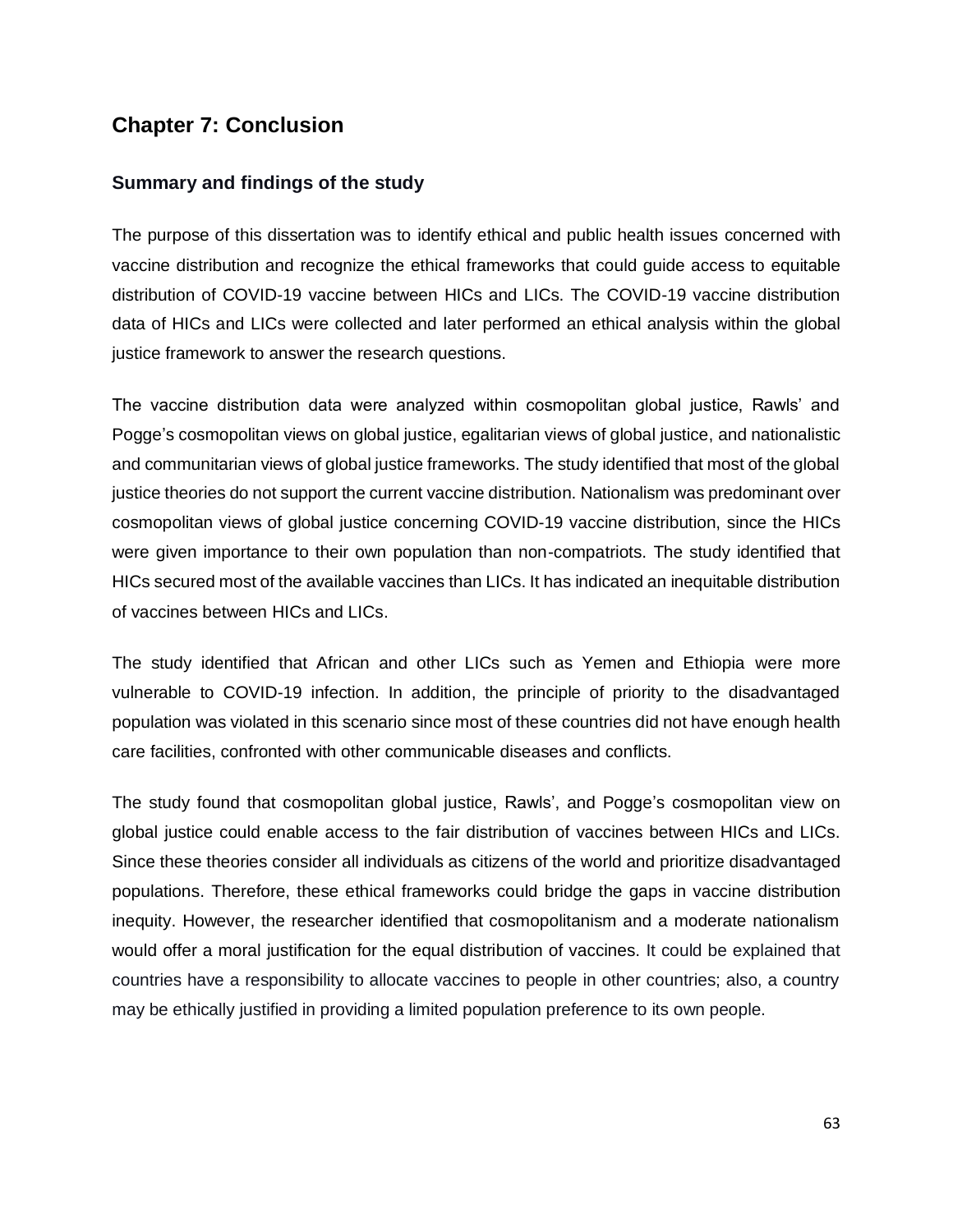The current gaps in vaccine distribution could be addressed in line with these ethical frameworks. The suggestions include dose donations, priority to disadvantaged populations, and the formation of an autonomous health organization with all supreme power in equal distribution of vaccines.

#### **Implications of the study and directions for further study**

The results of this study could be used as a guide when revising and reassessing the current ethical vaccine allocation systems. In addition, the study could guide in making ethical proposals for equitable distribution of vaccines in future pandemics. The findings will contribute to building the body of knowledge in this growing and important area of health research. From a public health point of view, the study findings are critical for policy makers.

As the study was performed in a short period, the researcher used limited data. This study can be broadened in many ways, such as it could be designed as a quantitative study involving a large sample. Vaccine procurement data and the population of each high-income country could be collected and further statistically analyzed to evaluate whether the vaccine procurement has been based on the countries' population and COVID-19 burden or vice versa. This study could provide robust results and adds to the body of knowledge in this area of research.

#### **Conclusion**

The inequity in the global distribution of COVID-19 vaccines is a growing concern in the current world. This research identified that the pandemic cannot be contained if high-income countries have stockpiles of the vaccines whilst others do not have access to them. The study reflects that a considerable cosmopolitan global justice approach could be a solution for equal distribution of vaccines across countries. However, a moderate nationalistic and communitarian approach could fulfill the vaccine rights for compatriots since each country has a moral obligation to its own people. In conclusion, the researcher suggests that there should be a fair distribution of vaccines between countries irrespective of borders and country income level and solely be based on COVID-19 burden and risk.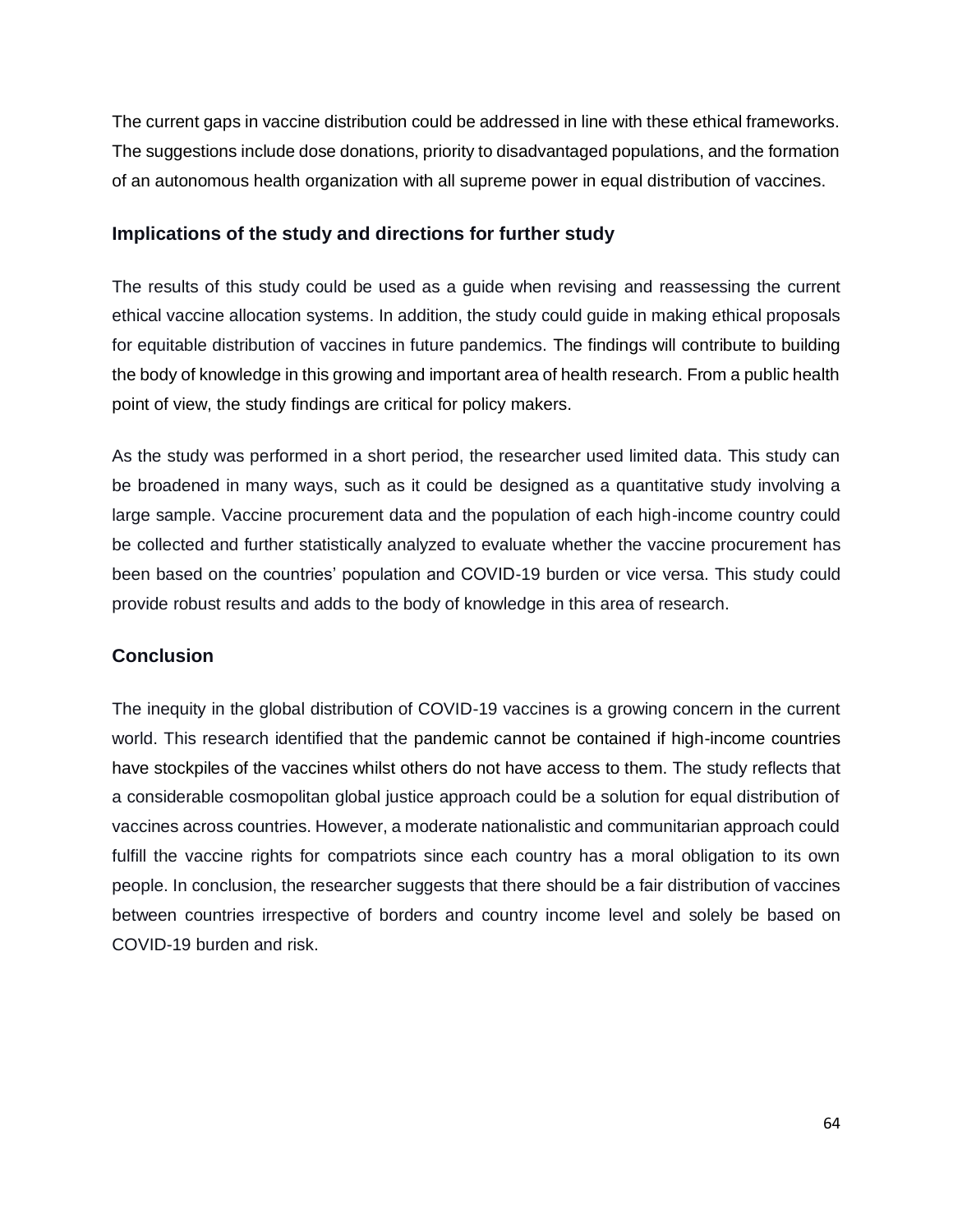## **References**

Abdul Rehman, A., & Alharthi, K. (2016, 10/01). An introduction to research paradigms. *3*.

- Acharya, K. P., Ghimire, T. R., & Subramanya, S. H. (2021, 2021/04/14). Access to and equitable distribution of COVID-19 vaccine in low-income countries. *npj Vaccines, 6*(1), 54. <https://doi.org/10.1038/s41541-021-00323-6>
- Adepoju, P. (2021). As COVID-19 vaccines arrive in Africa, Omicron is reducing supply and increasing demand. *Nature Medicine*.<https://doi.org/10.1038/d41591-021-00073-x>
- Ahmadiani, S., & Nikfar, S. (2016). Challenges of access to medicine and the responsibility of pharmaceutical companies: a legal perspective. *DARU Journal of Pharmaceutical Sciences, 24*(1), 1-7.

Algaissi, A. A., Alharbi, N. K., Hassanain, M., & Hashem, A. M. (2020, 2020/06/01/). Preparedness and response to COVID-19 in Saudi Arabia: Building on MERS experience. *Journal of Infection and Public Health, 13*(6), 834-838. [https://doi.org/https://doi.org/10.1016/j.jiph.2020.04.016](https://doi.org/https:/doi.org/10.1016/j.jiph.2020.04.016)

- Alsabri, M., Alhadheri, A., Alsakkaf, L. M., & Cole, J. (2021, 2021/07/22). Conflict and COVID-19 in Yemen: beyond the humanitarian crisis. *Globalization and Health, 17*(1), 83. <https://doi.org/10.1186/s12992-021-00732-1>
- Asundi, A., O'Leary, C., & Bhadelia, N. (2021, Jul 14). Global COVID-19 vaccine inequity: The scope, the impact, and the challenges. *Cell Host Microbe, 29*(7), 1036-1039. <https://doi.org/10.1016/j.chom.2021.06.007>

Aurelius, M. (2006). Meditations. M. Hammond. *Trans. Penguin Books, London*.

- Ayenew, B., & Pandey, D. (2020). Challenges and opportunities to tackle COVID-19 spread in Ethiopia. *Journal of PeerScientist, 2*(2), e1000014.
- Beauchamp, T. L., & Childress, J. F. (2001). *Principles of biomedical ethics*. Oxford University Press, USA.

Beitz, C. R. (1999). *Political theory and international relations*. Princeton University.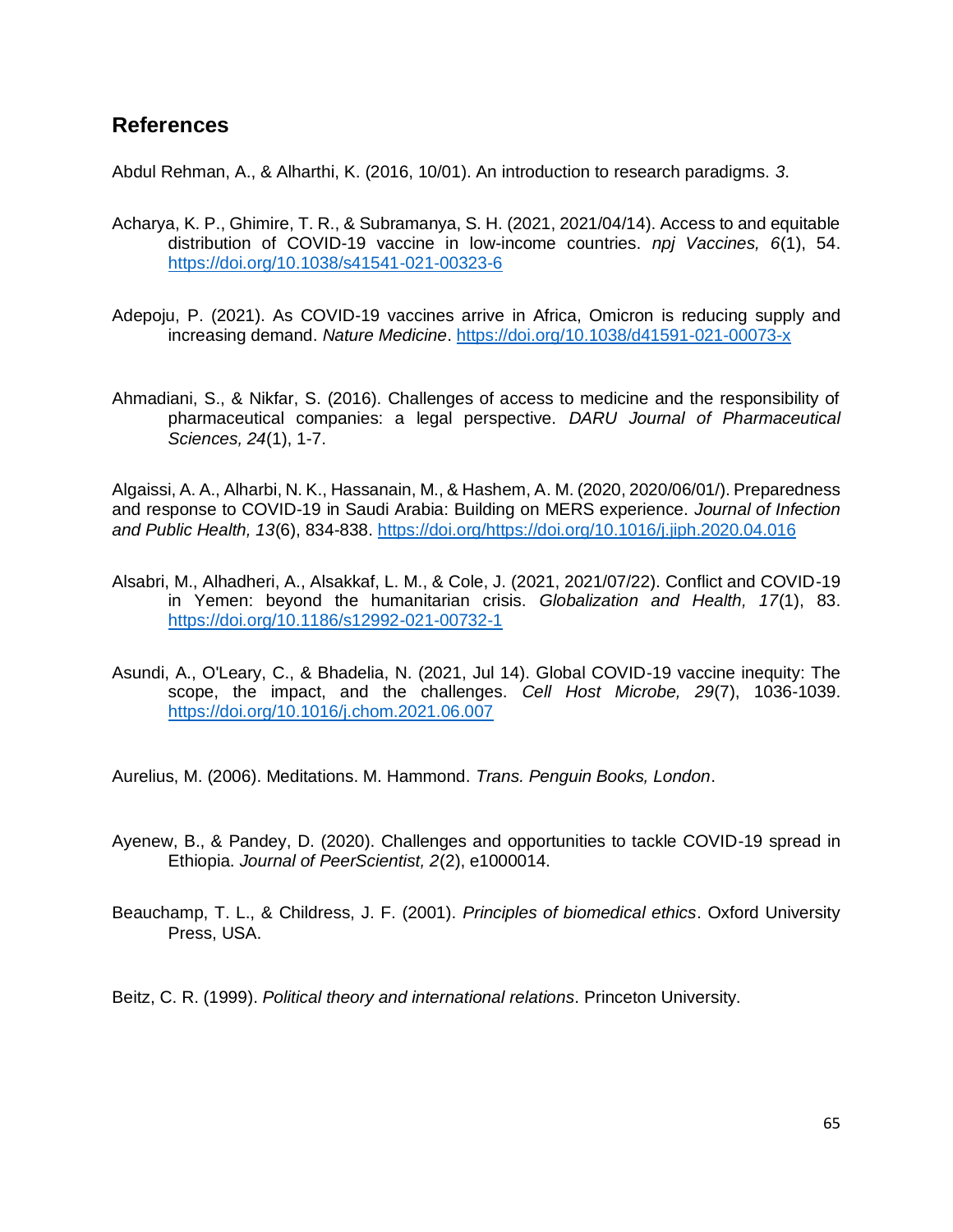Biswas, M. R., Alzubaidi, M. S., Shah, U., Abd-Alrazaq, A. A., & Shah, Z. (2021). A Scoping Review to Find Out Worldwide COVID-19 Vaccine Hesitancy and Its Underlying Determinants. *Vaccines, 9*(11).<https://doi.org/10.3390/vaccines9111243>

Brock, G. (2015). Global justice.

- Buchanan, A. E. (2007). *Justice, legitimacy, and self-determination: Moral foundations for international law*. Oxford University Press on Demand.
- Burki, T. (2021). Booster shots for COVID-19—the debate continues. *The Lancet Infectious Diseases, 21*(10), 1359-1360. [https://doi.org/10.1016/S1473-3099\(21\)00574-0](https://doi.org/10.1016/S1473-3099(21)00574-0)
- Burki, T. (2021). Global COVID-19 vaccine inequity. *The Lancet Infectious Diseases, 21*(7), 922- 923. [https://doi.org/10.1016/S1473-3099\(21\)00344-3](https://doi.org/10.1016/S1473-3099(21)00344-3)
- Cabrera, L. (2004). *Political theory of global justice: a cosmopolitan case for the world state*. Routledge.
- Canada, P. H. A. o. (2021, 2021/02/16/). Public health ethics framework: A guide for use in response to the COVID-19 pandemic in Canada [guidance]. [https://www.canada.ca/en/public-health/services/diseases/2019-novel-coronavirus](https://www.canada.ca/en/public-health/services/diseases/2019-novel-coronavirus-infection/canadas-reponse/ethics-framework-guide-use-response-covid-19-pandemic.html)[infection/canadas-reponse/ethics-framework-guide-use-response-covid-19](https://www.canada.ca/en/public-health/services/diseases/2019-novel-coronavirus-infection/canadas-reponse/ethics-framework-guide-use-response-covid-19-pandemic.html) [pandemic.html](https://www.canada.ca/en/public-health/services/diseases/2019-novel-coronavirus-infection/canadas-reponse/ethics-framework-guide-use-response-covid-19-pandemic.html)
- Carter, S. M. (2014, Apr). Health promotion: an ethical analysis. *Health Promot J Austr, 25*(1), 19- 24.<https://doi.org/10.1071/he13074>
- Chagla, Z., & Pai, M. (2021, 2021/10/01). COVID-19 boosters in rich nations will delay vaccines for all. *Nature Medicine, 27*(10), 1659-1660.<https://doi.org/10.1038/s41591-021-01494-4>

Chilot, D., Woldeamanuel, Y., & Manyazewal, T. (2021). COVID-19 Burden on HIV Patients Attending Antiretroviral Therapy in Addis Ababa, Ethiopia: A Multicenter Cross-Sectional Study.

- Choudhary, A. (2018). Global Justice. In A. Farazmand (Ed.), *Global Encyclopedia of Public Administration, Public Policy, and Governance* (pp. 1-7). Springer International Publishing. [https://doi.org/10.1007/978-3-319-31816-5\\_3572-1](https://doi.org/10.1007/978-3-319-31816-5_3572-1)
- Cicero, M. T. (1887). *Ethical Writings of Cicero: De Officiis, De Sennectute, De Amicitia, and Scipio's Dream* (Vol. 1). Little, Brown.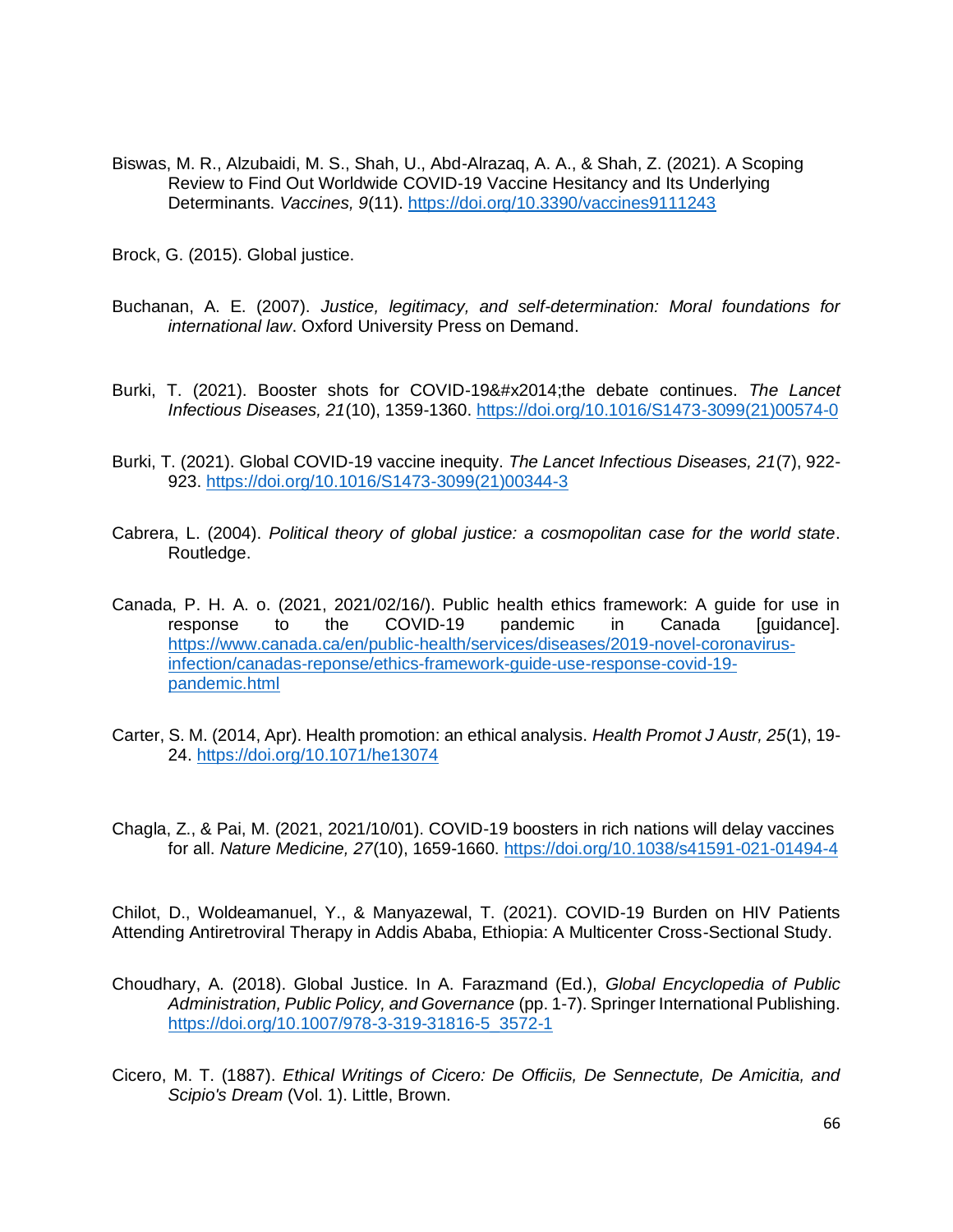- Durell, K. (2016). Vaccines and IP Rights: A Multifaceted Relationship. *Methods Mol Biol, 1404*, 791-811. [https://doi.org/10.1007/978-1-4939-3389-1\\_52](https://doi.org/10.1007/978-1-4939-3389-1_52)
- Eccleston-Turner, M., & Upton, H. (2021, 2021/06/01). International Collaboration to Ensure Equitable Access to Vaccines for COVID-19: The ACT-Accelerator and the COVAX Facility [\[https://doi.org/10.1111/1468-0009.12503\]](https://doi.org/10.1111/1468-0009.12503). *The Milbank Quarterly, 99*(2), 426- 449. [https://doi.org/https://doi.org/10.1111/1468-0009.12503](https://doi.org/https:/doi.org/10.1111/1468-0009.12503)
- Emanuel, E. J., Luna, F., Schaefer, G. O., Tan, K.-C., & Wolff, J. (2021, 2021/03/01). Enhancing the WHO's Proposed Framework for Distributing COVID-19 Vaccines Among Countries. *American Journal of Public Health, 111*(3), 371-373. <https://doi.org/10.2105/AJPH.2020.306098>
- Emanuel, E. J., Persad, G., Kern, A., Buchanan, A., Fabre, C., Halliday, D., Heath, J., Herzog, L., Leland, R., & Lemango, E. T. (2020). An ethical framework for global vaccine allocation. *Science, 369*(6509), 1309-1312.

Erfani, P., Binagwaho, A., Jalloh, M. J., Yunus, M., Farmer, P., & Kerry, V. (2021). Intellectual property waiver for covid-19 vaccines will advance global health equity. *BMJ, 374*, n1837. <https://doi.org/10.1136/bmj.n1837>

GAVI (2021, December 12). COVAX. https://www.gavi.org/covax-facility

Garcia, F. J. (2009). Three takes on global justice. *U. La Verne L. Rev., 31*, 323.

Gholami, M., Fawad, I., Shadan, S., Rowaiee, R., Ghanem, H., Hassan Khamis, A., & Ho, S. B. (2021, 2021/03/01/). COVID-19 and healthcare workers: A systematic review and metaanalysis. *International Journal of Infectious Diseases, 104*, 335-346. [https://doi.org/https://doi.org/10.1016/j.ijid.2021.01.013](https://doi.org/https:/doi.org/10.1016/j.ijid.2021.01.013)

Gray, D. E. (2021). *Doing research in the real world*. Sage.

Gritten, D., Saastamoinen, O., & Sajama, S. (2009, 2009/12/01/). Ethical analysis: A structured approach to facilitate the resolution of forest conflicts. *Forest Policy and Economics, 11*(8), 555-560. [https://doi.org/https://doi.org/10.1016/j.forpol.2009.07.003](https://doi.org/https:/doi.org/10.1016/j.forpol.2009.07.003)

Grix, J. (2018). *The foundations of research*. Macmillan International Higher Education.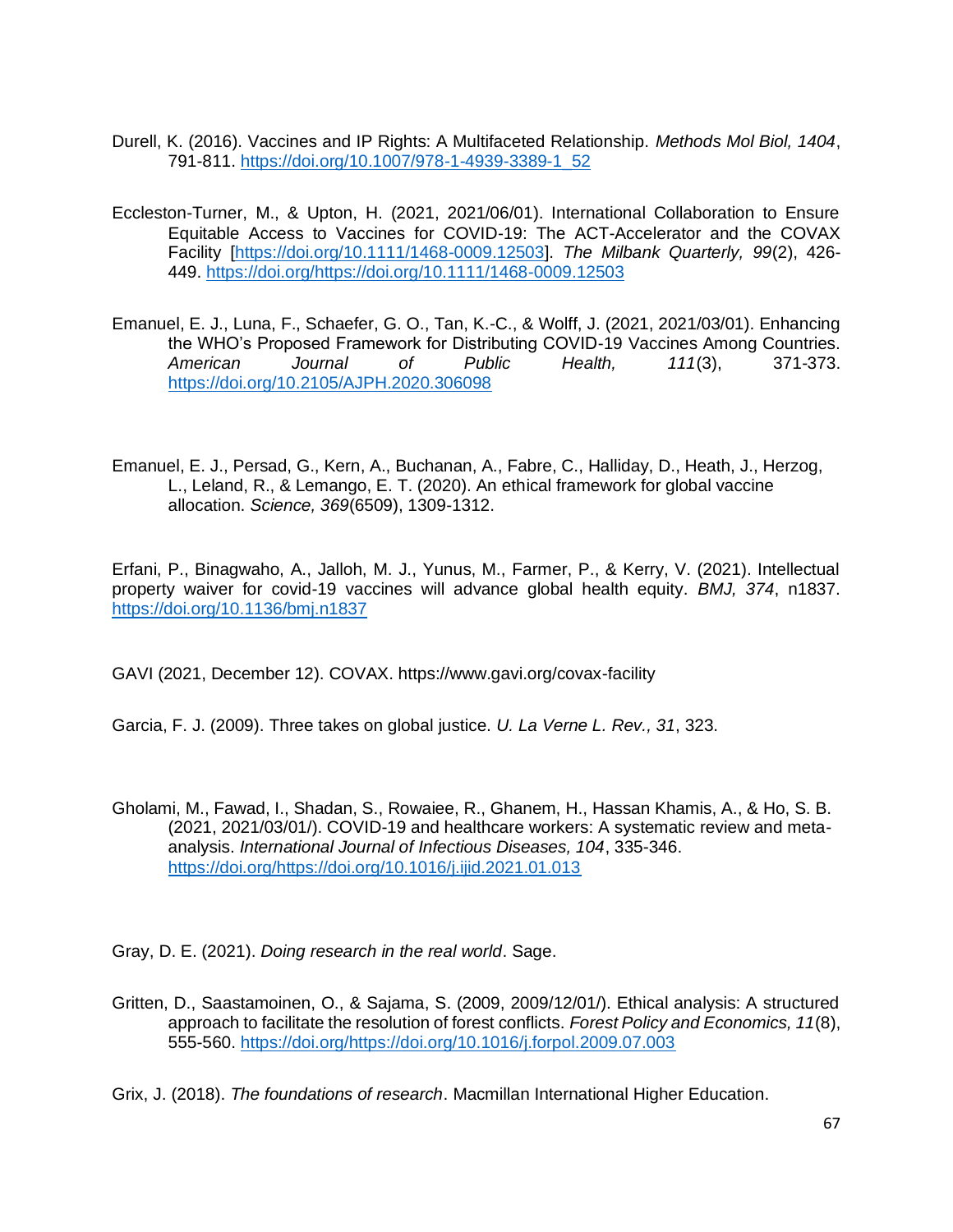Gu, S. (2019, 2019/06/01). Nationalism, Egalitarianism and Global Justice. *Fudan Journal of the Humanities and Social Sciences, 12*(2), 263-273. [https://doi.org/10.1007/s40647-019-](https://doi.org/10.1007/s40647-019-00259-1) [00259-1](https://doi.org/10.1007/s40647-019-00259-1)

Guzman, J., Hafner, T., Maiga, L. A., & Giedion, U. (2021). COVID-19 vaccines pricing policy options for low-income and middle- income countries. *BMJ Global Health, 6*(3), e005347. <https://doi.org/10.1136/bmjgh-2021-005347>

- Hassoun, N. (2020). How to Distribute a COVID-19 Vaccine Ethically. *Scientific American*. <https://www.scientificamerican.com/article/how-to-distribute-a-covid-19-vaccine-ethically/>
- Held, D., & Maffettone, P. (2017). *Global political theory*. John Wiley & Sons.
- Herlitz, A., Lederman, Z., Miller, J., Fleurbaey, M., Venkatapuram, S., Atuire, C., Eckenwiler, L., & Hassoun, N. (2021). Just allocation of COVID-19 vaccines. *BMJ Global Health, 6*(2), e004812.<https://doi.org/10.1136/bmjgh-2020-004812>
- Herzog, L. M., Norheim, O. F., Emanuel, E. J., & McCoy, M. S. (2021). Covax must go beyond proportional allocation of covid vaccines to ensure fair and equitable access. *BMJ, 372*, m4853.<https://doi.org/10.1136/bmj.m4853>

Hestermeyer, H. P. (2007). Human rights and the WTO: The case of patents and access to medicines. *OUP Catalogue*.

- Hick, J. L., Hanfling, D., Wynia, M. K., & Andrew, T. Pavia. 2020. Duty to Plan: Health Care, Crisis Standards of Care, and Novel Coronavirus SARSCoV-2. *NAM Perspectives, 10*.
- Hyder, A. A., Hyder, M. A., Nasir, K., & Ndebele, P. (2021). Inequitable COVID-19 vaccine distribution and its effects. *Bulletin of the World Health Organization, 99*(6), 406-406A. <https://doi.org/10.2471/BLT.21.285616>
- Irwin, A. (2021). How COVID spurred Africa to plot a vaccines revolution. *Nature*. <https://doi.org/10.1038/d41586-021-01048-1>
- Irwin, G. (1996, 03/01/). Ontology, Epistemology, and Private Ostensive Definition [researcharticle]. *Philosophy and Phenomenological Research, 56*(1), 137-147. <https://doi.org/10.2307/2108470>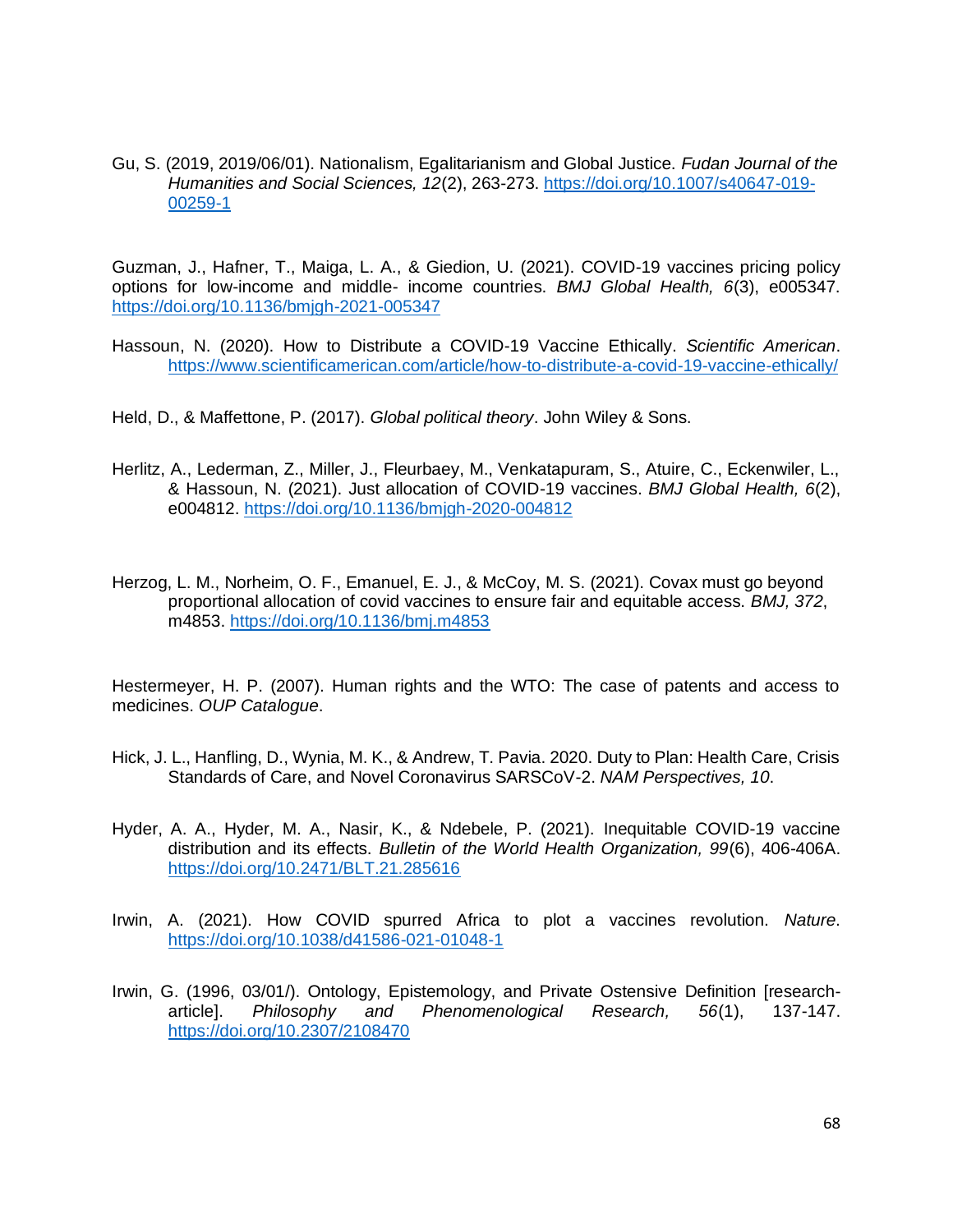- Isaacs, A. N. (2014). An overview of qualitative research methodology for public health researchers. *International Journal of medicine and public health, 4*(4).
- Jahangir, M. (2020, 03/31). Coronavirus (COVID-19): History, Current Knowledge and Pipeline Medications. *International Journal of Pharmaceutics & Pharmacology, 4*, 1-9. <https://doi.org/10.31531/2581-3080.1000140>
- Jecker, N. S., & Atuire, C. A. (2021). What's yours is ours: waiving intellectual property protections for COVID-19 vaccines. *Journal of Medical Ethics, 47*(9), 595-598.
- Jecker, N. S., Wightman, A. G., & Diekema, D. S. (2021). Vaccine ethics: an ethical framework for global distribution of COVID-19 vaccines. *Journal of Medical Ethics, 47*(5), 308. <https://doi.org/10.1136/medethics-2020-107036>
- Jerving, S. (2021). The long road ahead for COVID-19 vaccination in Africa. *The Lancet, 398*(10303), 827-828. [https://doi.org/10.1016/S0140-6736\(21\)01967-X](https://doi.org/10.1016/S0140-6736(21)01967-X)
- John, R. (1971). A theory of justice.
- Kampf, G. (2021). The epidemiological relevance of the COVID-19-vaccinated population is increasing. *The Lancet Regional Health – Europe, 11*. <https://doi.org/10.1016/j.lanepe.2021.100272>
- Kataria, S., & Qu, H. (2021, 2021/10/23). The Coronavirus Pandemic: The Growing Relevance of Moral Cosmopolitan Justice? *Fudan Journal of the Humanities and Social Sciences*. <https://doi.org/10.1007/s40647-021-00334-6>
- Khan, U., Mehta, R., Arif, M. A., & Lakhani, O. J. (2020). Pandemics of the past: A narrative review. *JPMA. The Journal of the Pakistan Medical Association, 70*(5), S34-S37.
- Kime, M. (2010). *Theories of global justice: relational and non-relational approaches* University of Sheffield].
- Kizza, J. M. (2017). Ethics and Ethical Analysis. In J. M. Kizza (Ed.), *Ethical and Social Issues in the Information Age* (pp. 31-54). Springer International Publishing. [https://doi.org/10.1007/978-3-319-70712-9\\_3](https://doi.org/10.1007/978-3-319-70712-9_3)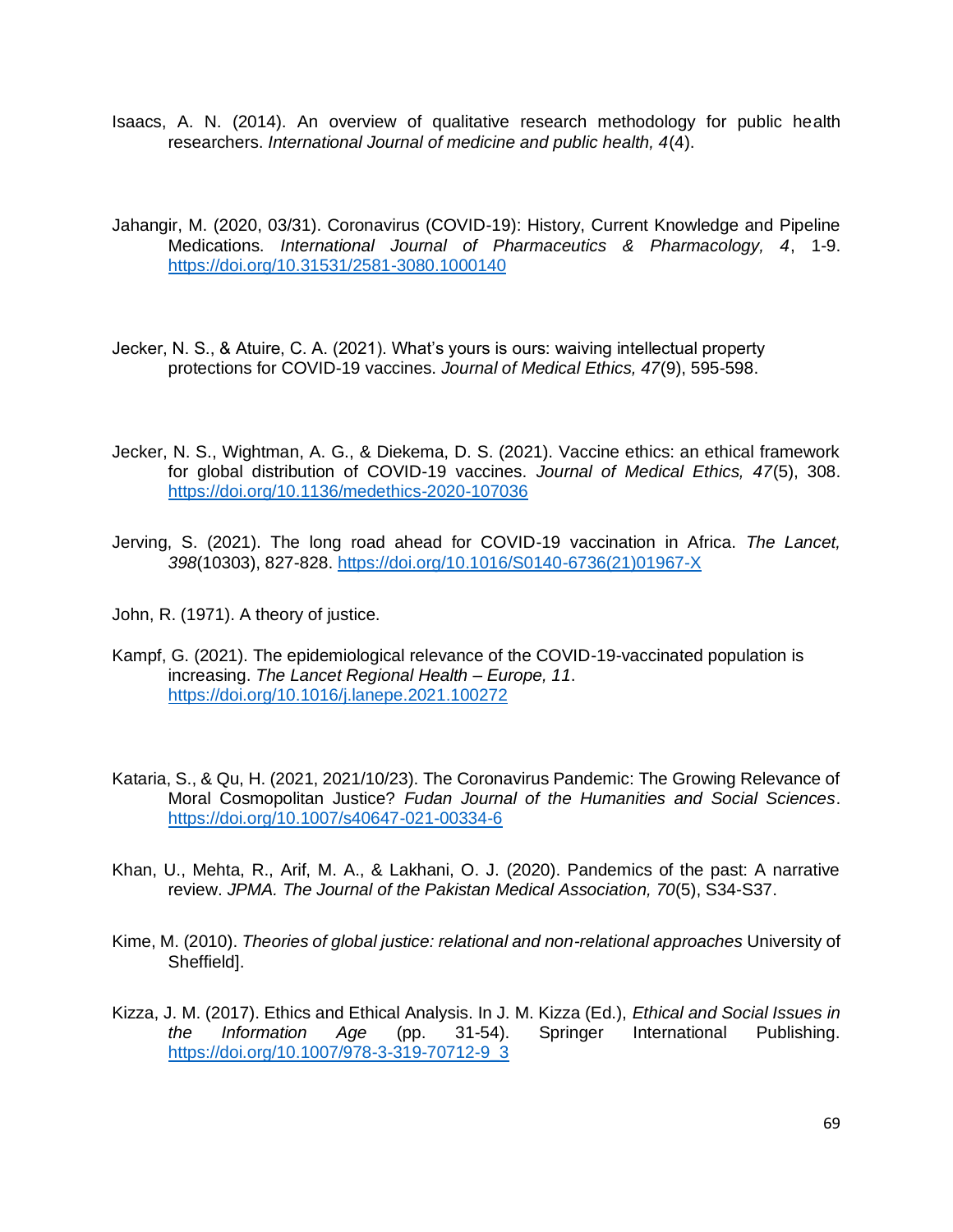- Klumpp, M., Monfared, I. G., & Vollmer, S. (2021). Public opinion on global distribution of COVID-19 vaccines: evidence from two nationally representative surveys in Germany and the United States. *medRxiv*, 2021.2008.2016.21262116. <https://doi.org/10.1101/2021.08.16.21262116>
- Koum Besson, E. S., Norris, A., Bin Ghouth, A. S., Freemantle, T., Alhaffar, M., Vazquez, Y., Reeve, C., Curran, P. J., & Checchi, F. (2021). Excess mortality during the COVID-19 pandemic: a geospatial and statistical analysis in Aden governorate, Yemen. *BMJ Global Health, 6*(3), e004564.<https://doi.org/10.1136/bmjgh-2020-004564>
- Krammer, F. (2020, 2020/10/01). SARS-CoV-2 vaccines in development. *Nature, 586*(7830), 516- 527.<https://doi.org/10.1038/s41586-020-2798-3>
- Krishtel, P., & Malpani, R. (2021). Suspend intellectual property rights for covid-19 vaccines. *BMJ, 373*, n1344.<https://doi.org/10.1136/bmj.n1344>
- Kuehn, B. M. (2021). High-Income Countries Have Secured the Bulk of COVID-19 Vaccines. *JAMA, 325*(7), 612-612.<https://doi.org/10.1001/jama.2021.0189>

Lamont, J. (2017). *Distributive justice*. Routledge.

- Ledford, H. (2021). Six months of COVID vaccines: what 1.7 billion doses have taught scientists. *Nature, 594*(7862), 164-167.<https://doi.org/10.1038/d41586-021-01505-x>
- Lee, L. M. (2012). Public health ethics theory: review and path to convergence. *Journal of Law, Medicine & Ethics, 40*(1), 85-98.
- Looi, M.-K. (2020). Covid-19: Deaths in Yemen are five times global average as healthcare collapses. *BMJ, 370*, m2997.<https://doi.org/10.1136/bmj.m2997>
- Malik, Y. S., Sircar, S., Bhat, S., Sharun, K., Dhama, K., Dadar, M., Tiwari, R., & Chaicumpa, W. (2020, Dec). Emerging novel coronavirus (2019-nCoV)-current scenario, evolutionary perspective based on genome analysis and recent developments. *Vet Q, 40*(1), 68-76. <https://doi.org/10.1080/01652176.2020.1727993>
- Massinga Loembe, M., & Nkengasong, J. N. (2021, 2021/07/13/). COVID-19 vaccine access in Africa: Global distribution, vaccine platforms, and challenges ahead. *Immunity, 54*(7), 1353-1362. [https://doi.org/https://doi.org/10.1016/j.immuni.2021.06.017](https://doi.org/https:/doi.org/10.1016/j.immuni.2021.06.017)
- Matta, S., Rajpal, S., Chopra, K., & Arora, V. (2021). Covid-19 vaccines and new mutant strains impacting the pandemic. *The Indian Journal of Tuberculosis, 68*(2), 171.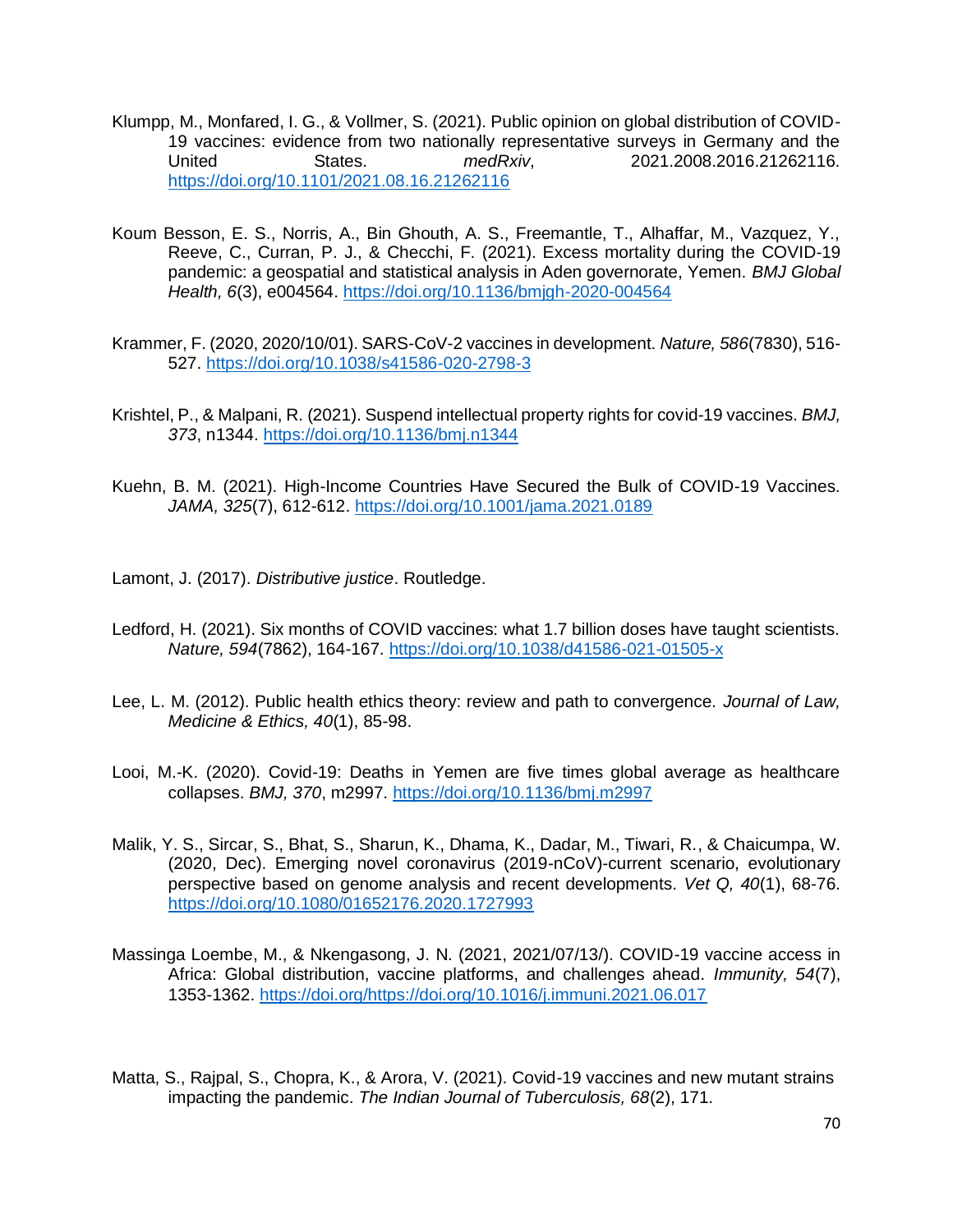Menard, J.-F. (2010). A 'Nudge' for Public Health Ethics: Libertarian Paternalism as a Framework for Ethical Analysis of Public Health Interventions? *Public Health Ethics, 3*(3), 229-238. <https://doi.org/10.1093/phe/phq024>

Miller, D. (1995). *On nationality*. Clarendon Press.

Multilateral Task force on COVID-19. (2021, December 2)

https://www.covid19taskforce.com/en/programs/task-force-on-covid-19-vaccines/data

Ndwandwe, D., & Wiysonge, C. S. (2021, 2021/08/01/). COVID-19 vaccines. *Current Opinion in Immunology, 71*, 111-116. [https://doi.org/https://doi.org/10.1016/j.coi.2021.07.003](https://doi.org/https:/doi.org/10.1016/j.coi.2021.07.003)

Nkengasong, J. N., & Mankoula, W. (2020). Looming threat of COVID-19 infection in Africa: act collectively, and fast. *The Lancet, 395*(10227), 841-842. [https://doi.org/10.1016/S0140-](https://doi.org/10.1016/S0140-6736(20)30464-5) [6736\(20\)30464-5](https://doi.org/10.1016/S0140-6736(20)30464-5)

O'neill, O. (2000). *Bounds of justice*. Cambridge University Press.

Obi, E. C. (2014). An Ethical Justification for Post-Trial Access to Anti-Retroviral Drugs for Participants and Host Populations in Developing Countries: A Global Justice Perspective.

Okereke, M. (2021). Towards vaccine equity: Should big pharma waive intellectual property rights for COVID-19 vaccines? *Public Health in Practice (Oxford, England), 2*, 100165.

Ortmann, L. W., Barrett, D. H., Saenz, C., Bernheim, R. G., Dawson, A., Valentine, J. A., & Reis, A. (2016). Public Health Ethics: Global Cases, Practice, and Context. In H. B. D, W. O. L, A. Dawson, C. Saenz, A. Reis, & G. Bolan (Eds.), *Public Health Ethics: Cases Spanning the Globe* (pp. 3-35). Springer

Copyright 2016, The Author(s). [https://doi.org/10.1007/978-3-319-23847-0\\_1](https://doi.org/10.1007/978-3-319-23847-0_1)

Otto, S. P., Day, T., Arino, J., Colijn, C., Dushoff, J., Li, M., Mechai, S., Van Domselaar, G., Wu, J., & Earn, D. J. (2021). The origins and potential future of SARS-CoV-2 variants of concern in the evolving COVID-19 pandemic. *Current Biology*.

Oxfam. (2020). Small Group of Rich Nations Have Bought up More than Half the Future Supply of Leading COVID-19 Vaccine Contenders. *press release*.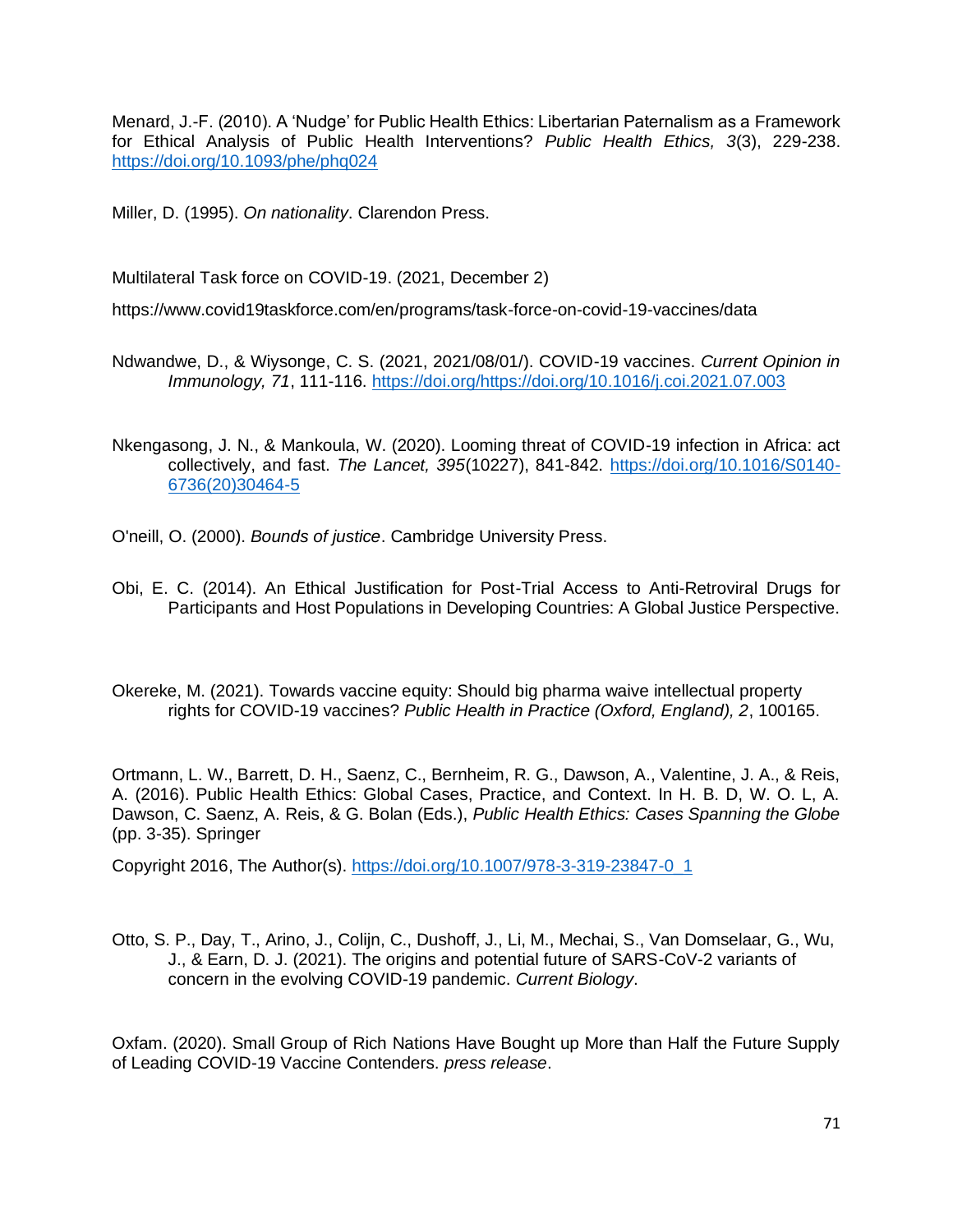- Oyadiran, O. T., Usman, S. A., Osoba, M. E., Olukorode, S. O., & Lucero-Prisno III, D. E. (2021). Towards effective and efficient COVID-19 vaccination in Nigeria. *Journal of Global Health Reports, 5*, e2021023.
- Padmanabhan, S., Amin, T., Sampat, B., Cook-Deegan, R., & Chandrasekharan, S. (2010, 2010/07/01). Intellectual property, technology transfer and manufacture of low-cost HPV vaccines in India. *Nature Biotechnology, 28*(7), 671-678. [https://doi.org/10.1038/nbt0710-](https://doi.org/10.1038/nbt0710-671) [671](https://doi.org/10.1038/nbt0710-671)

Padron-Regalado, E. (2020, Apr 23). Vaccines for SARS-CoV-2: Lessons from Other Coronavirus Strains. *Infect Dis Ther, 9*(2), 1-20.<https://doi.org/10.1007/s40121-020-00300-x>

- Peacocke, E. F., Heupink, L. F., Frønsdal, K., Dahl, E. H., & Chola, L. (2021). Global access to COVID-19 vaccines: a scoping review of factors that may influence equitable access for low and middle-income countries. *BMJ Open, 11*(9), e049505. <https://doi.org/10.1136/bmjopen-2021-049505>
- Phelan, A. L., Eccleston-Turner, M., Rourke, M., Maleche, A., & Wang, C. (2020). Legal agreements: barriers and enablers to global equitable COVID-19 vaccine access. *The Lancet, 396*(10254), 800-802. [https://doi.org/10.1016/S0140-6736\(20\)31873-0](https://doi.org/10.1016/S0140-6736(20)31873-0)
- Piret, J., & Boivin, G. (2021). Pandemics Throughout History. *Frontiers in microbiology, 11*, 631736-631736.<https://doi.org/10.3389/fmicb.2020.631736>

Pogge, T. (1989). *Realizing rawls*. Cornell University Press.

Pogge, T. (2008). Access to Medicines. *Public Health Ethics, 1*(2), 73-82. <https://doi.org/10.1093/phe/phn023>

Pogge, T. (2013). Are we violating the human rights of the world's poor? In *Human Rights*. Edward Elgar Publishing.

Pogge, T. W. (1994). An egalitarian law of peoples. *Philosophy & public affairs, 23*(3), 195-224.

Rawls, J. (1993). The law of peoples. *Critical Inquiry, 20*(1), 36-68.

Rawls, J. (1999). *A theory of justice: Revised edition*. Harvard university press.

Rawls, J. (2001). *Justice as fairness: A restatement*. Harvard University Press.

Rawls, J. (2020). *A theory of justice*. Harvard university press.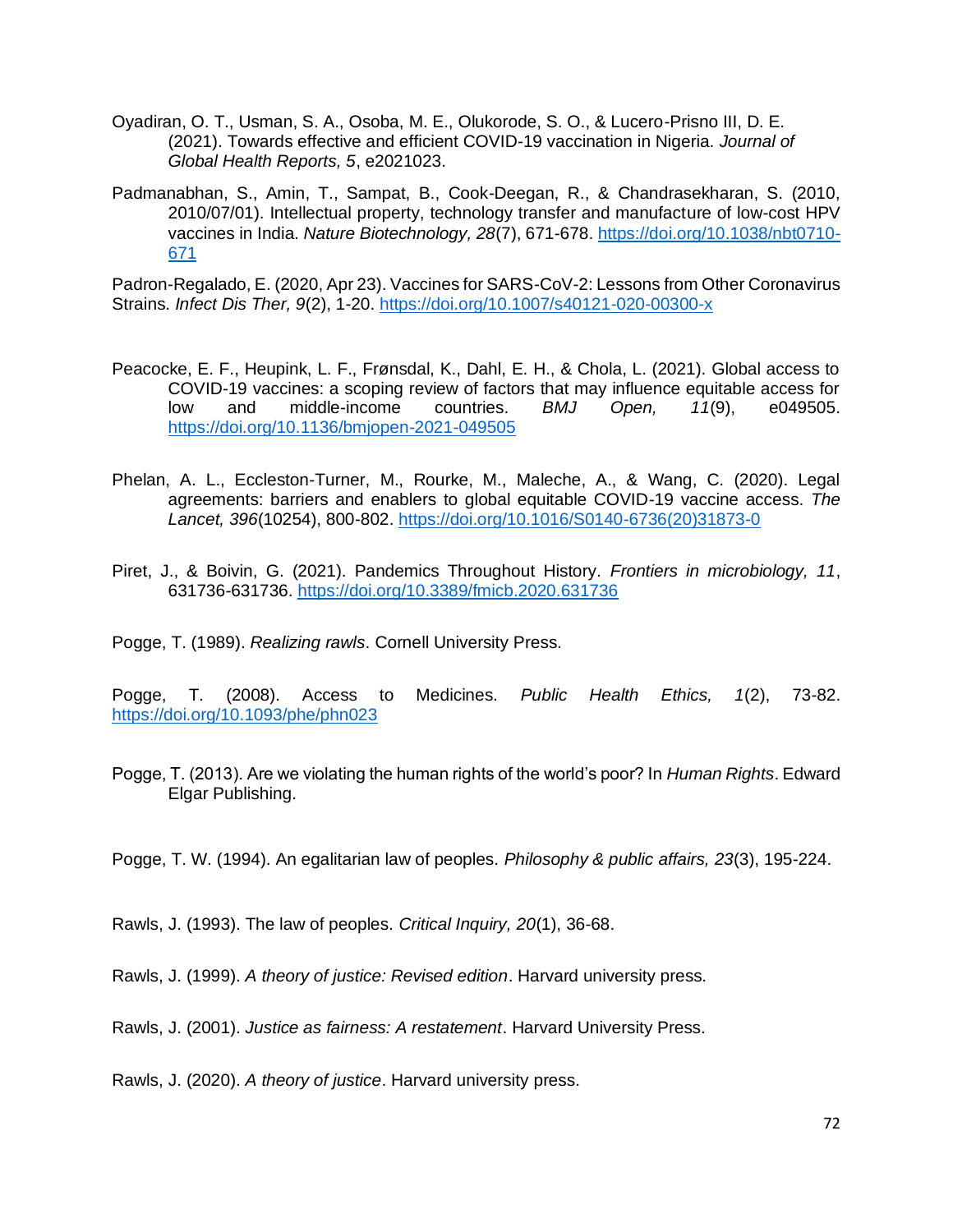- Roberts, M. J., & Reich, M. R. (2002). Ethical analysis in public health. *The Lancet, 359*(9311), 1055-1059.
- Ruger, J. (2012). Global Health Justice. In (pp. 113-129). [https://doi.org/10.1057/9781137014696\\_8](https://doi.org/10.1057/9781137014696_8)
- Sabahelzain, M. M., Hartigan-Go, K., & Larson, H. J. (2021, 2021/08/01/). The politics of Covid-19 vaccine confidence. *Current Opinion in Immunology, 71*, 92-96. [https://doi.org/https://doi.org/10.1016/j.coi.2021.06.007](https://doi.org/https:/doi.org/10.1016/j.coi.2021.06.007)
- Saha, C. N., & Bhattacharya, S. (2011). Intellectual property rights: An overview and implications in pharmaceutical industry. *Journal of advanced pharmaceutical technology & research, 2*(2), 88-93.<https://doi.org/10.4103/2231-4040.82952>

Scotland, J. (2012). Exploring the philosophical underpinnings of research: Relating ontology and epistemology to the methodology and methods of the scientific, interpretive, and critical research paradigms. *English language teaching, 5*(9), 9-16.

- Sharma, S., Kawa, N., & Gomber, A. (2021). WHO's allocation framework for COVAX: is it fair? *Journal of Medical Ethics*, medethics-2020-107152. [https://doi.org/10.1136/medethics-](https://doi.org/10.1136/medethics-2020-107152)[2020-107152](https://doi.org/10.1136/medethics-2020-107152)
- Sherman, N. (2007). *Stoic warriors: The ancient philosophy behind the military mind*. Oxford University Press.
- Sterckx, S. (2004, May). Patents and access to drugs in developing countries: an ethical analysis. *Dev World Bioeth, 4*(1), 58-75.<https://doi.org/10.1111/j.1471-8731.2004.00067.x>
- Summers, D. J., Cheng, D. H.-Y., Lin, P. H.-H., Barnard, D. L. T., Kvalsvig, D. A., Wilson, P. N., & Baker, P. M. G. (2020, 2020/11/01/). Potential lessons from the Taiwan and New Zealand health responses to the COVID-19 pandemic. *The Lancet Regional Health - Western Pacific, 4*, 100044. [https://doi.org/https://doi.org/10.1016/j.lanwpc.2020.100044](https://doi.org/https:/doi.org/10.1016/j.lanwpc.2020.100044)
- Tan, K.-C. (2004). *Justice without borders: Cosmopolitanism, nationalism, and patriotism*. Cambridge University Press.

Tatar, M., Shoorekchali, J. M., Faraji, M. R., & Wilson, F. A. (2021). International COVID-19 vaccine inequality amid the pandemic: Perpetuating a global crisis? *Journal of Global Health, 11*, 03086-03086.<https://doi.org/10.7189/jogh.11.03086>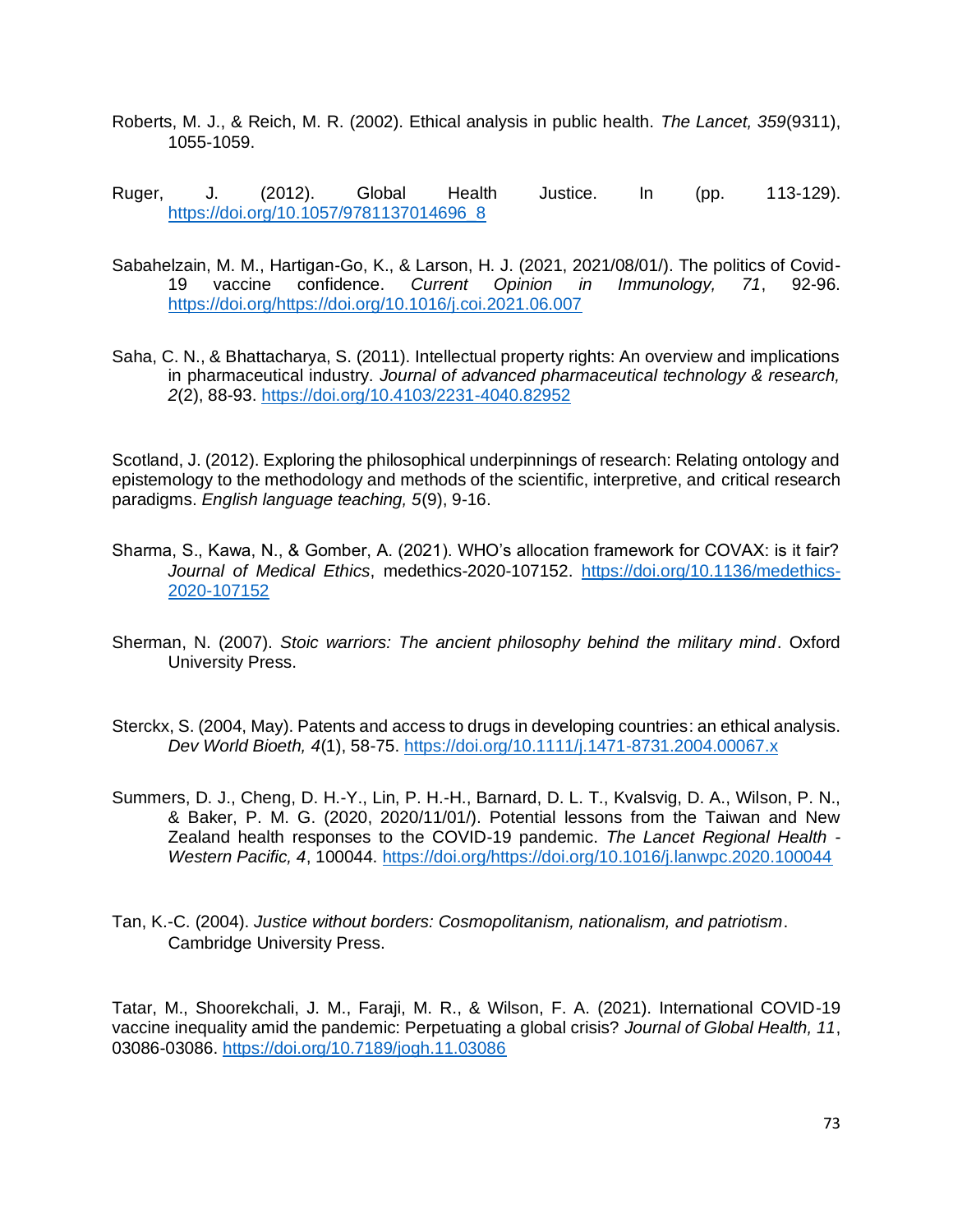Thomas, K. (1962). The structure of scientific revolutions. *International Encyclopedia of Unified Science, 2*(2).

- Tolu, L. B., Ezeh, A., & Feyissa, G. T. (2020). How prepared is Africa for the COVID-19 pandemic response? The case of Ethiopia. *Risk Management and Healthcare Policy, 13*, 771.
- Turner, M. (2016, 2016/03/15). Vaccine procurement during an influenza pandemic and the role of Advance Purchase Agreements: Lessons from 2009-H1N1. *Global Public Health, 11*(3), 322-335.<https://doi.org/10.1080/17441692.2015.1043743>
- UNDP. (2021, October 6). Vaccine Access.<https://data.undp.org/vaccine-equity/accessibility/>
- UNICEF. (2021, December 2). Yemen receives 36000 COVID-19 doses through COVAX facility.
- https://www.unicef.org/press-releases/yemen-receives-360000-covid-19-vaccine-dosesthrough-covax-facility

UNICEF. (2020, June 12). Pneumonia vaccine price drops for low-income countries thanks to GAVI Advance Market Commitment. [https://www.unicef.org/png/press-releases/pneumonia](https://www.unicef.org/png/press-releases/pneumonia-vaccine-price-drops-dramatically-lower-income-countries-thanks-gavi)[vaccine-price-drops-dramatically-lower-income-countries-thanks-gavi](https://www.unicef.org/png/press-releases/pneumonia-vaccine-price-drops-dramatically-lower-income-countries-thanks-gavi)

United Nations. (2021, December 22). WHO warns against blanket boosters, as vaccine inequity persists. https://news.un.org/en/story/2021/12/1108622

United Nations Ethiopia. (2020, June 15). One UN assessment: Socio-Economic impact of COVID-19 on Ethiopia.https://ethiopia.un.org/en/87497-one-un-assessment-socioeconomic-impact-covid-19-ethiopia

Usher, A. D. (2021). A beautiful idea: how COVAX has fallen short. *The Lancet, 397*(10292), 2322-2325. [https://doi.org/10.1016/S0140-6736\(21\)01367-2](https://doi.org/10.1016/S0140-6736(21)01367-2)

Van Parijs, P. (2007). International distributive justice. *A companion to contemporary political philosophy, 2*, 638-652.

Walzer, M. (1983). Spheres of Justice. New York: Basic Books.

- Wang, C., Horby, P. W., Hayden, F. G., & Gao, G. F. (2020). A novel coronavirus outbreak of global health concern. *The Lancet, 395*(10223), 470-473. [https://doi.org/10.1016/S0140-](https://doi.org/10.1016/S0140-6736(20)30185-9) [6736\(20\)30185-9](https://doi.org/10.1016/S0140-6736(20)30185-9)
- Wise, J. (2021). Covid-19: G7 vaccine promises fail to meet scale of challenge, say critics. *BMJ, 373*, n1520.<https://doi.org/10.1136/bmj.n1520>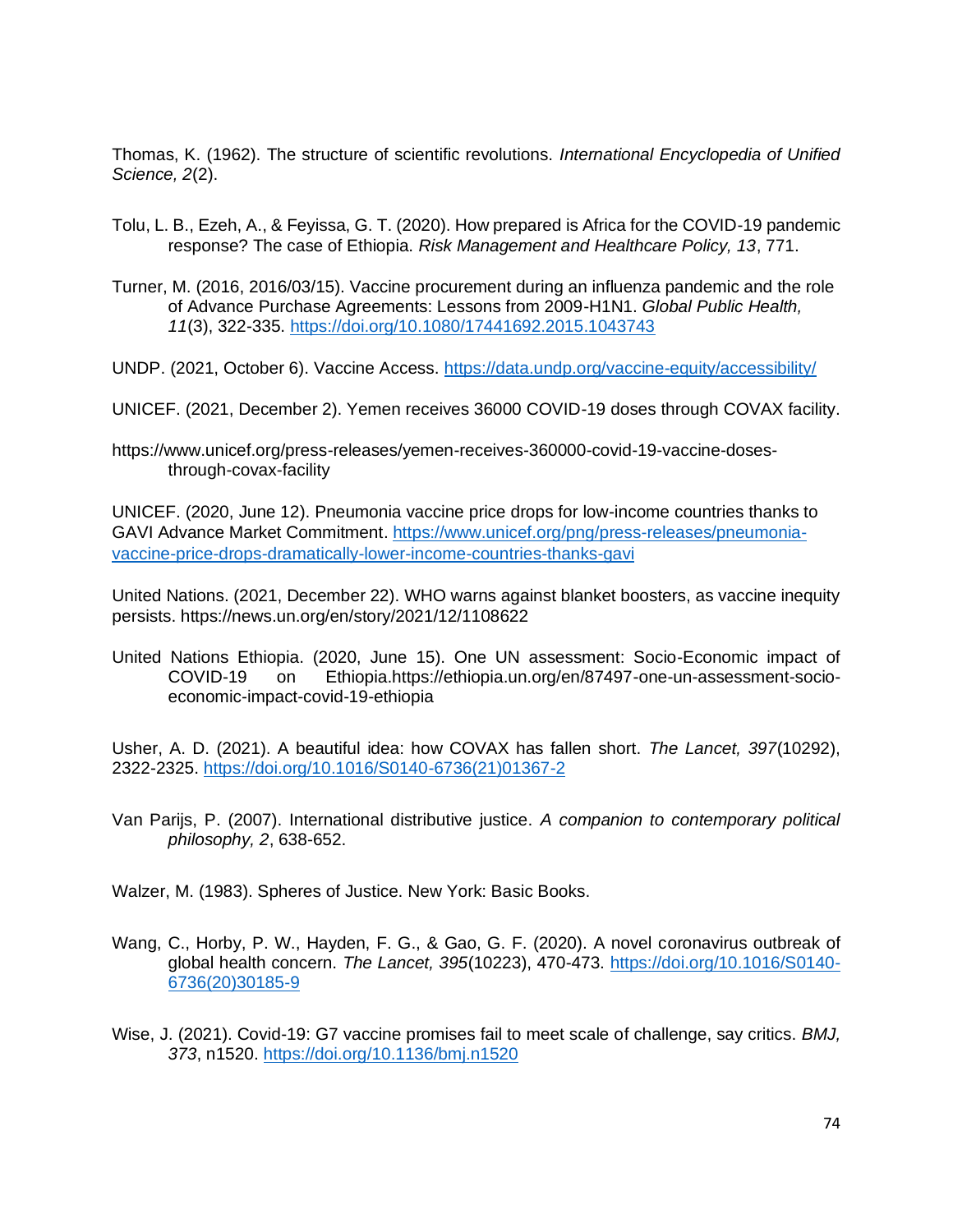WHO Africa. (2021, March 7). 2.2 million COVID-19 vaccines allocated by COVAX facility arrive in Ethiopia marking the country's start of COVID-19 Vaccination campaign. https://www.afro.who.int/news/2.2-million-covid-19-vaccines-allocated-covax-facilityarrive-ethiopia-marking-start-countrys

WHO Africa. (2021, November 25).Only one in African health workers fully vaccinated against COVID-19.

https://www.afro.who.int/news/only-1-4-african-health-workers-fully-vaccinated-against-covid-19

WHO Regional Office for Africa. (2021, September 2).Eight in 10 African countries to miss crucial COVID-19 vaccination goal.https://www.afro.who.int/news/eight-10-african-countries-misscrucialcovid-19-vaccination-goa

World Health Organization. (2021, December 23). Achieving 70% COVID-19 immunization coverage by mid-2022.https://www.who.int/news/item/23-12-2021-achieving-70-covid-19 immunization-coverage-by-mid-2022

World Health Organization. (2021, December 2). Ethiopia.

<https://covid19.who.int/region/afro/country/et>

World Health Organization. (2021, December 2). Yemen. Https://covid19.who.int/region/emro/country/ye

World Health Organization. (2021, December 14). WHO Coronavirus (COVID-19) Dashboard. <https://covid19.who.int/>

World Health Organization. (2021, November 29). Joint statement on dose donations of COVID-19 vaccines to African Countries. https://www.who.int/news/item/29-11-2021-joint-statement-ondose-donations-of-covid-19-vaccines-to-african-countries

World Health Organization. (2021, November 28). Update on Omicron. <https://www.who.int/news/item/28-11-2021-update-on-omicron>

World Health Organization. (2021, September 23). Global leaders commit further support for global equitable access to COVID-19 vaccines and COVAX. [https://www.who.int/news/item/23-](https://www.who.int/news/item/23-09-2021-global-leaders-commit-further-support-for-global-equitable-access-to-covid-19-vaccines-and-covax) [09-2021-global-leaders-commit-further-support-for-global-equitable-access-to-covid-19](https://www.who.int/news/item/23-09-2021-global-leaders-commit-further-support-for-global-equitable-access-to-covid-19-vaccines-and-covax) [vaccines-and-covax](https://www.who.int/news/item/23-09-2021-global-leaders-commit-further-support-for-global-equitable-access-to-covid-19-vaccines-and-covax)

World Health Organization. (2021, September 2). The Janssen Ad26.COV2. S COVID-19 vaccine: What you need to know. [https://www.who.int/news-room/feature-stories/detail/the-j-j](https://www.who.int/news-room/feature-stories/detail/the-j-j-covid-19-vaccine-what-you-need-to-know)[covid-19-vaccine-what-you-need-to-know](https://www.who.int/news-room/feature-stories/detail/the-j-j-covid-19-vaccine-what-you-need-to-know)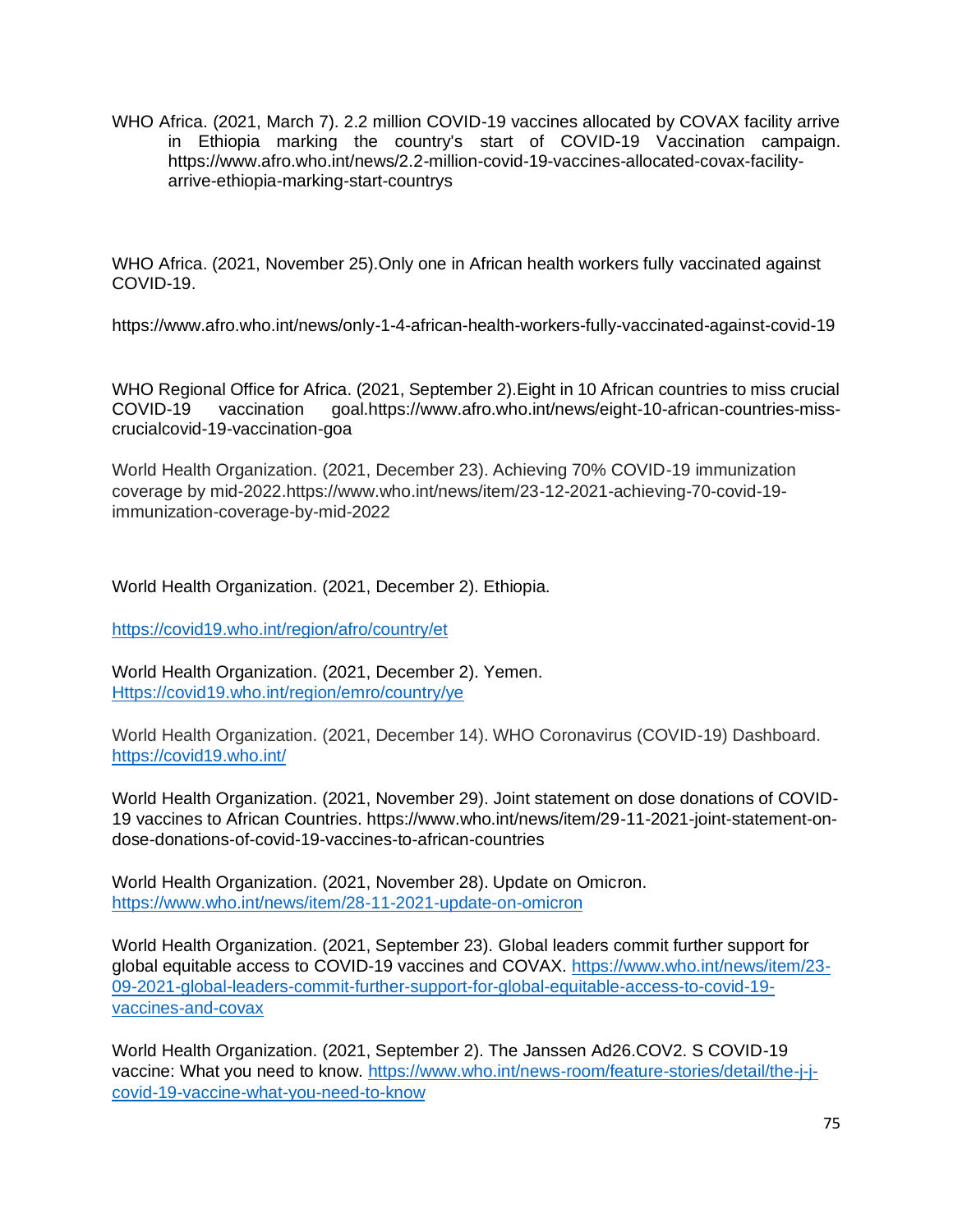World Health Organization. (2021, September 2). The Moderna COVID-19 (mRNA-1273) vaccine: what you need to know. [https://www.who.int/news-room/feature-stories/detail/the](https://www.who.int/news-room/feature-stories/detail/the-moderna-covid-19-mrna-1273-vaccine-what-you-need-to-know)[moderna-covid-19-mrna-1273-vaccine-what-you-need-to-know](https://www.who.int/news-room/feature-stories/detail/the-moderna-covid-19-mrna-1273-vaccine-what-you-need-to-know)

World Health Organization. (2021, September 2). The Oxford/AstraZeneca (ChAdOx1-S [recombinant] vaccine) COVID-19 vaccine: what you need to know. [https://www.who.int/news](https://www.who.int/news-room/feature-stories/detail/the-oxford-astrazeneca-covid-19-vaccine-what-you-need-to-know)[room/feature-stories/detail/the-oxford-astrazeneca-covid-19-vaccine-what-you-need-to-know](https://www.who.int/news-room/feature-stories/detail/the-oxford-astrazeneca-covid-19-vaccine-what-you-need-to-know)

World Health Organization. (2021, September 2). The Pfizer BioNTech (BNT162b2) COVID-19 vaccine: What you need to know. [https://www.who.int/news-room/feature-stories/detail/who-can](https://www.who.int/news-room/feature-stories/detail/who-can-take-the-pfizer-biontech-covid-19--vaccine)[take-the-pfizer-biontech-covid-19--vaccine](https://www.who.int/news-room/feature-stories/detail/who-can-take-the-pfizer-biontech-covid-19--vaccine)

World Health Organization. (2021). The different types of COVID-19 vaccines. [https://www.who.int/news-room/feature-stories/detail/the-race-for-a-covid-19-vaccine-](https://www.who.int/news-room/feature-stories/detail/the-race-for-a-covid-19-vaccine-%20explained) explained

World Health Organization. (2021). Timeline WHO's COVID-19 response[.https://www.who.int/emergencies/diseases/novel-coronavirus-2019/interactive](https://www.who.int/emergencies/diseases/novel-coronavirus-2019/interactive-timeline)[timeline#](https://www.who.int/emergencies/diseases/novel-coronavirus-2019/interactive-timeline)

World Health Organization. (2021). Vaccine equity. [https://www.who.int/campaigns/vaccine](https://www.who.int/campaigns/vaccine-equity)[equity](https://www.who.int/campaigns/vaccine-equity)

World Health Organization. (2021). WHO, UN set out steps to meet world COVID vaccination targets. [https://www.who.int/news/item/07-10-2021-who-un-set-out-steps-to-meet-world-covid](https://www.who.int/news/item/07-10-2021-who-un-set-out-steps-to-meet-world-covid-vaccination-targets)[vaccination-targets](https://www.who.int/news/item/07-10-2021-who-un-set-out-steps-to-meet-world-covid-vaccination-targets)

World Trade Organization. (2021). Obligations and exceptions. [https://www.wto.org/english/tratop\\_e/trips\\_e/factsheet\\_pharm02\\_e.htm](https://www.wto.org/english/tratop_e/trips_e/factsheet_pharm02_e.htm)

Wouters, O. J., Shadlen, K. C., Salcher-Konrad, M., Pollard, A. J., Larson, H. J., Teerawattananon, Y., & Jit, M. (2021). Challenges in ensuring global access to COVID-19 vaccines: production, affordability, allocation, and deployment. *The Lancet, 397*(10278), 1023-1034. [https://doi.org/10.1016/S0140-6736\(21\)00306-8](https://doi.org/10.1016/S0140-6736(21)00306-8)